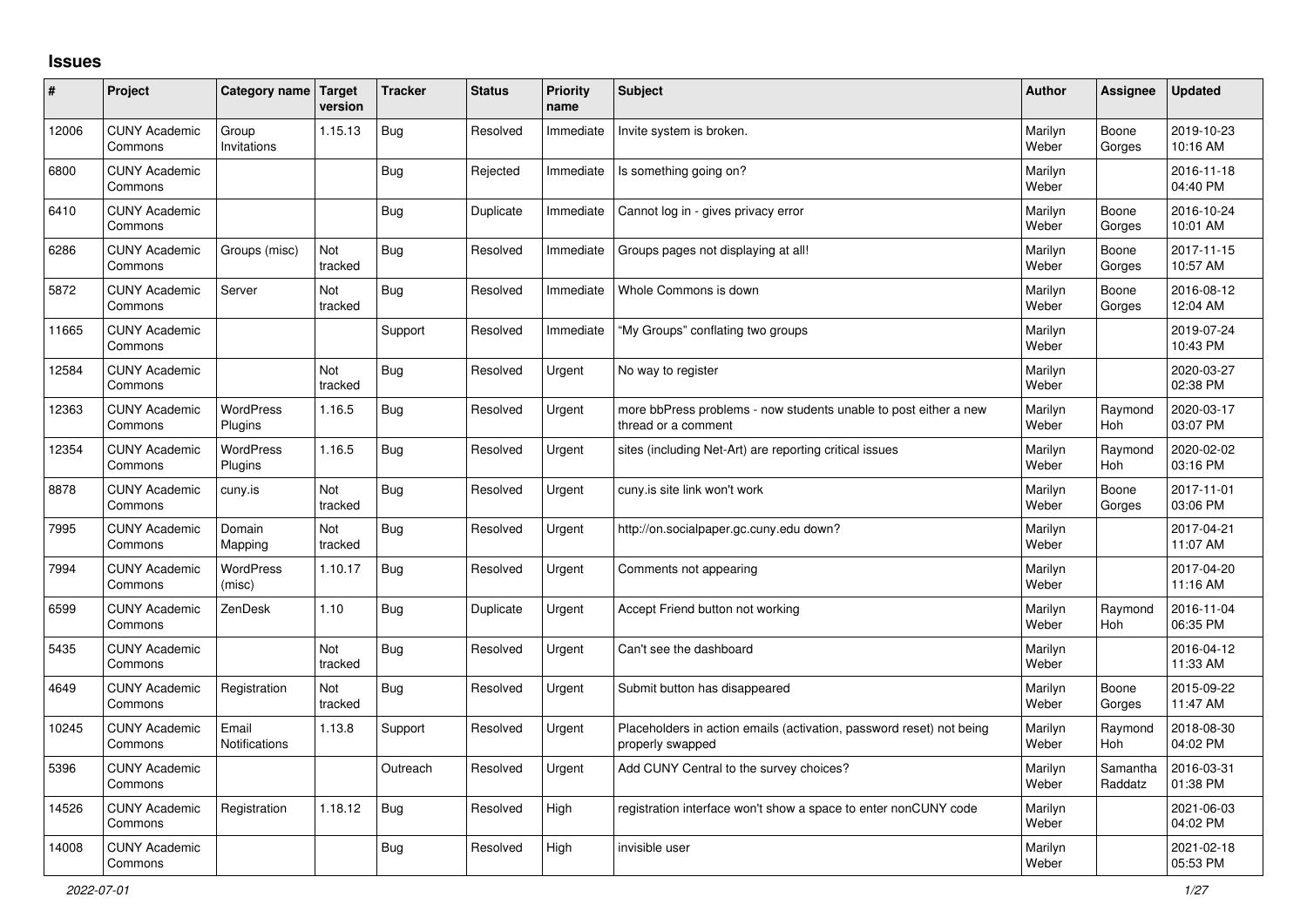| $\sharp$ | Project                         | Category name   Target     | version        | <b>Tracker</b> | <b>Status</b> | <b>Priority</b><br>name | <b>Subject</b>                                                                          | <b>Author</b>    | Assignee              | <b>Updated</b>         |
|----------|---------------------------------|----------------------------|----------------|----------------|---------------|-------------------------|-----------------------------------------------------------------------------------------|------------------|-----------------------|------------------------|
| 13715    | <b>CUNY Academic</b><br>Commons |                            | Not<br>tracked | Bug            | Resolved      | High                    | https://ulysses.commons.gc.cuny.edu down                                                | Marilyn<br>Weber |                       | 2020-12-22<br>03:02 PM |
| 13675    | <b>CUNY Academic</b><br>Commons | Group Library              | 1.18.1         | Bug            | Resolved      | High                    | broken Library                                                                          | Marilyn<br>Weber |                       | 2020-12-09<br>05:02 PM |
| 13656    | <b>CUNY Academic</b><br>Commons |                            |                | <b>Bug</b>     | Resolved      | High                    | site down                                                                               | Marilyn<br>Weber |                       | 2020-12-11<br>12:50 PM |
| 13633    | <b>CUNY Academic</b><br>Commons |                            | Not<br>tracked | <b>Bug</b>     | Resolved      | High                    | PublicsLab site down                                                                    | Marilyn<br>Weber |                       | 2020-11-30<br>02:01 PM |
| 13227    | <b>CUNY Academic</b><br>Commons | Group Library              | 1.17.2         | <b>Bug</b>     | Resolved      | High                    | folder not appearing in library                                                         | Marilyn<br>Weber |                       | 2020-08-21<br>04:22 PM |
| 12483    | <b>CUNY Academic</b><br>Commons |                            | 1.16.7         | <b>Bug</b>     | Resolved      | High                    | post error                                                                              | Marilyn<br>Weber |                       | 2020-02-28<br>02:44 PM |
| 9828     | <b>CUNY Academic</b><br>Commons | Domain<br>Mapping          | 1.13.3         | Bug            | Resolved      | High                    | redirecting problem                                                                     | Marilyn<br>Weber | Raymond<br>Hoh        | 2018-05-24<br>02:39 PM |
| 9768     | <b>CUNY Academic</b><br>Commons |                            | 1.13.2         | Bug            | Resolved      | High                    | search function on the Directory page                                                   | Marilyn<br>Weber | Boone<br>Gorges       | 2018-05-14<br>08:45 PM |
| 9276     | <b>CUNY Academic</b><br>Commons |                            |                | <b>Bug</b>     | Resolved      | High                    | problem adding a member to a group - wrong username?                                    | Marilyn<br>Weber |                       | 2018-02-25<br>12:47 PM |
| 8917     | <b>CUNY Academic</b><br>Commons | <b>Group Files</b>         | 1.12.3         | Bug            | Resolved      | High                    | Files not downloading from Groups properly                                              | Marilyn<br>Weber | Boone<br>Gorges       | 2017-11-29<br>10:04 PM |
| 8620     | <b>CUNY Academic</b><br>Commons | ZenDesk                    | 1.11.11        | <b>Bug</b>     | Resolved      | High                    | 'Send us a message" not working                                                         | Marilyn<br>Weber | Raymond<br>Hoh        | 2017-08-29<br>04:13 PM |
| 8125     | <b>CUNY Academic</b><br>Commons | WordPress<br><b>Themes</b> | 1.10.19        | Bug            | Resolved      | High                    | careerplan admin page failing to load with "currently unable to handle<br>this request" | Marilyn<br>Weber |                       | 2017-07-13<br>12:54 PM |
| 7684     | <b>CUNY Academic</b><br>Commons | Reply By Email             | 1.10.12        | Bug            | Resolved      | High                    | trying to post too often error                                                          | Marilyn<br>Weber | Raymond<br>Hoh        | 2017-02-28<br>12:43 PM |
| 7100     | <b>CUNY Academic</b><br>Commons | WordPress<br>Plugins       | 1.10.5         | <b>Bug</b>     | Resolved      | High                    | Cincopa plugin problem                                                                  | Marilyn<br>Weber | Boone<br>Gorges       | 2016-12-19<br>10:32 AM |
| 6602     | <b>CUNY Academic</b><br>Commons | ZenDesk                    | 1.10           | <b>Bug</b>     | Resolved      | High                    | Add Friend button not working                                                           | Marilyn<br>Weber | Raymond<br><b>Hoh</b> | 2016-11-04<br>12:14 PM |
| 6107     | <b>CUNY Academic</b><br>Commons |                            |                | Bug            | Resolved      | High                    | site redirect?                                                                          | Marilyn<br>Weber | Boone<br>Gorges       | 2016-09-29<br>03:45 PM |
| 6101     | <b>CUNY Academic</b><br>Commons | <b>Public Portfolio</b>    |                | Bug            | Resolved      | High                    | Profile update problems                                                                 | Marilyn<br>Weber | Boone<br>Gorges       | 2016-12-01<br>03:50 PM |
| 6039     | <b>CUNY Academic</b><br>Commons | Membership                 | 1.9.28         | <b>Bug</b>     | Resolved      | High                    | User cannot change her email                                                            | Marilyn<br>Weber |                       | 2016-09-19<br>03:03 PM |
| 5713     | <b>CUNY Academic</b><br>Commons | <b>WordPress</b><br>(misc) | Not<br>tracked | Bug            | Abandoned     | High                    | Site freezing                                                                           | Marilyn<br>Weber | Boone<br>Gorges       | 2017-11-15<br>10:58 AM |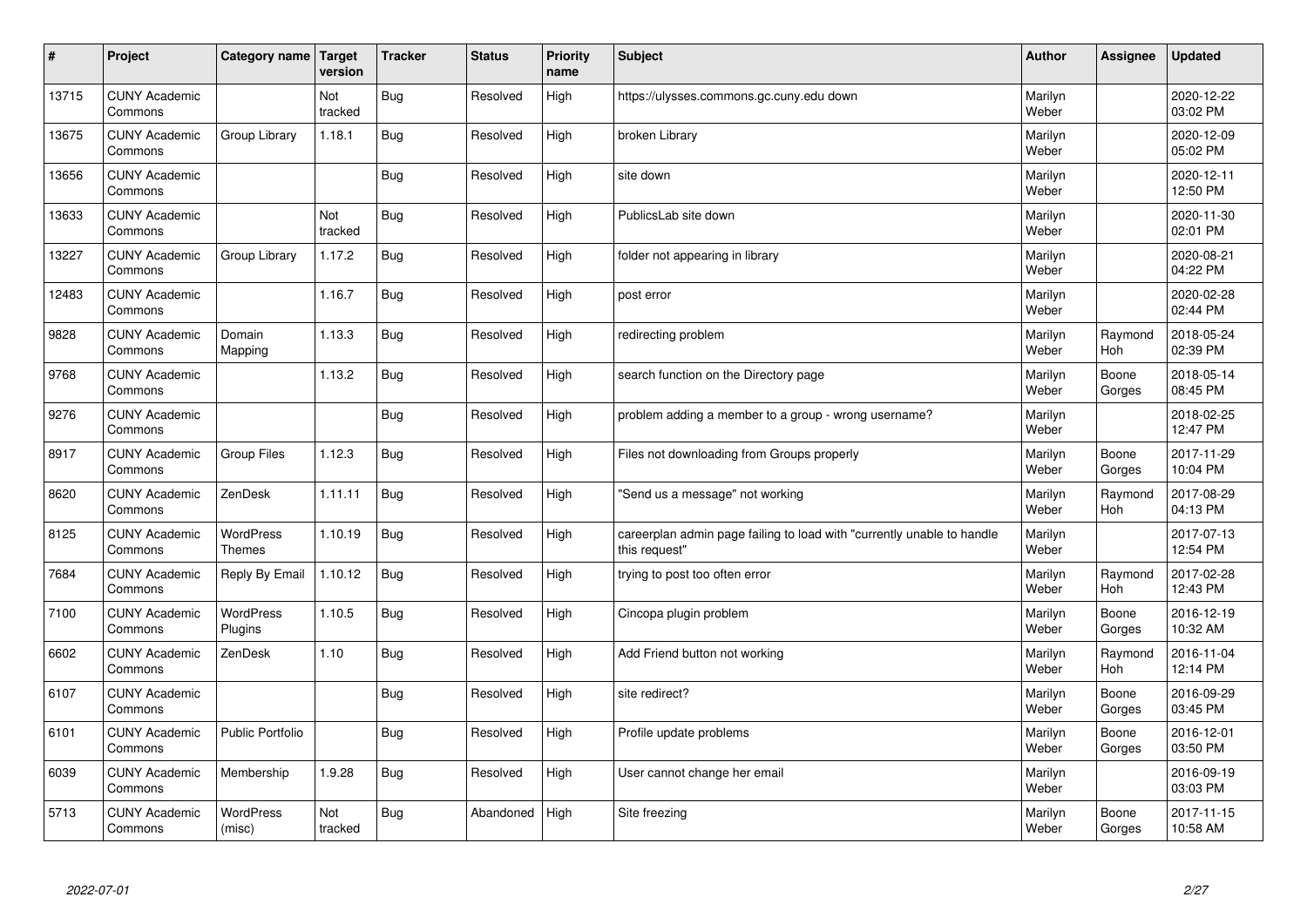| $\sharp$ | Project                         | Category name   Target           | version        | <b>Tracker</b> | <b>Status</b> | <b>Priority</b><br>name | <b>Subject</b>                                                                        | <b>Author</b>    | Assignee              | <b>Updated</b>         |
|----------|---------------------------------|----------------------------------|----------------|----------------|---------------|-------------------------|---------------------------------------------------------------------------------------|------------------|-----------------------|------------------------|
| 4962     | <b>CUNY Academic</b><br>Commons | Events                           | 1.8.18         | Bug            | Resolved      | High                    | Problems with text entry field in the Events Calendar                                 | Marilyn<br>Weber | Raymond<br><b>Hoh</b> | 2015-12-01<br>06:57 PM |
| 4918     | <b>CUNY Academic</b><br>Commons | ZenDesk                          | Not<br>tracked | Bug            | Resolved      | High                    | Re-directing Help Requests                                                            | Marilyn<br>Weber | Raymond<br>Hoh        | 2015-11-23<br>11:15 AM |
| 4734     | <b>CUNY Academic</b><br>Commons | <b>BuddyPress</b><br><b>Docs</b> | 1.8.13         | Bug            | Resolved      | High                    | Problems with "Create New Doc"                                                        | Marilyn<br>Weber | Boone<br>Gorges       | 2015-10-09<br>07:53 AM |
| 4657     | <b>CUNY Academic</b><br>Commons | Group Forums                     | 1.8.18         | <b>Bug</b>     | Resolved      | High                    | Submit button disappears in new post mode in forum                                    | Marilyn<br>Weber | Raymond<br>Hoh        | 2015-12-01<br>11:15 PM |
| 3593     | <b>CUNY Academic</b><br>Commons | Registration                     | 1.7.2          | Bug            | Resolved      | High                    | registration problems                                                                 | Marilyn<br>Weber | Boone<br>Gorges       | 2014-11-01<br>02:57 PM |
| 3530     | <b>CUNY Academic</b><br>Commons | Server                           | Not<br>tracked | Bug            | Resolved      | High                    | Commons running very slowly/ "connection lost"                                        | Marilyn<br>Weber | <b>Matt Gold</b>      | 2014-10-08<br>09:34 AM |
| 3417     | <b>CUNY Academic</b><br>Commons | <b>BuddyPress</b><br>(misc)      | Not<br>tracked | Bug            | Rejected      | High                    | copying two commons groups                                                            | Marilyn<br>Weber | Marilyn<br>Weber      | 2014-11-05<br>09:56 AM |
| 3121     | <b>CUNY Academic</b><br>Commons | WordPress<br>Themes              | 1.5.21         | Bug            | Resolved      | High                    | Add Academica theme?                                                                  | Marilyn<br>Weber | Boone<br>Gorges       | 2014-03-24<br>11:04 AM |
| 2994     | <b>CUNY Academic</b><br>Commons | <b>BuddyPress</b><br>(misc)      | 1.5.16         | Bug            | Resolved      | High                    | "My forums" link gives "page not found" error                                         | Marilyn<br>Weber | Boone<br>Gorges       | 2014-01-29<br>03:44 PM |
| 15685    | <b>CUNY Academic</b><br>Commons |                                  |                | Support        | <b>New</b>    | High                    | problem with chrome?                                                                  | Marilyn<br>Weber |                       | 2022-04-25<br>03:40 PM |
| 15022    | <b>CUNY Academic</b><br>Commons |                                  |                | Support        | Rejected      | High                    | ArabStages                                                                            | Marilyn<br>Weber |                       | 2021-12-06<br>10:16 AM |
| 14799    | <b>CUNY Academic</b><br>Commons |                                  | 1.18.19        | Support        | Resolved      | High                    | install the official Classic Widgets?                                                 | Marilyn<br>Weber |                       | 2021-09-22<br>02:17 PM |
| 13878    | <b>CUNY Academic</b><br>Commons | Group cloning                    | 1.18.4         | Support        | Resolved      | High                    | When creating Group + Site and choosing 'Clone existing', cannot<br>advance to step 2 | Marilyn<br>Weber | Jeremy<br>Felt        | 2021-02-02<br>11:02 AM |
| 13173    | <b>CUNY Academic</b><br>Commons | Group Library                    | 1.17.1         | Support        | Resolved      | High                    | all uploads to the library are silent                                                 | Marilyn<br>Weber |                       | 2020-08-10<br>04:12 PM |
| 12393    | <b>CUNY Academic</b><br>Commons | <b>WordPress</b><br>(misc)       |                | Support        | Resolved      | High                    | size limit for files                                                                  | Marilyn<br>Weber |                       | 2020-02-18<br>10:13 AM |
| 8934     | <b>CUNY Academic</b><br>Commons | Reply By Email                   | 1.12.4         | Support        | Resolved      | High                    | RBE "could not post" email should have info about attempted From<br>address           | Marilyn<br>Weber | Raymond<br>Hoh        | 2017-12-12<br>11:25 AM |
| 4880     | <b>CUNY Academic</b><br>Commons | Password<br>Reset                | Not<br>tracked | Support        | Resolved      | High                    | CUNY Central person having password trouble                                           | Marilyn<br>Weber |                       | 2015-11-10<br>12:40 PM |
| 16198    | <b>CUNY Academic</b><br>Commons |                                  | 2.0.1          | <b>Bug</b>     | Resolved      | Normal                  | Change role to                                                                        | Marilyn<br>Weber | Boone<br>Gorges       | 2022-06-14<br>11:35 AM |
| 16172    | <b>CUNY Academic</b><br>Commons | <b>WordPress</b><br>(misc)       | 2.0.2          | Bug            | Resolved      | Normal                  | 'Lost your password" link not in error messge                                         | Marilyn<br>Weber | Raymond<br>Hoh        | 2022-06-14<br>09:21 PM |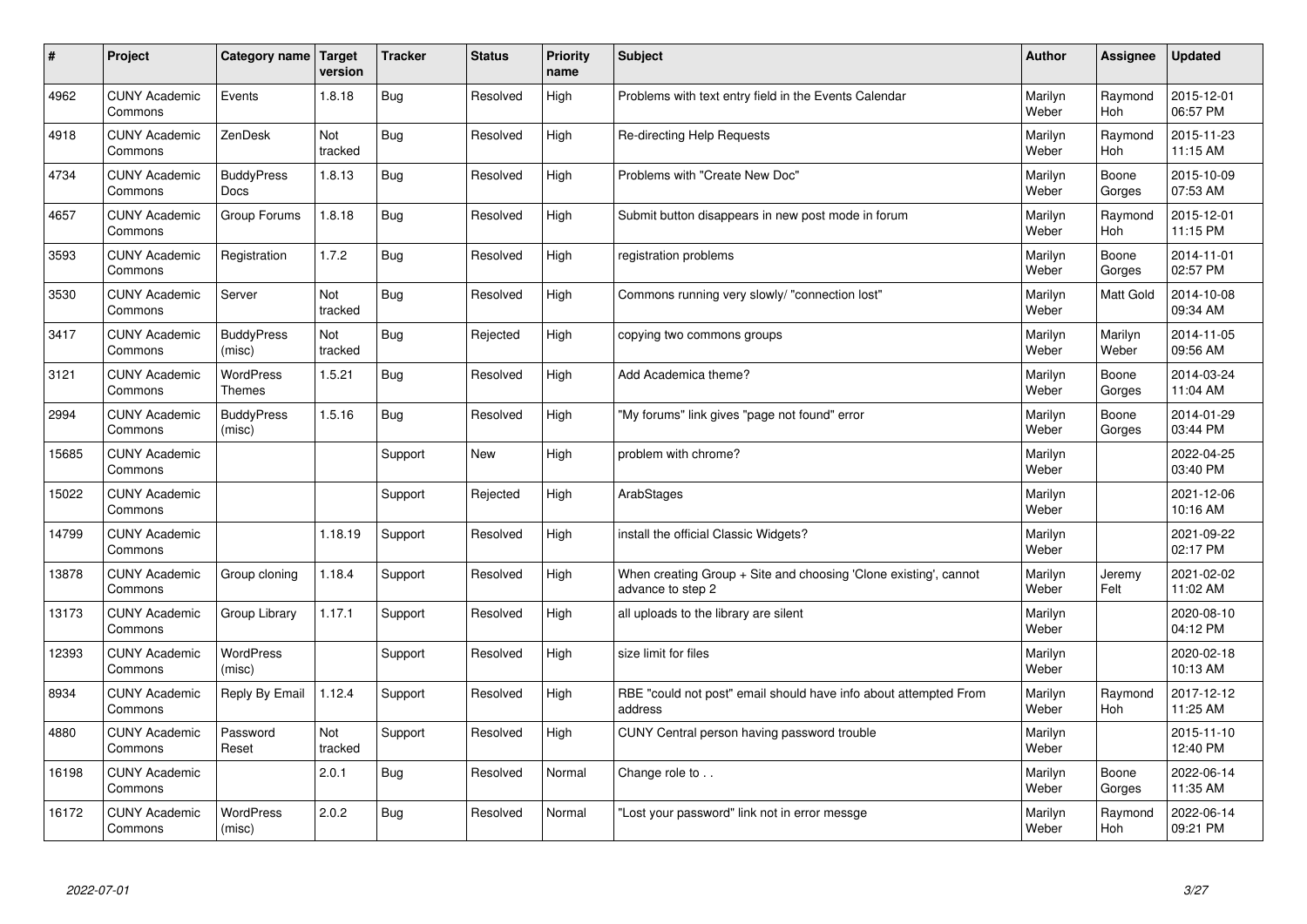| #     | Project                         | Category name   Target            | version        | <b>Tracker</b> | <b>Status</b>        | <b>Priority</b><br>name | <b>Subject</b>                                                                             | <b>Author</b>    | Assignee        | <b>Updated</b>         |
|-------|---------------------------------|-----------------------------------|----------------|----------------|----------------------|-------------------------|--------------------------------------------------------------------------------------------|------------------|-----------------|------------------------|
| 15279 | <b>CUNY Academic</b><br>Commons |                                   |                | Bug            | Rejected             | Normal                  | big delay - cloning the history site                                                       | Marilyn<br>Weber |                 | 2022-02-09<br>01:49 PM |
| 15252 | <b>CUNY Academic</b><br>Commons | Layout                            | Not<br>tracked | Bug            | Resolved             | Normal                  | visual glitch with the Segal Center webpage                                                | Marilyn<br>Weber | Raymond<br>Hoh  | 2022-02-03<br>04:56 PM |
| 14885 | <b>CUNY Academic</b><br>Commons | <b>WordPress</b><br>Plugins       | 1.18.22        | Bug            | Resolved             | Normal                  | Long Loading Times -- Wordpress Admin Site                                                 | Marilyn<br>Weber | Raymond<br>Hoh  | 2021-10-26<br>12:28 PM |
| 14509 | <b>CUNY Academic</b><br>Commons | <b>WordPress</b><br>Plugins       | 1.18.12        | Bug            | Resolved             | Normal                  | Elementor Editor problem                                                                   | Marilyn<br>Weber |                 | 2021-06-08<br>09:55 AM |
| 14448 | <b>CUNY Academic</b><br>Commons | Password<br>Reset                 | Not<br>tracked | <b>Bug</b>     | Rejected             | Normal                  | password reset weirdness                                                                   | Marilyn<br>Weber | Raymond<br>Hoh  | 2021-05-12<br>01:34 PM |
| 14411 | <b>CUNY Academic</b><br>Commons | <b>WordPress</b><br><b>Themes</b> | 1.18.10        | Bug            | Resolved             | Normal                  | logo problems                                                                              | Marilyn<br>Weber |                 | 2021-05-03<br>04:37 PM |
| 14410 | <b>CUNY Academic</b><br>Commons |                                   | 1.18.10        | <b>Bug</b>     | Resolved             | Normal                  | events calendar problem?                                                                   | Marilyn<br>Weber |                 | 2021-05-10<br>04:45 PM |
| 14304 | <b>CUNY Academic</b><br>Commons | Group Library                     | 1.18.8         | Bug            | Resolved             | Normal                  | Library items change folders when adding subsequent items in new<br>folders                | Marilyn<br>Weber | Boone<br>Gorges | 2021-04-13<br>11:21 AM |
| 14075 | <b>CUNY Academic</b><br>Commons | <b>WordPress</b><br>Plugins       | Not<br>tracked | Bug            | Resolved             | Normal                  | sludigitalportfolios.commons.gc.cuny.edu                                                   | Marilyn<br>Weber | Boone<br>Gorges | 2021-03-01<br>10:46 AM |
| 14019 | <b>CUNY Academic</b><br>Commons | WordPress<br>Plugins              | 1.18.5         | Bug            | Resolved             | Normal                  | smorales.commons.gc.cuny.edu                                                               | Marilyn<br>Weber | Boone<br>Gorges | 2021-02-23<br>11:06 AM |
| 13947 | <b>CUNY Academic</b><br>Commons | <b>WordPress</b><br>Plugins       | 1.18.4         | <b>Bug</b>     | Resolved             | Normal                  | Elementor plugin problem                                                                   | Marilyn<br>Weber | Raymond<br>Hoh  | 2021-02-08<br>09:34 PM |
| 13827 | <b>CUNY Academic</b><br>Commons | Group Forums                      | 1.18.3         | Bug            | Resolved             | Normal                  | more forum post problems                                                                   | Marilyn<br>Weber | Raymond<br>Hoh  | 2021-01-22<br>08:19 PM |
| 13768 | <b>CUNY Academic</b><br>Commons | Domain<br>Mapping                 | Not<br>tracked | <b>Bug</b>     | Resolved             | Normal                  | patricksweeney.commons.gc.cuny.edu down                                                    | Marilyn<br>Weber | Raymond<br>Hoh  | 2021-01-12<br>10:47 AM |
| 13378 | <b>CUNY Academic</b><br>Commons |                                   | 1.17.5         | Bug            | Resolved             | Normal                  | problem on one of my sites                                                                 | Marilyn<br>Weber |                 | 2020-09-24<br>05:27 PM |
| 13341 | <b>CUNY Academic</b><br>Commons | Group Forums                      | 1.17.4         | Bug            | Resolved             | Normal                  | Forum reply problems                                                                       | Marilyn<br>Weber | Raymond<br>Hoh  | 2020-09-22<br>12:08 PM |
| 13328 | <b>CUNY Academic</b><br>Commons | Group Forums                      | Not<br>tracked | <b>Bug</b>     | Reporter<br>Feedback | Normal                  | cross-posting in two related groups                                                        | Marilyn<br>Weber | Raymond<br>Hoh  | 2020-09-15<br>10:39 PM |
| 13013 | <b>CUNY Academic</b><br>Commons |                                   | Not<br>tracked | Bug            | Resolved             | Normal                  | an invite to Group Admins from Brian Foote?!                                               | Marilyn<br>Weber |                 | 2020-07-07<br>02:36 PM |
| 12487 | <b>CUNY Academic</b><br>Commons | Group Forums                      | 1.16.7         | <b>Bug</b>     | Resolved             | Normal                  | group posting problems?                                                                    | Marilyn<br>Weber | Raymond<br>Hoh  | 2020-03-10<br>11:40 AM |
| 12360 | <b>CUNY Academic</b><br>Commons | <b>WordPress</b><br><b>Themes</b> | Not<br>tracked | <b>Bug</b>     | Reporter<br>Feedback | Normal                  | site just says "DANTE We are currently in maintenance mode, please<br>check back shortly." | Marilyn<br>Weber |                 | 2020-02-04<br>12:13 PM |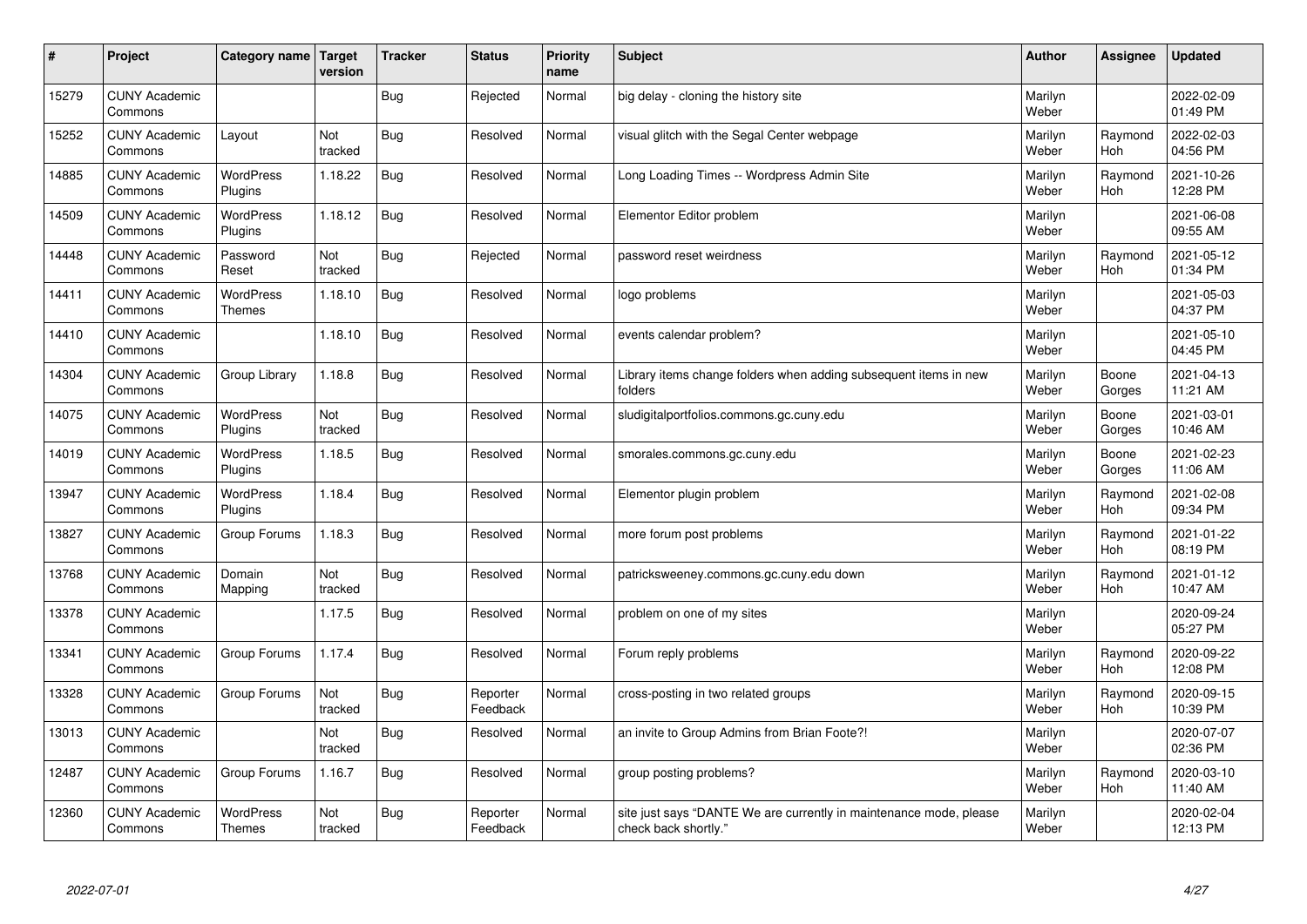| #     | Project                         | Category name   Target     | version        | <b>Tracker</b> | <b>Status</b> | <b>Priority</b><br>name | <b>Subject</b>                                                       | <b>Author</b>    | Assignee        | <b>Updated</b>         |
|-------|---------------------------------|----------------------------|----------------|----------------|---------------|-------------------------|----------------------------------------------------------------------|------------------|-----------------|------------------------|
| 12038 | <b>CUNY Academic</b><br>Commons |                            | 1.15.13        | <b>Bug</b>     | Resolved      | Normal                  | admin visibility problem at careerplan.commons.gc.cuny.edu           | Marilyn<br>Weber |                 | 2019-11-12<br>10:20 AM |
| 11964 | <b>CUNY Academic</b><br>Commons | Layout                     | 1.15.12        | Bug            | Resolved      | Normal                  | https://commons.gc.cuny.edu/create/ not displaying correctly in Edge | Marilyn<br>Weber | Raymond<br>Hoh  | 2019-10-22<br>11:54 AM |
| 11865 | <b>CUNY Academic</b><br>Commons | Onboarding                 | 1.15.10        | <b>Bug</b>     | Resolved      | Normal                  | Site name not appearing in "Membership" lists of Invitation modal    | Marilyn<br>Weber | Boone<br>Gorges | 2019-09-24<br>11:09 AM |
| 11634 | <b>CUNY Academic</b><br>Commons | <b>WordPress</b><br>(misc) | Not<br>tracked | Bug            | Rejected      | Normal                  | 'Insert Read More Tag" working oddly                                 | Marilyn<br>Weber | Raymond<br>Hoh  | 2019-07-15<br>11:48 PM |
| 11567 | <b>CUNY Academic</b><br>Commons | Group Files                | 1.15.4         | <b>Bug</b>     | Resolved      | Normal                  | Group files pagination doesn't work properly in folders              | Marilyn<br>Weber | Boone<br>Gorges | 2019-06-25<br>04:22 PM |
| 11483 | <b>CUNY Academic</b><br>Commons |                            | 1.15.2         | Bug            | Resolved      | Normal                  | 'Add New user" not working                                           | Marilyn<br>Weber |                 | 2019-05-21<br>02:26 PM |
| 11453 | <b>CUNY Academic</b><br>Commons | <b>WordPress</b><br>(misc) | 1.15.2         | Bug            | Resolved      | Normal                  | 403 error on Firefox                                                 | Marilyn<br>Weber | Raymond<br>Hoh  | 2019-05-28<br>11:46 AM |
| 11088 | <b>CUNY Academic</b><br>Commons | Group Blogs                | Not<br>tracked | <b>Bug</b>     | Resolved      | Normal                  | no notification for comments                                         | Marilyn<br>Weber |                 | 2019-02-15<br>03:30 PM |
| 10810 | <b>CUNY Academic</b><br>Commons | WordPress<br>(misc)        | 1.14.2         | <b>Bug</b>     | Resolved      | Normal                  | Sites set as public are becoming private                             | Marilyn<br>Weber |                 | 2018-12-11<br>10:15 AM |
| 10772 | <b>CUNY Academic</b><br>Commons | Groups (misc)              | 1.14.2         | Bug            | Resolved      | Normal                  | can't create groups                                                  | Marilyn<br>Weber |                 | 2018-12-04<br>10:42 AM |
| 10562 | <b>CUNY Academic</b><br>Commons |                            |                | Bug            | Rejected      | Normal                  | Commons is down                                                      | Marilyn<br>Weber |                 | 2018-10-23<br>10:49 AM |
| 10537 | <b>CUNY Academic</b><br>Commons |                            | Not<br>tracked | <b>Bug</b>     | Resolved      | Normal                  | jpegs not showing                                                    | Marilyn<br>Weber |                 | 2018-10-23<br>10:51 AM |
| 10361 | <b>CUNY Academic</b><br>Commons | Group Forums               | 1.13.10        | Bug            | Resolved      | Normal                  | forum post pending oddity                                            | Marilyn<br>Weber |                 | 2018-09-25<br>10:45 AM |
| 10260 | <b>CUNY Academic</b><br>Commons |                            |                | Bug            | Rejected      | Normal                  | bad activation email                                                 | Marilyn<br>Weber |                 | 2018-08-30<br>01:25 PM |
| 10176 | <b>CUNY Academic</b><br>Commons | Documentation              | Not<br>tracked | <b>Bug</b>     | Resolved      | Normal                  | domain mapping requests                                              | Marilyn<br>Weber | scott voth      | 2018-08-29<br>05:30 PM |
| 10101 | <b>CUNY Academic</b><br>Commons |                            | 1.13.7         | Bug            | Resolved      | Normal                  | URL changes within Manage section of groups                          | Marilyn<br>Weber |                 | 2018-08-03<br>01:54 PM |
| 10035 | <b>CUNY Academic</b><br>Commons |                            | Not<br>tracked | Bug            | Resolved      | Normal                  | Reconnecting user to site                                            | Marilyn<br>Weber |                 | 2018-07-23<br>11:55 AM |
| 9992  | <b>CUNY Academic</b><br>Commons |                            | 1.13.6         | <b>Bug</b>     | Resolved      | Normal                  | ACERT website down again                                             | Marilyn<br>Weber |                 | 2018-07-10<br>12:15 PM |
| 9919  | <b>CUNY Academic</b><br>Commons |                            | Not<br>tracked | Bug            | Resolved      | Normal                  | admin of https://sphcurriculum.commons.gc.cuny.edu                   | Marilyn<br>Weber |                 | 2018-06-12<br>09:37 PM |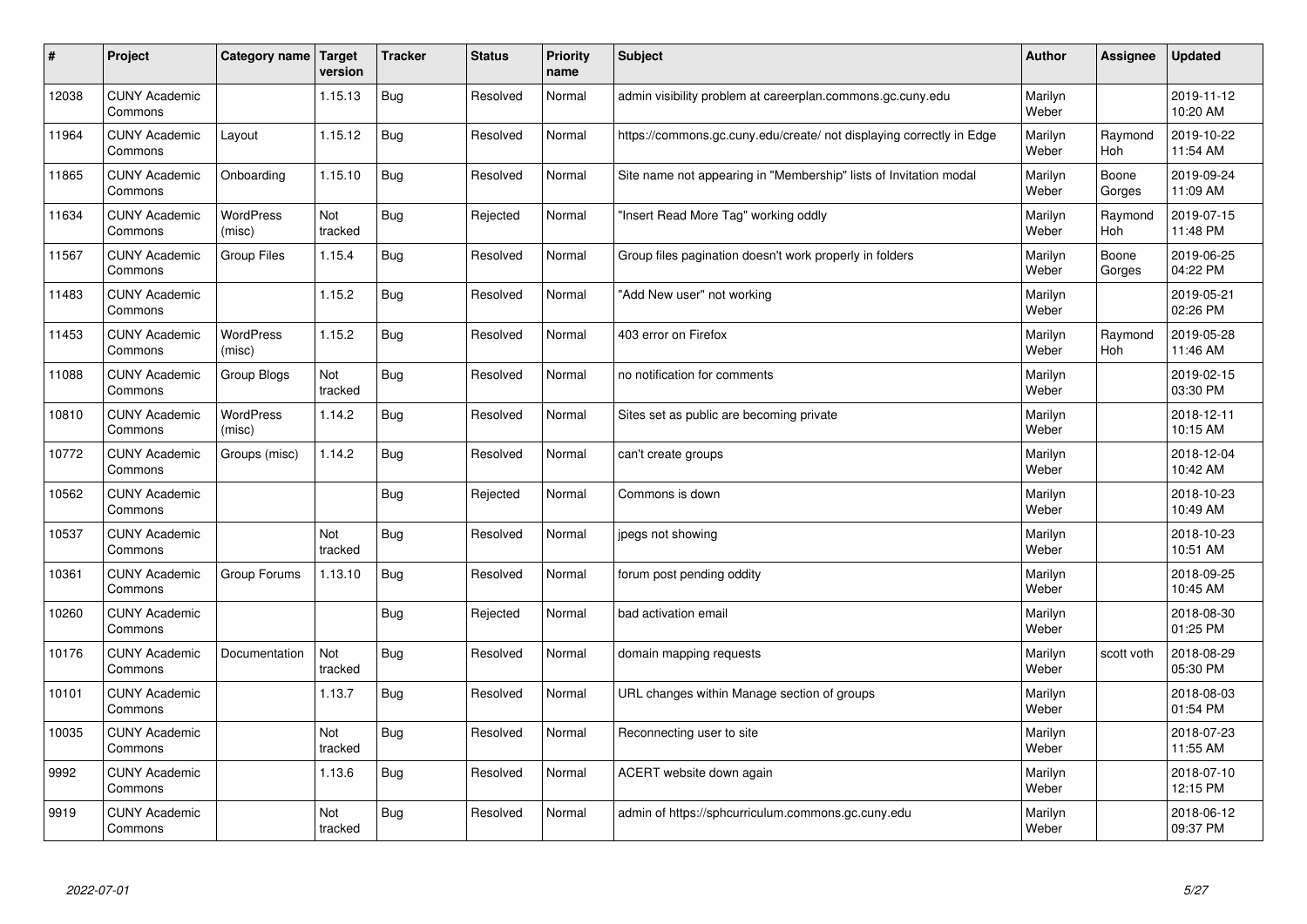| $\sharp$ | Project                         | Category name   Target            | version           | <b>Tracker</b> | <b>Status</b> | <b>Priority</b><br>name | <b>Subject</b>                                      | <b>Author</b>    | Assignee              | <b>Updated</b>         |
|----------|---------------------------------|-----------------------------------|-------------------|----------------|---------------|-------------------------|-----------------------------------------------------|------------------|-----------------------|------------------------|
| 9835     | <b>CUNY Academic</b><br>Commons | Group Forums                      | Future<br>release | Bug            | Assigned      | Normal                  | add a "like" function?                              | Marilyn<br>Weber | Erik<br>Trainer       | 2018-06-05<br>01:49 PM |
| 9470     | <b>CUNY Academic</b><br>Commons |                                   |                   | Bug            | Resolved      | Normal                  | Users not appearing via "Add New"                   | Marilyn<br>Weber |                       | 2018-03-22<br>07:44 PM |
| 9340     | <b>CUNY Academic</b><br>Commons | <b>WordPress</b><br>Plugins       | 1.12.10           | <b>Bug</b>     | Resolved      | Normal                  | change the web preview?                             | Marilyn<br>Weber | Raymond<br>Hoh        | 2018-03-13<br>11:50 AM |
| 9335     | <b>CUNY Academic</b><br>Commons | <b>WordPress</b><br><b>Themes</b> | 1.12.10           | <b>Bug</b>     | Resolved      | Normal                  | clone http://digitalscholarship.ccny.cuny.edu site? | Marilyn<br>Weber | Boone<br>Gorges       | 2018-03-14<br>12:43 PM |
| 9330     | <b>CUNY Academic</b><br>Commons | <b>WordPress</b><br>Plugins       | 1.12.10           | <b>Bug</b>     | Resolved      | Normal                  | part 2 of problems with the Leaflet plug -in        | Marilyn<br>Weber |                       | 2018-03-04<br>05:58 PM |
| 9282     | <b>CUNY Academic</b><br>Commons | Group Forums                      | 1.12.9            | <b>Bug</b>     | Resolved      | Normal                  | 'Forum ID is missing" error?                        | Marilyn<br>Weber |                       | 2018-02-27<br>10:32 AM |
| 9192     | <b>CUNY Academic</b><br>Commons | <b>WordPress</b><br>Plugins       | 1.12.8            | Bug            | Resolved      | Normal                  | problems with the Leaflet plug -in                  | Marilyn<br>Weber | Boone<br>Gorges       | 2018-02-13<br>11:07 AM |
| 9154     | <b>CUNY Academic</b><br>Commons | Events                            | 1.12.8            | Bug            | Resolved      | Normal                  | problem with group calendar                         | Marilyn<br>Weber | Raymond<br><b>Hoh</b> | 2018-02-13<br>10:49 AM |
| 9130     | <b>CUNY Academic</b><br>Commons | Homepage<br>Slides                | Not<br>tracked    | Bug            | Resolved      | Normal                  | too many redirects                                  | Marilyn<br>Weber |                       | 2018-01-29<br>10:27 AM |
| 9062     | <b>CUNY Academic</b><br>Commons |                                   | Not<br>tracked    | Bug            | Resolved      | Normal                  | re-add me as admin of https://commons.gc.cuny.edu/  | Marilyn<br>Weber |                       | 2018-01-08<br>12:03 PM |
| 8937     | <b>CUNY Academic</b><br>Commons |                                   | Not<br>tracked    | Bug            | Resolved      | Normal                  | videos gone                                         | Marilyn<br>Weber |                       | 2017-12-01<br>11:27 AM |
| 8924     | <b>CUNY Academic</b><br>Commons | WordPress<br>Plugins              | 1.12.4            | Bug            | Resolved      | Normal                  | auto-remove feature on http://pcp.gc.cuny.edu       | Marilyn<br>Weber | Matt Gold             | 2017-12-04<br>10:18 AM |
| 8721     | <b>CUNY Academic</b><br>Commons | <b>WordPress</b><br>Plugins       | 1.11.13           | Bug            | Resolved      | Normal                  | more problems with Events calendar                  | Marilyn<br>Weber |                       | 2017-09-21<br>10:35 AM |
| 8661     | <b>CUNY Academic</b><br>Commons | Group Blogs                       | Not<br>tracked    | Bug            | Resolved      | Normal                  | new group, old site, can't link?                    | Marilyn<br>Weber |                       | 2017-11-15<br>01:26 PM |
| 8638     | <b>CUNY Academic</b><br>Commons | Group Blogs                       | 1.11.11           | Bug            | Resolved      | Normal                  | members not syncing from group to site              | Marilyn<br>Weber |                       | 2017-09-01<br>03:50 PM |
| 8552     | <b>CUNY Academic</b><br>Commons | WordPress<br>Plugins              | 1.11.10           | Bug            | Resolved      | Normal                  | Events Calendar problem                             | Marilyn<br>Weber |                       | 2017-08-18<br>04:36 PM |
| 8259     | <b>CUNY Academic</b><br>Commons |                                   | Not<br>tracked    | Bug            | Resolved      | Normal                  | missing dashboard                                   | Marilyn<br>Weber |                       | 2017-11-15<br>01:28 PM |
| 8200     | <b>CUNY Academic</b><br>Commons | Groups (misc)                     | Not<br>tracked    | Bug            | Resolved      | Normal                  | Announcements has disappeared                       | Marilyn<br>Weber | Boone<br>Gorges       | 2017-05-26<br>04:04 PM |
| 8131     | <b>CUNY Academic</b><br>Commons | <b>WordPress</b><br>Plugins       | 1.11              | Bug            | Resolved      | Normal                  | Newsletters plug-in                                 | Marilyn<br>Weber | Boone<br>Gorges       | 2017-05-11<br>09:42 PM |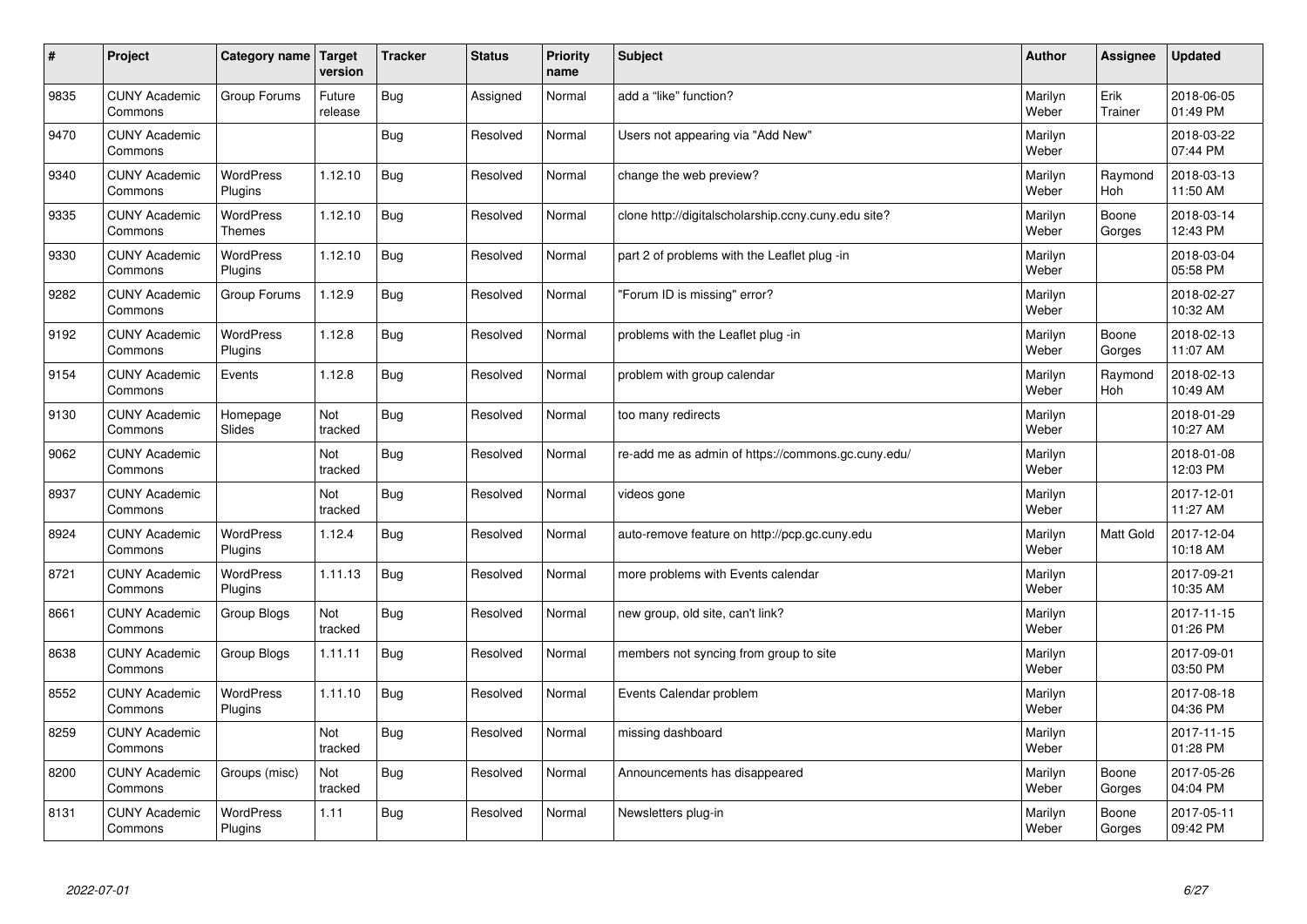| $\sharp$ | Project                         | Category name   Target        | version        | <b>Tracker</b> | <b>Status</b> | <b>Priority</b><br>name | <b>Subject</b>                                                              | <b>Author</b>    | Assignee        | <b>Updated</b>         |
|----------|---------------------------------|-------------------------------|----------------|----------------|---------------|-------------------------|-----------------------------------------------------------------------------|------------------|-----------------|------------------------|
| 8098     | <b>CUNY Academic</b><br>Commons | <b>Public Portfolio</b>       | Not<br>tracked | <b>Bug</b>     | Abandoned     | Normal                  | Widget in profile not working                                               | Marilyn<br>Weber |                 | 2017-11-15<br>01:28 PM |
| 7803     | <b>CUNY Academic</b><br>Commons |                               |                | Bug            | Resolved      | Normal                  | user email change                                                           | Marilyn<br>Weber |                 | 2017-03-16<br>11:58 AM |
| 7770     | <b>CUNY Academic</b><br>Commons | <b>WordPress</b><br>Plugins   | Not<br>tracked | Bug            | Abandoned     | Normal                  | Timeline.js problem                                                         | Marilyn<br>Weber |                 | 2017-11-15<br>01:43 PM |
| 7767     | <b>CUNY Academic</b><br>Commons |                               | Not<br>tracked | Bug            | Resolved      | Normal                  | Site loading problems                                                       | Marilyn<br>Weber |                 | 2017-03-21<br>09:57 PM |
| 7376     | <b>CUNY Academic</b><br>Commons | Email<br><b>Notifications</b> |                | Bug            | Rejected      | Normal                  | automatic forwarding of blog posts not working                              | Marilyn<br>Weber | Boone<br>Gorges | 2017-05-01<br>10:36 PM |
| 7349     | <b>CUNY Academic</b><br>Commons | Membership                    | Not<br>tracked | Bug            | Resolved      | Normal                  | <b>LACUNY Institute website</b>                                             | Marilyn<br>Weber | Boone<br>Gorges | 2017-01-11<br>04:26 PM |
| 7337     | <b>CUNY Academic</b><br>Commons | Membership                    | Not<br>tracked | Bug            | Resolved      | Normal                  | User with new email                                                         | Marilyn<br>Weber |                 | 2017-01-06<br>11:05 AM |
| 7328     | <b>CUNY Academic</b><br>Commons | WordPress<br>Plugins          | Not<br>tracked | Bug            | Resolved      | Normal                  | technical issue with the Events Manager plugin                              | Marilyn<br>Weber | Raymond<br>Hoh  | 2017-11-15<br>06:19 PM |
| 7310     | <b>CUNY Academic</b><br>Commons |                               | 1.10.7         | Bug            | Resolved      | Normal                  | Friendship request mystery.                                                 | Marilyn<br>Weber | Boone<br>Gorges | 2017-01-05<br>03:12 PM |
| 7226     | <b>CUNY Academic</b><br>Commons | Registration                  | Not<br>tracked | Bug            | Abandoned     | Normal                  | Community college student cannot register?                                  | Marilyn<br>Weber |                 | 2017-11-15<br>01:55 PM |
| 7223     | <b>CUNY Academic</b><br>Commons | Membership                    | Not<br>tracked | Bug            | Resolved      | Normal                  | User with two profiles would like to merge them                             | Marilyn<br>Weber | Boone<br>Gorges | 2017-01-10<br>02:07 PM |
| 6893     | <b>CUNY Academic</b><br>Commons | Group Forums                  |                | Bug            | Resolved      | Normal                  | Forum for CUNY Academic Commons Team is gone                                | Marilyn<br>Weber | Boone<br>Gorges | 2016-12-01<br>08:08 AM |
| 6860     | <b>CUNY Academic</b><br>Commons | User<br>Onboarding            | 1.12           | Bug            | Resolved      | Normal                  | Invitation to join a group is appearing as an invitiation to join the site! | Marilyn<br>Weber | Boone<br>Gorges | 2017-10-30<br>10:03 AM |
| 6626     | <b>CUNY Academic</b><br>Commons | Group Files                   | 1.10.1         | Bug            | Resolved      | Normal                  | Files from non-member showing up in private group                           | Marilyn<br>Weber | Boone<br>Gorges | 2016-11-07<br>03:54 PM |
| 6575     | <b>CUNY Academic</b><br>Commons | Groups (misc)                 |                | Bug            | Rejected      | Normal                  | No papers link for the group "social paper"                                 | Marilyn<br>Weber |                 | 2016-11-02<br>10:39 PM |
| 6338     | <b>CUNY Academic</b><br>Commons |                               |                | Bug            | Rejected      | Normal                  | Multiple email notifications for each blog post                             | Marilyn<br>Weber | Boone<br>Gorges | 2016-10-18<br>08:45 PM |
| 6313     | <b>CUNY Academic</b><br>Commons | Groups (misc)                 |                | Bug            | Duplicate     | Normal                  | group member no longer in group, can't rejoin.                              | Marilyn<br>Weber |                 | 2016-10-14<br>09:27 PM |
| 6106     | <b>CUNY Academic</b><br>Commons | Server                        | Not<br>tracked | Bug            | Resolved      | Normal                  | 504 error                                                                   | Marilyn<br>Weber |                 | 2017-11-15<br>01:55 PM |
| 6091     | <b>CUNY Academic</b><br>Commons | Group<br>Invitations          | Not<br>tracked | Bug            | Resolved      | Normal                  | User cannot re-join a group                                                 | Marilyn<br>Weber | Boone<br>Gorges | 2016-09-28<br>01:47 PM |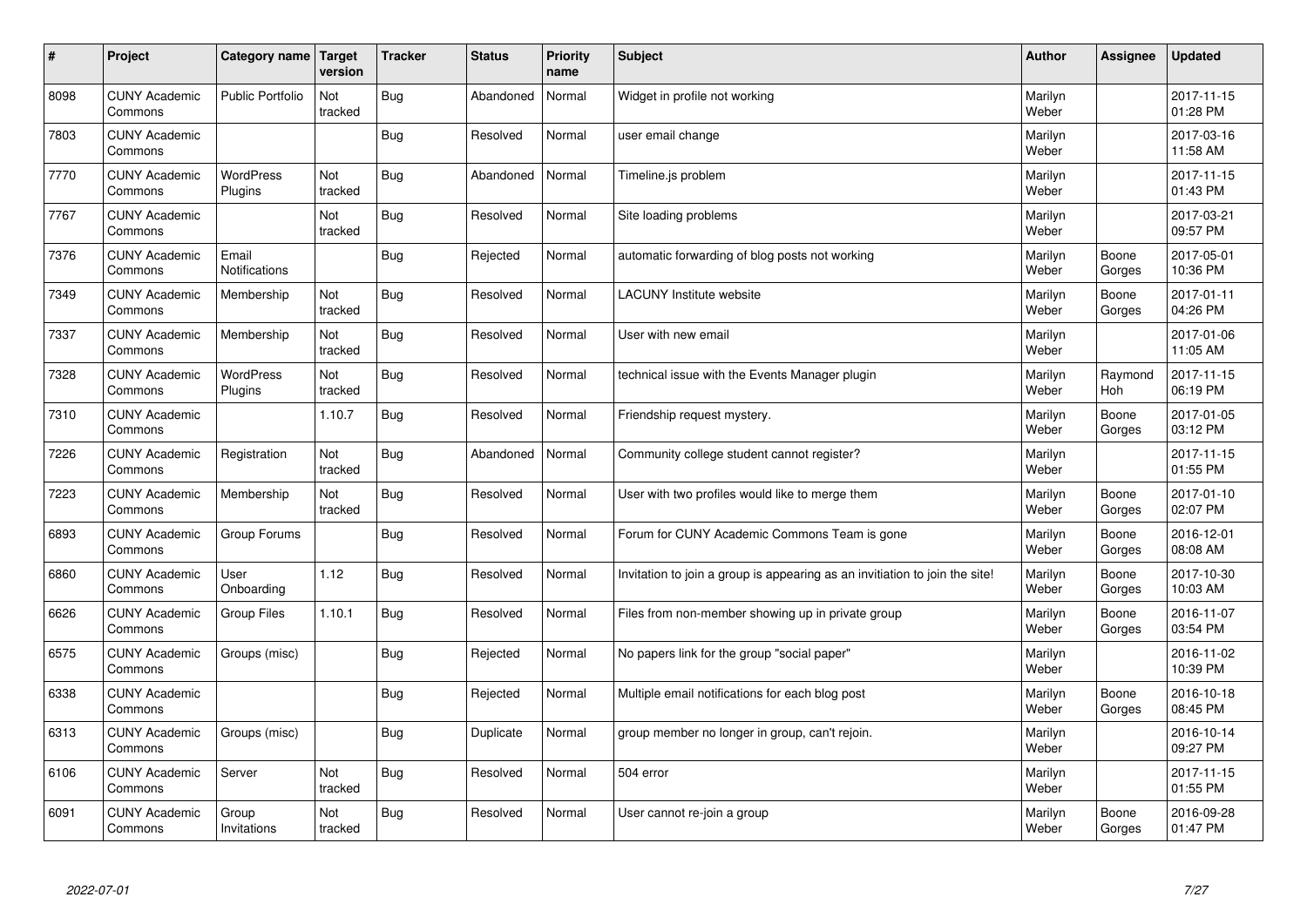| $\sharp$ | Project                         | Category name                 | Target<br>version | <b>Tracker</b> | <b>Status</b> | <b>Priority</b><br>name | <b>Subject</b>                                                  | <b>Author</b>    | Assignee         | <b>Updated</b>         |
|----------|---------------------------------|-------------------------------|-------------------|----------------|---------------|-------------------------|-----------------------------------------------------------------|------------------|------------------|------------------------|
| 6025     | <b>CUNY Academic</b><br>Commons | Search                        | Not<br>tracked    | <b>Bug</b>     | Resolved      | Normal                  | Search function not working                                     | Marilyn<br>Weber | Boone<br>Gorges  | 2016-10-12<br>09:41 AM |
| 5969     | <b>CUNY Academic</b><br>Commons | Registration                  | 1.9.27            | Bug            | Resolved      | Normal                  | Queens students unable to join                                  | Marilyn<br>Weber | Boone<br>Gorges  | 2016-09-04<br>09:41 PM |
| 5968     | <b>CUNY Academic</b><br>Commons | Membership                    | Not<br>tracked    | <b>Bug</b>     | Resolved      | Normal                  | Deleting account without knowing password                       | Marilyn<br>Weber | <b>Matt Gold</b> | 2017-11-15<br>06:19 PM |
| 5875     | <b>CUNY Academic</b><br>Commons | <b>WordPress</b><br>Plugins   | Not<br>tracked    | <b>Bug</b>     | Resolved      | Normal                  | Events Calendar garbled in IE                                   | Marilyn<br>Weber | Marilyn<br>Weber | 2017-11-15<br>05:45 PM |
| 5834     | <b>CUNY Academic</b><br>Commons |                               |                   | <b>Bug</b>     | Resolved      | Normal                  | My access to cdev                                               | Marilyn<br>Weber | Boone<br>Gorges  | 2016-07-25<br>03:12 PM |
| 5684     | <b>CUNY Academic</b><br>Commons | <b>Group Files</b>            | Not<br>tracked    | <b>Bug</b>     | Resolved      | Normal                  | Making Group files appear as Blog entries                       | Marilyn<br>Weber | Boone<br>Gorges  | 2017-11-20<br>03:28 PM |
| 5667     | <b>CUNY Academic</b><br>Commons | <b>Public Portfolio</b>       | 1.9.18            | <b>Bug</b>     | Resolved      | Normal                  | publication section on my public portfolio won't update         | Marilyn<br>Weber | Boone<br>Gorges  | 2016-06-12<br>10:19 AM |
| 5448     | <b>CUNY Academic</b><br>Commons | Email<br><b>Notifications</b> | 1.10.2            | <b>Bug</b>     | Rejected      | Normal                  | garbled CAC activity digests                                    | Marilyn<br>Weber | Raymond<br>Hoh   | 2016-11-20<br>02:38 AM |
| 5436     | <b>CUNY Academic</b><br>Commons |                               | Not<br>tracked    | <b>Bug</b>     | Resolved      | Normal                  | Trying to change email settings for                             | Marilyn<br>Weber | Boone<br>Gorges  | 2016-04-21<br>10:12 PM |
| 5346     | <b>CUNY Academic</b><br>Commons | Toolbar                       | 1.9.11            | Bug            | Resolved      | Normal                  | possible dynamic HTML code bug?                                 | Marilyn<br>Weber | Boone<br>Gorges  | 2016-03-22<br>10:53 AM |
| 5319     | <b>CUNY Academic</b><br>Commons |                               | Not<br>tracked    | <b>Bug</b>     | Resolved      | Normal                  | <b>Broken URL</b>                                               | Marilyn<br>Weber | Marilyn<br>Weber | 2017-11-15<br>05:46 PM |
| 5282     | <b>CUNY Academic</b><br>Commons | Social Paper                  | Future<br>release | <b>Bug</b>     | <b>New</b>    | Normal                  | Replying via email directs to paper but not individual comment. | Marilyn<br>Weber | Raymond<br>Hoh   | 2016-03-02<br>01:48 PM |
| 5184     | <b>CUNY Academic</b><br>Commons | Social Paper                  |                   | Bug            | Rejected      | Normal                  | Problem linking SP to a group                                   | Marilyn<br>Weber | Boone<br>Gorges  | 2016-02-21<br>12:27 PM |
| 5177     | <b>CUNY Academic</b><br>Commons | Toolbar                       | 1.9.6             | <b>Bug</b>     | Resolved      | Normal                  | No "My Papers" tab                                              | Marilyn<br>Weber | Raymond<br>Hoh   | 2016-01-29<br>08:37 AM |
| 5176     | <b>CUNY Academic</b><br>Commons | <b>Public Portfolio</b>       | 1.9.6             | <b>Bug</b>     | Resolved      | Normal                  | Widgets in Profile not saving                                   | Marilyn<br>Weber | Boone<br>Gorges  | 2016-02-01<br>11:07 AM |
| 5059     | <b>CUNY Academic</b><br>Commons |                               | Not<br>tracked    | <b>Bug</b>     | Resolved      | Normal                  | Instagram embed?                                                | Marilyn<br>Weber |                  | 2016-01-26<br>12:05 AM |
| 4881     | <b>CUNY Academic</b><br>Commons | ZenDesk                       | Not<br>tracked    | <b>Bug</b>     | Resolved      | Normal                  | ZenDesk emails not being sent                                   | Marilyn<br>Weber |                  | 2015-12-07<br>01:34 AM |
| 4834     | <b>CUNY Academic</b><br>Commons | <b>Blogs</b><br>(BuddyPress)  |                   | <b>Bug</b>     | Resolved      | Normal                  | Admin invite problem                                            | Marilyn<br>Weber | Boone<br>Gorges  | 2015-11-13<br>12:25 PM |
| 4831     | <b>CUNY Academic</b><br>Commons | <b>Public Portfolio</b>       | 1.9.4             | Bug            | Resolved      | Normal                  | User cannot update profile                                      | Marilyn<br>Weber | Boone<br>Gorges  | 2016-01-11<br>10:46 PM |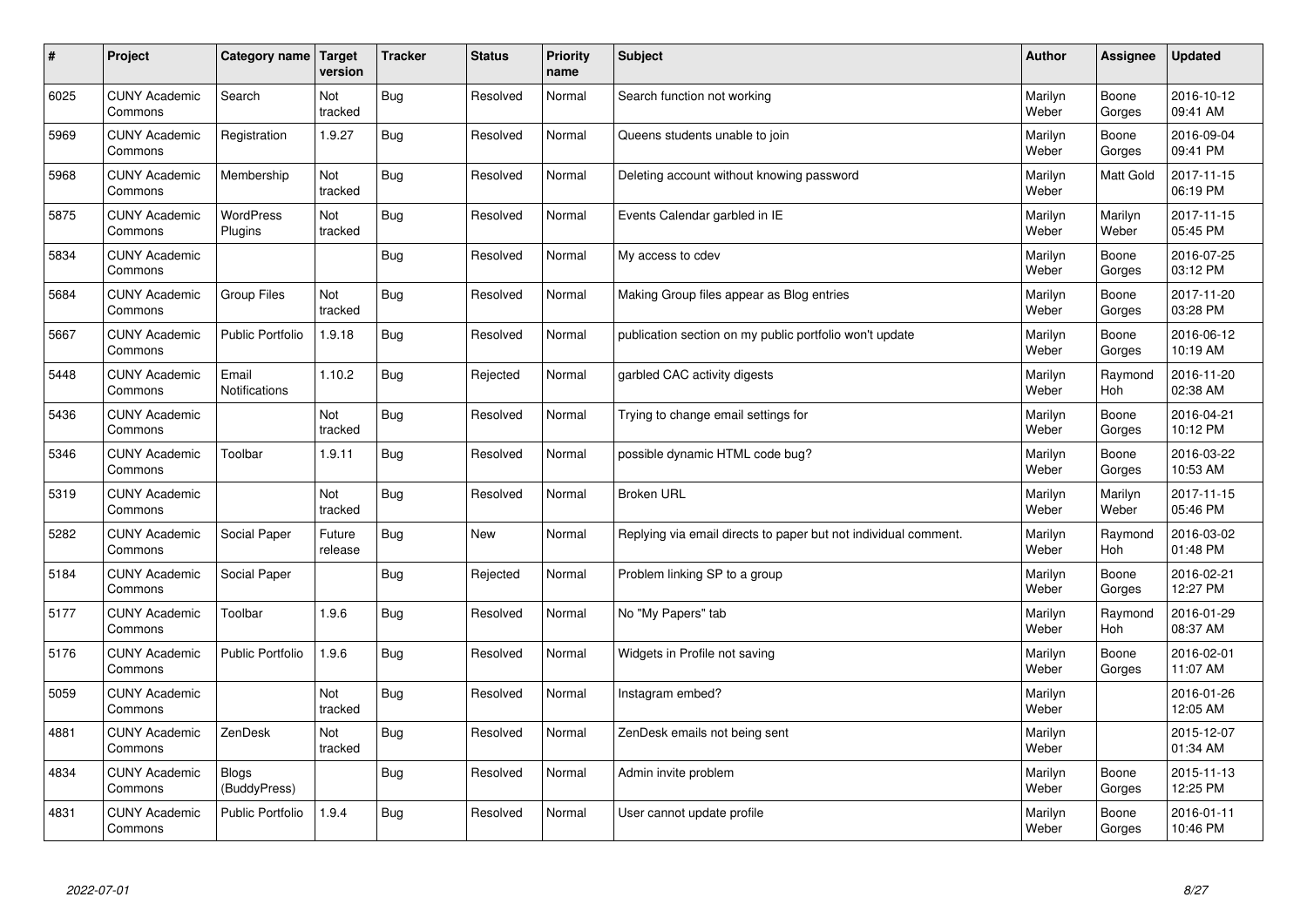| $\sharp$ | Project                         | Category name   Target            | version        | <b>Tracker</b> | <b>Status</b> | <b>Priority</b><br>name | <b>Subject</b>                                        | <b>Author</b>    | Assignee        | <b>Updated</b>         |
|----------|---------------------------------|-----------------------------------|----------------|----------------|---------------|-------------------------|-------------------------------------------------------|------------------|-----------------|------------------------|
| 4577     | <b>CUNY Academic</b><br>Commons | Registration                      | Not<br>tracked | Bug            | Resolved      | Normal                  | New users are not getting their email verification    | Marilyn<br>Weber | Boone<br>Gorges | 2016-01-26<br>03:30 PM |
| 4542     | <b>CUNY Academic</b><br>Commons | <b>WordPress</b><br>Plugins       | 1.8.10         | Bug            | Resolved      | Normal                  | Emailing group users problem                          | Marilyn<br>Weber | Boone<br>Gorges | 2015-09-11<br>11:16 AM |
| 4496     | <b>CUNY Academic</b><br>Commons | cuny.is                           | 1.8.9          | Bug            | Resolved      | Normal                  | Quick links broken?                                   | Marilyn<br>Weber | Boone<br>Gorges | 2015-08-28<br>10:39 AM |
| 4013     | <b>CUNY Academic</b><br>Commons |                                   |                | Bug            | Duplicate     | Normal                  | Math question?                                        | Marilyn<br>Weber |                 | 2015-04-22<br>04:05 PM |
| 4012     | <b>CUNY Academic</b><br>Commons |                                   | 1.7.20         | Bug            | Resolved      | Normal                  | Two users reporting same Forbidden 403 error message. | Marilyn<br>Weber |                 | 2015-05-01<br>08:13 PM |
| 3674     | <b>CUNY Academic</b><br>Commons |                                   |                | Bug            | Rejected      | Normal                  | CBox pagination issue with the Wiki                   | Marilyn<br>Weber |                 | 2014-11-20<br>05:03 PM |
| 3673     | <b>CUNY Academic</b><br>Commons |                                   |                | Bug            | Rejected      | Normal                  | CBox pagination issue with the Wiki                   | Marilyn<br>Weber |                 | 2014-11-20<br>04:08 PM |
| 3620     | <b>CUNY Academic</b><br>Commons | Groups (misc)                     | Not<br>tracked | Bug            | Resolved      | Normal                  | admins of The Group for Group Admins                  | Marilyn<br>Weber |                 | 2014-11-03<br>08:38 AM |
| 3197     | <b>CUNY Academic</b><br>Commons | Groups (misc)                     | 1.6.4          | Bug            | Resolved      | Normal                  | trying to set up a hidden group blog with no RSS feed | Marilyn<br>Weber | Boone<br>Gorges | 2014-05-21<br>09:39 PM |
| 3138     | <b>CUNY Academic</b><br>Commons | Documentation                     | Not<br>tracked | Bug            | Resolved      | Normal                  | Codex documentation                                   | Marilyn<br>Weber | scott voth      | 2016-03-04<br>08:49 AM |
| 3136     | <b>CUNY Academic</b><br>Commons | WordPress<br>Plugins              |                | Bug            | Rejected      | Normal                  | The Easy Rotator                                      | Marilyn<br>Weber | Boone<br>Gorges | 2014-04-01<br>10:26 PM |
| 3116     | <b>CUNY Academic</b><br>Commons | <b>WordPress</b><br>(Permissions) |                | <b>Bug</b>     | Resolved      | Normal                  | Updating the FAQ page                                 | Marilyn<br>Weber | Boone<br>Gorges | 2014-04-01<br>10:12 PM |
| 3093     | <b>CUNY Academic</b><br>Commons | <b>WordPress</b><br>Plugins       |                | Bug            | Rejected      | Normal                  | <b>Custom Google Maps</b>                             | Marilyn<br>Weber | Boone<br>Gorges | 2014-05-02<br>10:52 AM |
| 3071     | <b>CUNY Academic</b><br>Commons | <b>WordPress</b><br><b>Themes</b> | 1.5.22         | Bug            | Resolved      | Normal                  | Twenty Fourteen theme differences                     | Marilyn<br>Weber | Boone<br>Gorges | 2014-04-01<br>08:18 PM |
| 2777     | <b>CUNY Academic</b><br>Commons | <b>WordPress</b><br>(misc)        | Not<br>tracked | Bug            | Resolved      | Normal                  | Hero slide access                                     | Marilyn<br>Weber | Boone<br>Gorges | 2013-09-07<br>12:26 PM |
| 15545    | <b>CUNY Academic</b><br>Commons | <b>WordPress</b><br>Plugins       | 1.19.5         | Feature        | Resolved      | Normal                  | "ZI Hide Featured Image" plugin request               | Marilyn<br>Weber | Boone<br>Gorges | 2022-03-09<br>10:09 AM |
| 9224     | <b>CUNY Academic</b><br>Commons | Group Files                       | 1.13           | Feature        | Resolved      | Normal                  | attachments to forum posts clutter up Files area      | Marilyn<br>Weber | Boone<br>Gorges | 2018-03-22<br>03:34 PM |
| 7608     | <b>CUNY Academic</b><br>Commons | Registration                      | Not<br>tracked | Feature        | Resolved      | Normal                  | create an account                                     | Marilyn<br>Weber |                 | 2017-02-15<br>10:45 PM |
| 7607     | <b>CUNY Academic</b><br>Commons | <b>WordPress</b><br>(misc)        | Not<br>tracked | Feature        | Resolved      | Normal                  | mp4 files                                             | Marilyn<br>Weber |                 | 2017-02-15<br>07:37 PM |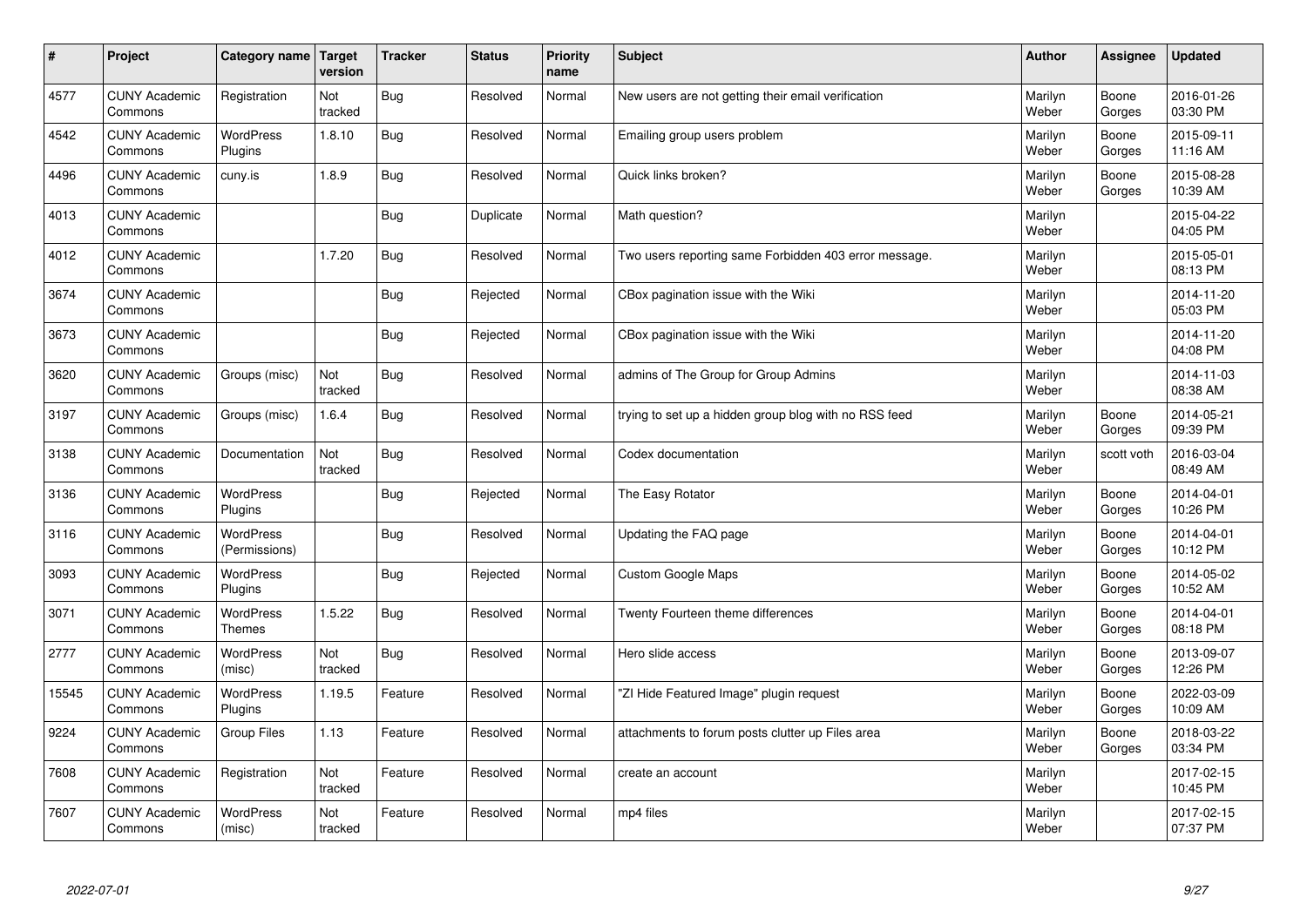| $\vert$ # | Project                         | Category name   Target        | version           | <b>Tracker</b> | <b>Status</b> | <b>Priority</b><br>name | <b>Subject</b>                                      | <b>Author</b>    | Assignee              | <b>Updated</b>         |
|-----------|---------------------------------|-------------------------------|-------------------|----------------|---------------|-------------------------|-----------------------------------------------------|------------------|-----------------------|------------------------|
| 6118      | <b>CUNY Academic</b><br>Commons | cuny.is                       |                   | Feature        | Resolved      | Normal                  | Cuny. Is request from Javier Otero Peña             | Marilyn<br>Weber | Sarah<br>Morgano      | 2016-10-04<br>07:02 PM |
| 5992      | <b>CUNY Academic</b><br>Commons | Email<br><b>Notifications</b> | Future<br>release | Feature        | <b>New</b>    | Normal                  | Changing the From line of autogenerated blog emails | Marilyn<br>Weber |                       | 2018-09-27<br>05:19 PM |
| 5799      | <b>CUNY Academic</b><br>Commons | <b>Blogs</b><br>(BuddyPress)  | Not<br>tracked    | Feature        | Resolved      | Normal                  | removing one's own access to sites?                 | Marilyn<br>Weber | Boone<br>Gorges       | 2016-07-26<br>01:55 PM |
| 5657      | <b>CUNY Academic</b><br>Commons | WordPress<br>Plugins          | 1.9.18            | Feature        | Resolved      | Normal                  | Plugin Request - Instagram Feed WD                  | Marilyn<br>Weber | Boone<br>Gorges       | 2016-06-08<br>12:36 PM |
| 5630      | <b>CUNY Academic</b><br>Commons | <b>WordPress</b><br>Themes    | 1.9.17            | Feature        | Resolved      | Normal                  | Bavota magazine Pro theme                           | Marilyn<br>Weber | Boone<br>Gorges       | 2016-06-02<br>12:09 AM |
| 5621      | <b>CUNY Academic</b><br>Commons | WordPress<br>Plugins          | 1.9.17            | Feature        | Resolved      | Normal                  | Taxonomy plugin request                             | Marilyn<br>Weber | Boone<br>Gorges       | 2016-06-01<br>11:28 PM |
| 5522      | <b>CUNY Academic</b><br>Commons | <b>WordPress</b><br>Plugins   | 1.9.15            | Feature        | Resolved      | Normal                  | plugin request                                      | Marilyn<br>Weber | Boone<br>Gorges       | 2016-05-09<br>10:36 AM |
| 5397      | <b>CUNY Academic</b><br>Commons | Social Paper                  | Future<br>release | Feature        | <b>New</b>    | Normal                  | frustrating to have to enable/disable in SP         | Marilyn<br>Weber | Samantha<br>Raddatz   | 2016-04-20<br>03:39 PM |
| 5345      | <b>CUNY Academic</b><br>Commons | Social Paper                  | 1.9.17            | Feature        | Rejected      | Normal                  | Plus symbol problem in SP                           | Marilyn<br>Weber | Christian<br>Wach     | 2016-05-27<br>04:26 AM |
| 5302      | <b>CUNY Academic</b><br>Commons | WordPress<br>Plugins          | 1.9.10            | Feature        | Resolved      | Normal                  | request for WP Gallery Custom Links plug-in         | Marilyn<br>Weber | Boone<br>Gorges       | 2016-03-11<br>09:20 PM |
| 5205      | <b>CUNY Academic</b><br>Commons | Social Paper                  | Future<br>release | Feature        | <b>New</b>    | Normal                  | Social Paper folders                                | Marilyn<br>Weber |                       | 2016-02-11<br>10:24 PM |
| 5199      | <b>CUNY Academic</b><br>Commons | Social Paper                  | Future<br>release | Feature        | <b>New</b>    | Normal                  | add tables to the SP editor                         | Marilyn<br>Weber |                       | 2016-10-24<br>11:27 AM |
| 5072      | <b>CUNY Academic</b><br>Commons |                               |                   | Feature        | Duplicate     | Normal                  | redirect shortcode handler                          | Marilyn<br>Weber | Boone<br>Gorges       | 2016-01-07<br>12:34 PM |
| 5036      | <b>CUNY Academic</b><br>Commons | <b>WordPress</b><br>Plugins   | 1.9.1.1           | Feature        | Resolved      | Normal                  | Embeds request                                      | Marilyn<br>Weber | Boone<br>Gorges       | 2015-12-18<br>10:12 PM |
| 4997      | <b>CUNY Academic</b><br>Commons | WordPress<br>Plugins          | 1.9.4             | Feature        | Resolved      | Normal                  | ability to embed maps from StoryMapJS?              | Marilyn<br>Weber | Boone<br>Gorges       | 2016-01-07<br>12:34 PM |
| 4965      | <b>CUNY Academic</b><br>Commons | WordPress<br><b>Themes</b>    | Not<br>tracked    | Feature        | Resolved      | Normal                  | Theme requested                                     | Marilyn<br>Weber | Boone<br>Gorges       | 2016-02-24<br>09:46 PM |
| 4340      | <b>CUNY Academic</b><br>Commons | WordPress -<br>Media          | 1.8.14            | Feature        | Resolved      | Normal                  | embedding a video                                   | Marilyn<br>Weber | Daniel<br>Jones       | 2015-10-20<br>12:01 AM |
| 3466      | <b>CUNY Academic</b><br>Commons | Membership                    | 1.6.16            | Feature        | Resolved      | Normal                  | restricting undergrad registration                  | Marilyn<br>Weber | Boone<br>Gorges       | 2014-09-18<br>12:02 AM |
| 16291     | <b>CUNY Academic</b><br>Commons | Site cloning                  | 2.0.2             | Support        | Resolved      | Normal                  | Images coming up blank in Media Library             | Marilyn<br>Weber | Raymond<br><b>Hoh</b> | 2022-06-29<br>11:31 AM |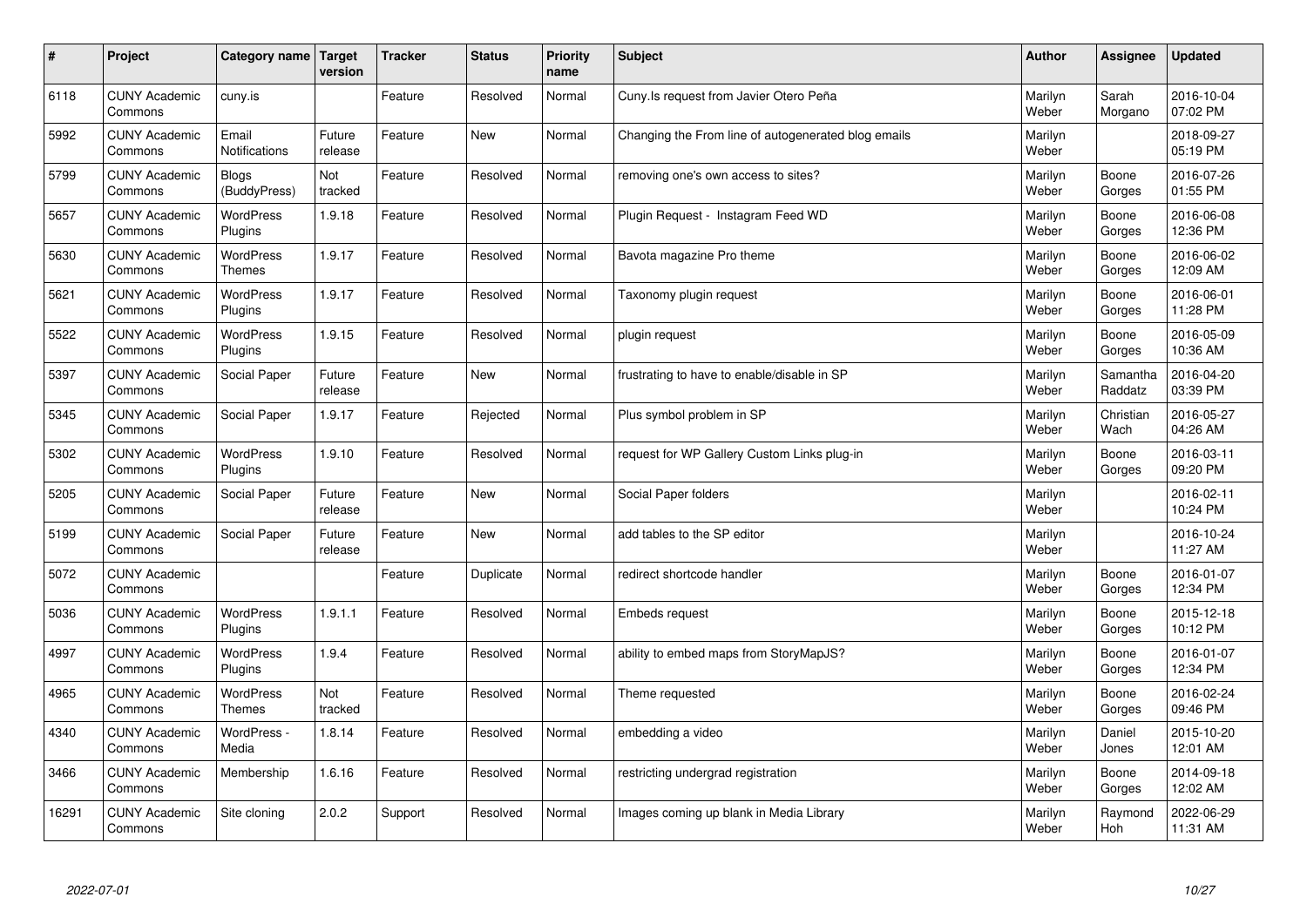| #     | Project                         | Category name                | <b>Target</b><br>version | <b>Tracker</b> | <b>Status</b>        | <b>Priority</b><br>name | <b>Subject</b>                                                                          | <b>Author</b>    | Assignee              | <b>Updated</b>         |
|-------|---------------------------------|------------------------------|--------------------------|----------------|----------------------|-------------------------|-----------------------------------------------------------------------------------------|------------------|-----------------------|------------------------|
| 16110 | <b>CUNY Academic</b><br>Commons |                              |                          | Support        | Reporter<br>Feedback | Normal                  | remove Creative Commons license from pages?                                             | Marilyn<br>Weber | Raymond<br><b>Hoh</b> | 2022-05-17<br>06:11 PM |
| 16099 | <b>CUNY Academic</b><br>Commons |                              |                          | Support        | Reporter<br>Feedback | Normal                  | request for Newsletter Glue                                                             | Marilyn<br>Weber |                       | 2022-05-13<br>12:14 PM |
| 15978 | <b>CUNY Academic</b><br>Commons | WordPress -<br>Media         | 2.0.2                    | Support        | Resolved             | Normal                  | .tex files?                                                                             | Marilyn<br>Weber | Raymond<br><b>Hoh</b> | 2022-06-28<br>09:09 PM |
| 15816 | <b>CUNY Academic</b><br>Commons |                              | Not<br>tracked           | Support        | <b>New</b>           | Normal                  | slow loading at SPS                                                                     | Marilyn<br>Weber |                       | 2022-04-05<br>01:26 PM |
| 15655 | <b>CUNY Academic</b><br>Commons |                              | 2.0.3                    | Support        | Reporter<br>Feedback | Normal                  | Event Aggregator plugin?                                                                | Marilyn<br>Weber |                       | 2022-06-29<br>11:32 AM |
| 15654 | <b>CUNY Academic</b><br>Commons | <b>WordPress</b><br>Plugins  | 1.19.6                   | Support        | Resolved             | Normal                  | Numerous Copies of Events showing up                                                    | Marilyn<br>Weber | Boone<br>Gorges       | 2022-03-22<br>11:30 AM |
| 15610 | <b>CUNY Academic</b><br>Commons | WordPress<br>Plugins         | Not<br>tracked           | Support        | Rejected             | Normal                  | Loops & Logic plugin                                                                    | Marilyn<br>Weber | Raymond<br>Hoh        | 2022-03-19<br>11:16 AM |
| 15565 | <b>CUNY Academic</b><br>Commons |                              |                          | Support        | <b>New</b>           | Normal                  | Events - send updates to an email listserv                                              | Marilyn<br>Weber |                       | 2022-03-10<br>01:06 PM |
| 15370 | <b>CUNY Academic</b><br>Commons |                              |                          | Support        | Reporter<br>Feedback | Normal                  | All-in-One Event Calendar?                                                              | Marilyn<br>Weber |                       | 2022-02-17<br>11:03 AM |
| 15269 | <b>CUNY Academic</b><br>Commons | Redmine                      | Not<br>tracked           | Support        | Resolved             | Normal                  | Segal Theater sites                                                                     | Marilyn<br>Weber |                       | 2022-02-07<br>04:11 PM |
| 15266 | <b>CUNY Academic</b><br>Commons |                              |                          | Support        | Resolved             | Normal                  | Just an appreciation                                                                    | Marilyn<br>Weber |                       | 2022-02-07<br>10:42 AM |
| 15260 | <b>CUNY Academic</b><br>Commons |                              |                          | Support        | Reporter<br>Feedback | Normal                  | Diacritical markings   European Stages                                                  | Marilyn<br>Weber |                       | 2022-02-04<br>08:16 AM |
| 15211 | <b>CUNY Academic</b><br>Commons | <b>Blogs</b><br>(BuddyPress) | 1.19.2                   | Support        | Resolved             | Normal                  | No good error reporting for already-used domain name when creating a<br>site in Firefox | Marilyn<br>Weber | Boone<br>Gorges       | 2022-01-25<br>11:33 AM |
| 15169 | <b>CUNY Academic</b><br>Commons |                              | 2.0.3                    | Support        | Reporter<br>Feedback | Normal                  | new Prelude website zipfiles for custom theme and other files.                          | Marilyn<br>Weber |                       | 2022-06-29<br>11:32 AM |
| 15120 | <b>CUNY Academic</b><br>Commons |                              |                          | Support        | Resolved             | Normal                  | embed Zoom recordings in a post?                                                        | Marilyn<br>Weber |                       | 2021-12-29<br>08:15 AM |
| 15045 | <b>CUNY Academic</b><br>Commons |                              |                          | Support        | <b>New</b>           | Normal                  | no result for KCeL in the search box on the commons                                     | Marilyn<br>Weber |                       | 2021-12-10<br>11:29 AM |
| 15025 | <b>CUNY Academic</b><br>Commons |                              |                          | Support        | Duplicate            | Normal                  | emails for all the papers on the commons that have been changed                         | Marilyn<br>Weber |                       | 2021-12-02<br>11:57 AM |
| 14973 | <b>CUNY Academic</b><br>Commons |                              |                          | Support        | Resolved             | Normal                  | <b>Mail Poet</b>                                                                        | Marilyn<br>Weber |                       | 2021-12-06<br>10:20 AM |
| 14972 | <b>CUNY Academic</b><br>Commons |                              |                          | Support        | Rejected             | Normal                  | Mailchimp plugin                                                                        | Marilyn<br>Weber |                       | 2021-11-17<br>02:13 PM |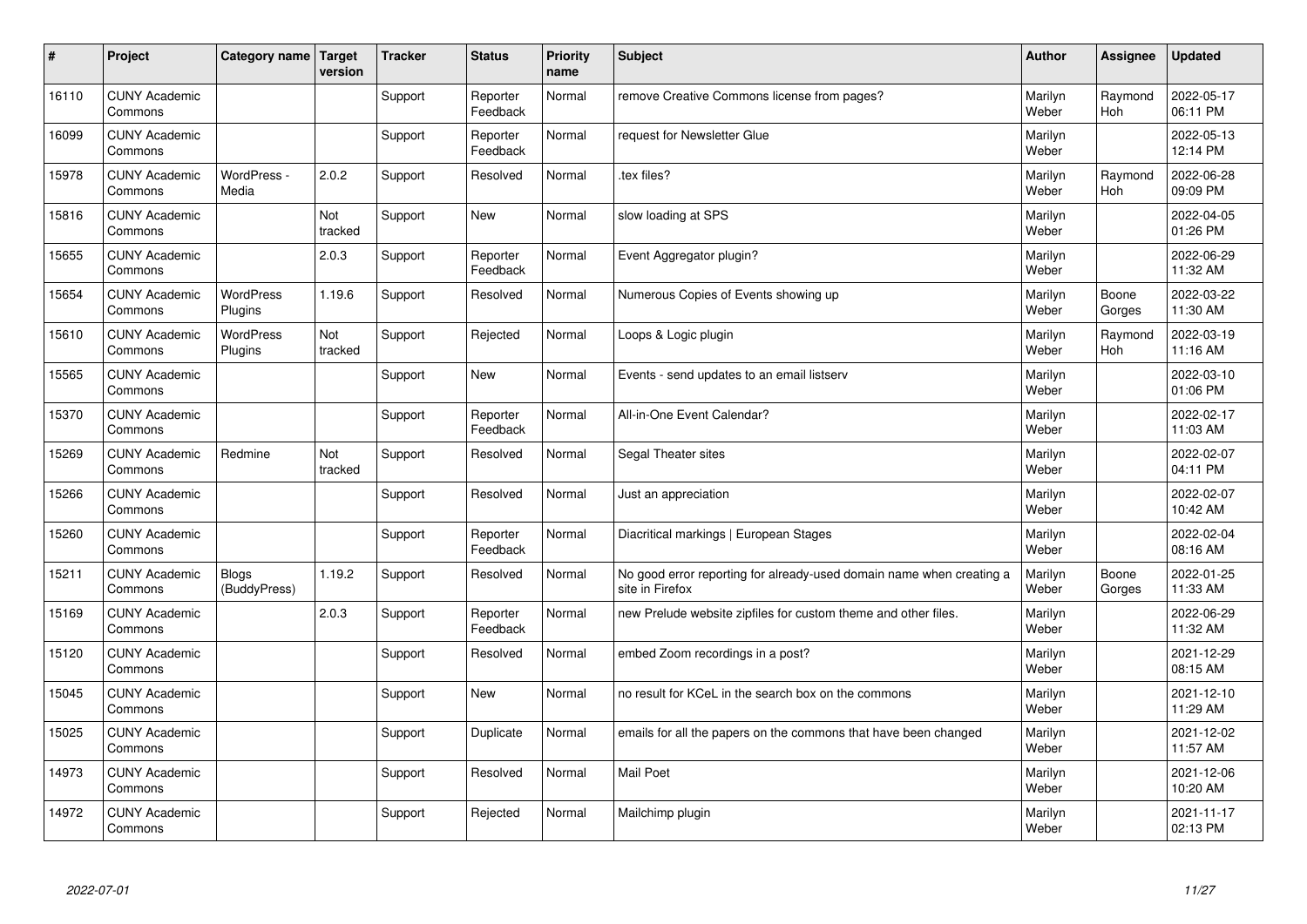| $\sharp$ | Project                         | Category name                     | Target<br>version | <b>Tracker</b> | <b>Status</b>        | <b>Priority</b><br>name | <b>Subject</b>                                          | <b>Author</b>    | Assignee       | <b>Updated</b>         |
|----------|---------------------------------|-----------------------------------|-------------------|----------------|----------------------|-------------------------|---------------------------------------------------------|------------------|----------------|------------------------|
| 14911    | <b>CUNY Academic</b><br>Commons | <b>WordPress</b><br><b>Themes</b> | Not<br>tracked    | Support        | New                  | Normal                  | Twentytwentyone theme                                   | Marilyn<br>Weber |                | 2021-10-28<br>10:37 AM |
| 14900    | <b>CUNY Academic</b><br>Commons |                                   | Not<br>tracked    | Support        | Reporter<br>Feedback | Normal                  | previous theme?                                         | Marilyn<br>Weber |                | 2021-10-25<br>10:31 AM |
| 14891    | <b>CUNY Academic</b><br>Commons |                                   | Not<br>tracked    | Support        | Resolved             | Normal                  | changing site template after creation?                  | Marilyn<br>Weber |                | 2022-04-27<br>04:58 PM |
| 14889    | <b>CUNY Academic</b><br>Commons | Events                            | 1.19.0            | Support        | Resolved             | Normal                  | events in group - can they be edited by all admins?     | Marilyn<br>Weber | Raymond<br>Hoh | 2021-12-13<br>03:31 PM |
| 14850    | <b>CUNY Academic</b><br>Commons |                                   |                   | Support        | Abandoned            | Normal                  | brooklyn waterfront site "connection not secure"        | Marilyn<br>Weber |                | 2022-04-27<br>04:56 PM |
| 14813    | <b>CUNY Academic</b><br>Commons |                                   | Not<br>tracked    | Support        | Resolved             | Normal                  | raise the file size limit                               | Marilyn<br>Weber |                | 2021-09-30<br>12:02 PM |
| 14812    | <b>CUNY Academic</b><br>Commons |                                   | Not<br>tracked    | Support        | Resolved             | Normal                  | Custom Sidebars and Wordpress 5.6                       | Marilyn<br>Weber |                | 2021-09-30<br>10:43 AM |
| 14784    | <b>CUNY Academic</b><br>Commons |                                   |                   | Support        | Reporter<br>Feedback | Normal                  | User report of logo problem when using Customizer theme | Marilyn<br>Weber |                | 2021-09-17<br>10:25 AM |
| 14734    | <b>CUNY Academic</b><br>Commons | <b>WordPress</b><br><b>Themes</b> | 1.18.18           | Support        | Resolved             | Normal                  | missing section of Sujatha Fernandes' site              | Marilyn<br>Weber | Raymond<br>Hoh | 2021-09-06<br>04:15 PM |
| 14718    | <b>CUNY Academic</b><br>Commons |                                   | Not<br>tracked    | Support        | Resolved             | Normal                  | User wants to recover deleted account                   | Marilyn<br>Weber |                | 2021-08-30<br>02:46 PM |
| 14711    | <b>CUNY Academic</b><br>Commons |                                   |                   | Support        | Rejected             | Normal                  | Custom Facebook Feed plugin problem                     | Marilyn<br>Weber |                | 2022-04-27<br>04:29 PM |
| 14625    | <b>CUNY Academic</b><br>Commons |                                   | Not<br>tracked    | Support        | Rejected             | Normal                  | image won't appear in slideshow.                        | Marilyn<br>Weber |                | 2021-07-27<br>10:33 AM |
| 14606    | <b>CUNY Academic</b><br>Commons | <b>WordPress</b><br>(misc)        | Not<br>tracked    | Support        | Rejected             | Normal                  | calendar wrong month                                    | Marilyn<br>Weber |                | 2021-07-23<br>12:11 PM |
| 14594    | <b>CUNY Academic</b><br>Commons |                                   | Not<br>tracked    | Support        | Resolved             | Normal                  | Administration email verification?                      | Marilyn<br>Weber |                | 2021-07-12<br>11:40 AM |
| 14534    | <b>CUNY Academic</b><br>Commons | WordPress<br>Plugins              | 1.18.12           | Support        | Resolved             | Normal                  | Share This Image plugin?                                | Marilyn<br>Weber |                | 2021-06-08<br>11:50 AM |
| 14404    | <b>CUNY Academic</b><br>Commons |                                   | Not<br>tracked    | Support        | Resolved             | Normal                  | blocked IP of user?                                     | Marilyn<br>Weber |                | 2021-05-10<br>01:00 PM |
| 14398    | <b>CUNY Academic</b><br>Commons |                                   | Not<br>tracked    | Support        | Reporter<br>Feedback | Normal                  | Events plug-in notification problem                     | Marilyn<br>Weber |                | 2021-05-11<br>11:21 AM |
| 14389    | <b>CUNY Academic</b><br>Commons |                                   |                   | Support        | Abandoned            | Normal                  | WebflowIO?                                              | Marilyn<br>Weber |                | 2021-09-14<br>10:45 AM |
| 14378    | <b>CUNY Academic</b><br>Commons |                                   | Not<br>tracked    | Support        | Resolved             | Normal                  | PPTX files unfetchable                                  | Marilyn<br>Weber |                | 2021-05-11<br>11:25 AM |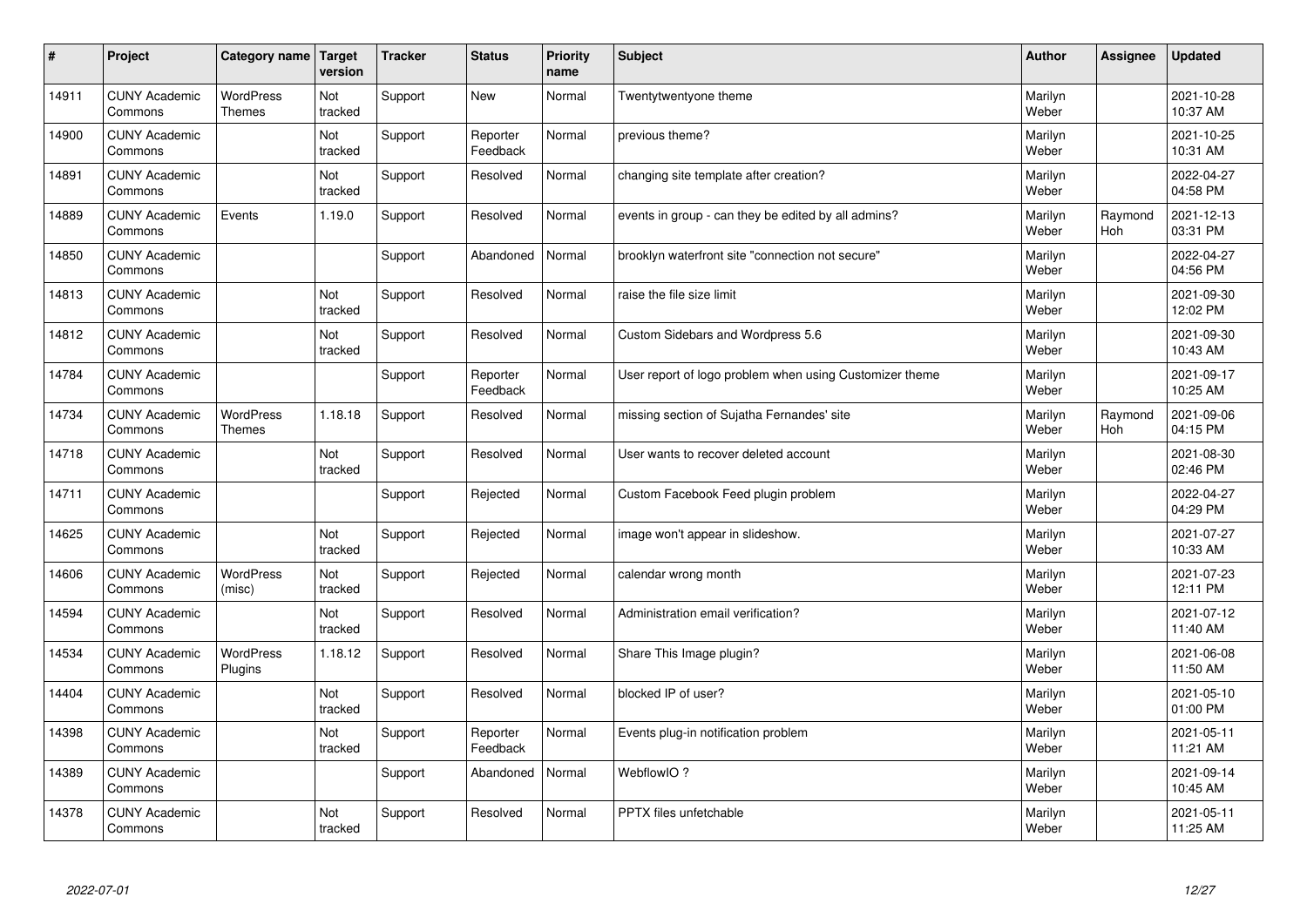| #     | Project                         | Category name   Target            | version        | <b>Tracker</b> | <b>Status</b>        | <b>Priority</b><br>name | <b>Subject</b>                               | <b>Author</b>    | Assignee              | <b>Updated</b>         |
|-------|---------------------------------|-----------------------------------|----------------|----------------|----------------------|-------------------------|----------------------------------------------|------------------|-----------------------|------------------------|
| 14369 | <b>CUNY Academic</b><br>Commons | WordPress -<br>Media              | Not<br>tracked | Support        | Resolved             | Normal                  | renewed problem with ppsx files              | Marilyn<br>Weber |                       | 2021-04-27<br>12:44 PM |
| 14360 | <b>CUNY Academic</b><br>Commons |                                   |                | Support        | Rejected             | Normal                  | danielgerouldarchives.org?                   | Marilyn<br>Weber |                       | 2021-04-27<br>10:42 AM |
| 14344 | <b>CUNY Academic</b><br>Commons | Domain<br>Mapping                 | Not<br>tracked | Support        | Resolved             | Normal                  | arabstages.org site down                     | Marilyn<br>Weber | Raymond<br>Hoh        | 2021-04-19<br>01:42 PM |
| 14270 | <b>CUNY Academic</b><br>Commons | <b>WordPress</b><br><b>Themes</b> | 1.18.8         | Support        | Resolved             | Normal                  | grid theme?                                  | Marilyn<br>Weber |                       | 2021-04-13<br>11:20 AM |
| 14265 | <b>CUNY Academic</b><br>Commons | <b>WordPress</b><br>Plugins       | 1.18.10        | Support        | Resolved             | Normal                  | separate the tag cloud in the blog sidebar   | Marilyn<br>Weber | Boone<br>Gorges       | 2021-05-12<br>05:19 PM |
| 14246 | <b>CUNY Academic</b><br>Commons |                                   | 1.18.8         | Support        | Resolved             | Normal                  | 'Weekly jQuery Migrate Status Update"        | Marilyn<br>Weber |                       | 2021-04-13<br>11:08 AM |
| 14242 | <b>CUNY Academic</b><br>Commons |                                   |                | Support        | Resolved             | Normal                  | LAILAC site missing content                  | Marilyn<br>Weber |                       | 2021-03-27<br>08:40 AM |
| 14148 | <b>CUNY Academic</b><br>Commons |                                   |                | Support        | Abandoned            | Normal                  | post notification problem                    | Marilyn<br>Weber |                       | 2021-09-14<br>10:43 AM |
| 14129 | <b>CUNY Academic</b><br>Commons | Onboarding                        | 1.18.6         | Support        | Resolved             | Normal                  | can only see some invites sent               | Marilyn<br>Weber | Raymond<br>Hoh        | 2021-04-09<br>09:00 AM |
| 14077 | <b>CUNY Academic</b><br>Commons | <b>WordPress</b><br>Plugins       | 1.18.7         | Support        | Resolved             | Normal                  | Elementor Pro plugin for the slider          | Marilyn<br>Weber | Raymond<br><b>Hoh</b> | 2021-03-23<br>11:43 AM |
| 14074 | <b>CUNY Academic</b><br>Commons | <b>WordPress</b><br>(misc)        | Not<br>tracked | Support        | Reporter<br>Feedback | Normal                  | page password protection problem             | Marilyn<br>Weber |                       | 2021-03-02<br>11:03 AM |
| 14016 | <b>CUNY Academic</b><br>Commons |                                   |                | Support        | Rejected             | Normal                  | PDFs not downloading                         | Marilyn<br>Weber |                       | 2021-02-22<br>11:00 AM |
| 14012 | <b>CUNY Academic</b><br>Commons | <b>WordPress</b><br>Plugins       | 1.18.5         | Support        | Resolved             | Normal                  | Open External Links in a New Window plugin?  | Marilyn<br>Weber | Boone<br>Gorges       | 2021-03-02<br>02:07 PM |
| 13975 | <b>CUNY Academic</b><br>Commons | Social Paper                      | Not<br>tracked | Support        | Reporter<br>Feedback | Normal                  | can't approve comments on Social Paper paper | Marilyn<br>Weber |                       | 2021-02-12<br>09:33 AM |
| 13958 | <b>CUNY Academic</b><br>Commons |                                   | 1.18.4         | Support        | Resolved             | Normal                  | calendar widget problem                      | Marilyn<br>Weber |                       | 2021-02-09<br>11:05 AM |
| 13944 | <b>CUNY Academic</b><br>Commons | <b>WordPress</b><br>Plugins       | 1.18.4         | Support        | Resolved             | Normal                  | 3D FlipBook request                          | Marilyn<br>Weber |                       | 2021-02-09<br>11:05 AM |
| 13929 | <b>CUNY Academic</b><br>Commons |                                   | 1.18.4         | Support        | Resolved             | Normal                  | update error message                         | Marilyn<br>Weber | Boone<br>Gorges       | 2021-02-09<br>11:05 AM |
| 13918 | <b>CUNY Academic</b><br>Commons |                                   | Not<br>tracked | Support        | Rejected             | Normal                  | MailPoet Newsletters Premium plugin          | Marilyn<br>Weber |                       | 2021-02-09<br>11:01 AM |
| 13916 | <b>CUNY Academic</b><br>Commons |                                   |                | Support        | Rejected             | Normal                  | <b>Custom Sidebars</b>                       | Marilyn<br>Weber |                       | 2021-02-23<br>10:45 AM |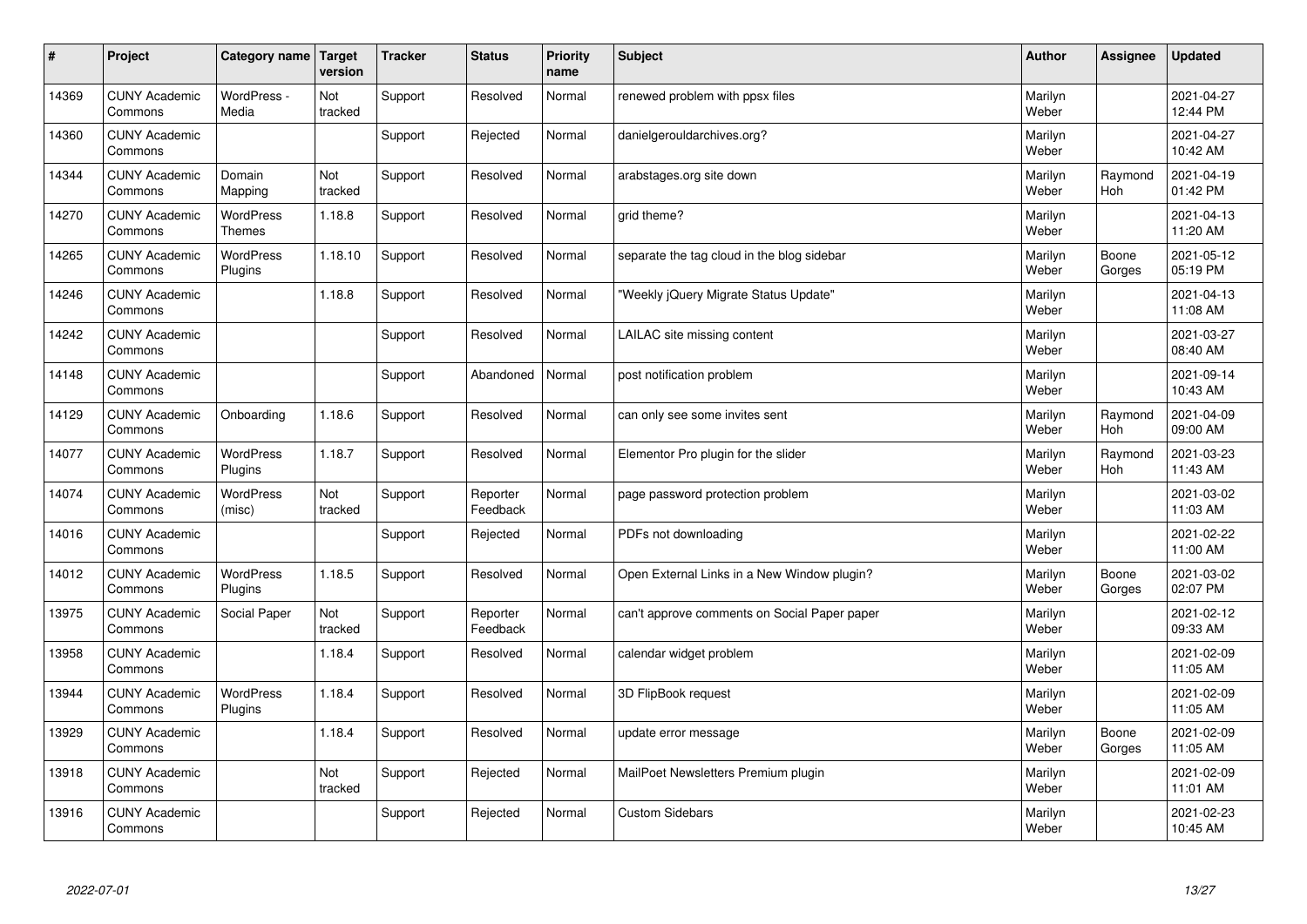| $\sharp$ | Project                         | Category name   Target            | version        | <b>Tracker</b> | <b>Status</b> | <b>Priority</b><br>name | <b>Subject</b>                            | <b>Author</b>    | <b>Assignee</b> | <b>Updated</b>         |
|----------|---------------------------------|-----------------------------------|----------------|----------------|---------------|-------------------------|-------------------------------------------|------------------|-----------------|------------------------|
| 13846    | <b>CUNY Academic</b><br>Commons | <b>WordPress</b><br>Plugins       | 1.18.3         | Support        | Resolved      | Normal                  | Yoast SEO plugin problem                  | Marilyn<br>Weber |                 | 2021-01-19<br>05:34 PM |
| 13841    | <b>CUNY Academic</b><br>Commons | <b>WordPress</b><br>Plugins       | 1.18.3         | Support        | Resolved      | Normal                  | Folders plugin request                    | Marilyn<br>Weber | Boone<br>Gorges | 2021-01-26<br>04:43 PM |
| 13826    | <b>CUNY Academic</b><br>Commons |                                   |                | Support        | Resolved      | Normal                  | January 14th                              | Marilyn<br>Weber |                 | 2021-01-26<br>04:26 PM |
| 13783    | <b>CUNY Academic</b><br>Commons |                                   | 1.18.2         | Support        | Resolved      | Normal                  | new CUNY OneSearch url                    | Marilyn<br>Weber |                 | 2021-01-14<br>04:53 PM |
| 13741    | <b>CUNY Academic</b><br>Commons | <b>WordPress</b><br>Plugins       | 1.18.3         | Support        | Resolved      | Normal                  | Ensemble Video Plugin                     | Marilyn<br>Weber |                 | 2021-01-26<br>04:43 PM |
| 13738    | <b>CUNY Academic</b><br>Commons |                                   | 1.18.1         | Support        | Resolved      | Normal                  | theme requests from a non-CUY person      | Marilyn<br>Weber |                 | 2020-12-23<br>11:34 AM |
| 13710    | <b>CUNY Academic</b><br>Commons |                                   | Not<br>tracked | Support        | Resolved      | Normal                  | small change to Hosting Partner Handbook  | Marilyn<br>Weber |                 | 2020-12-16<br>04:29 PM |
| 13699    | <b>CUNY Academic</b><br>Commons |                                   | Not<br>tracked | Support        | Resolved      | Normal                  | Martin Segal Center site down             | Marilyn<br>Weber | Raymond<br>Hoh  | 2020-12-22<br>03:03 PM |
| 13641    | <b>CUNY Academic</b><br>Commons |                                   | 1.18.2         | Support        | Resolved      | Normal                  | follow up to migration request            | Marilyn<br>Weber | Boone<br>Gorges | 2021-01-12<br>10:59 AM |
| 13637    | <b>CUNY Academic</b><br>Commons |                                   |                | Support        | Abandoned     | Normal                  | All-in-One Migration plugin request       | Marilyn<br>Weber |                 | 2020-12-08<br>10:46 AM |
| 13596    | <b>CUNY Academic</b><br>Commons |                                   |                | Support        | Abandoned     | Normal                  | invited as Author but show as Contributor | Marilyn<br>Weber |                 | 2021-09-14<br>10:41 AM |
| 13584    | <b>CUNY Academic</b><br>Commons |                                   |                | Support        | Abandoned     | Normal                  | Graphy theme question                     | Marilyn<br>Weber |                 | 2021-09-14<br>10:41 AM |
| 13541    | <b>CUNY Academic</b><br>Commons |                                   | Not<br>tracked | Support        | Resolved      | Normal                  | add a page template to OER site.          | Marilyn<br>Weber |                 | 2020-11-11<br>11:12 AM |
| 13521    | <b>CUNY Academic</b><br>Commons | Onboarding                        | 1.17.7         | Support        | Resolved      | Normal                  | sent invitations page                     | Marilyn<br>Weber | Raymond<br>Hoh  | 2020-11-10<br>10:31 AM |
| 13512    | <b>CUNY Academic</b><br>Commons | <b>WordPress</b><br><b>Themes</b> | 1.17.7         | Support        | Resolved      | Normal                  | theme update                              | Marilyn<br>Weber |                 | 2020-11-16<br>04:46 PM |
| 13441    | <b>CUNY Academic</b><br>Commons |                                   | 1.17.5         | Support        | Resolved      | Normal                  | ongoing user problems with daily digests  | Marilyn<br>Weber |                 | 2020-10-13<br>10:02 AM |
| 13295    | <b>CUNY Academic</b><br>Commons |                                   | Not<br>tracked | Support        | Resolved      | Normal                  | can't find new user                       | Marilyn<br>Weber |                 | 2020-09-08<br>10:18 AM |
| 13288    | <b>CUNY Academic</b><br>Commons |                                   |                | Support        | Abandoned     | Normal                  | log in problems on iPhone 6               | Marilyn<br>Weber |                 | 2020-10-27<br>10:26 AM |
| 13286    | <b>CUNY Academic</b><br>Commons |                                   | Not<br>tracked | Support        | <b>New</b>    | Normal                  | problem connecting with WordPress app     | Marilyn<br>Weber | Raymond<br>Hoh  | 2020-09-08<br>11:16 AM |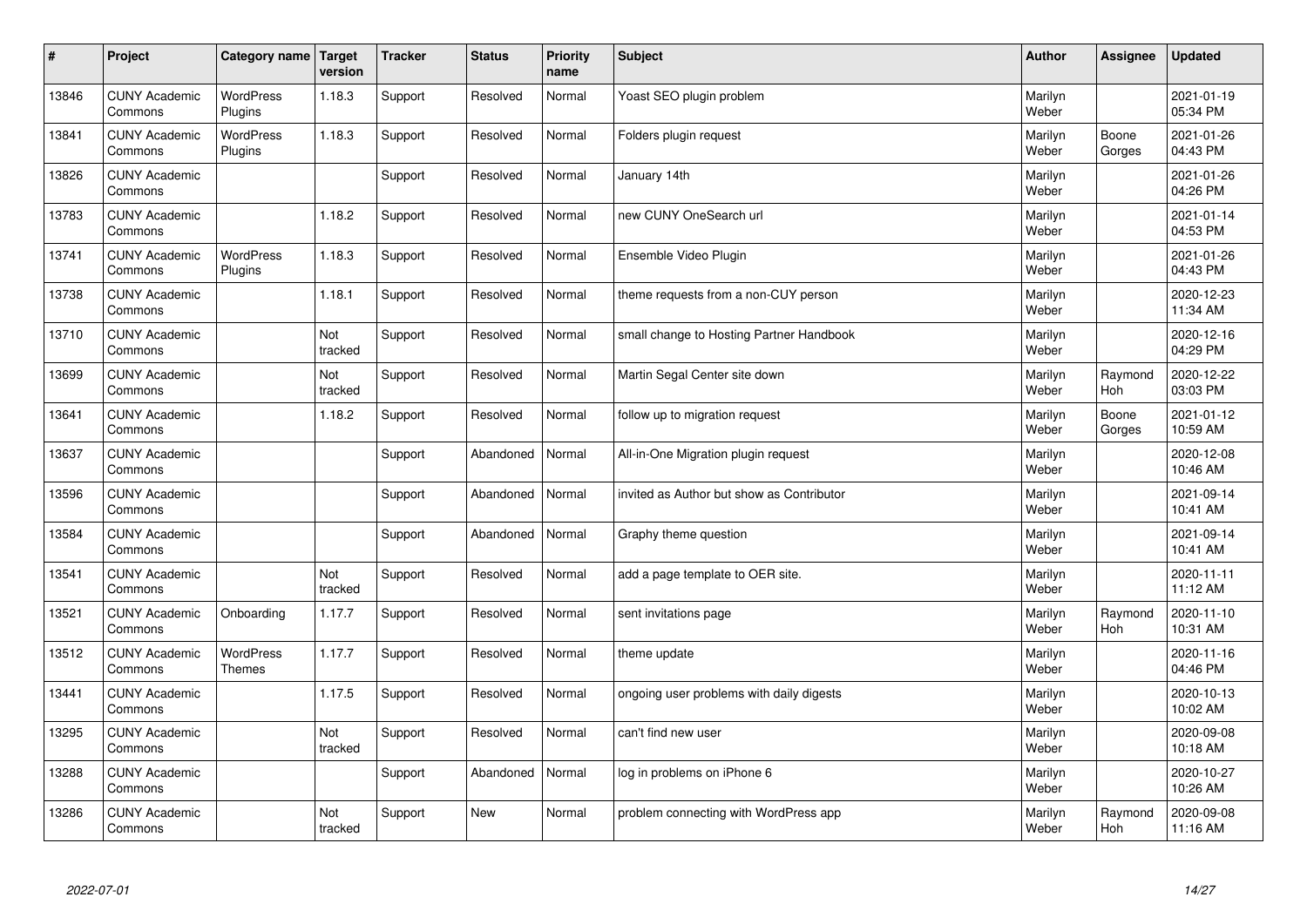| $\vert$ # | Project                         | Category name   Target            | version        | <b>Tracker</b> | <b>Status</b>        | <b>Priority</b><br>name | <b>Subject</b>                                                                 | <b>Author</b>    | Assignee        | <b>Updated</b>         |
|-----------|---------------------------------|-----------------------------------|----------------|----------------|----------------------|-------------------------|--------------------------------------------------------------------------------|------------------|-----------------|------------------------|
| 13255     | <b>CUNY Academic</b><br>Commons |                                   | Not<br>tracked | Support        | Reporter<br>Feedback | Normal                  | Accessibility problems                                                         | Marilyn<br>Weber |                 | 2020-09-01<br>05:48 PM |
| 13238     | <b>CUNY Academic</b><br>Commons | WordPress -<br>Media              | 1.17.3         | Support        | Resolved             | Normal                  | allow ppsx file?                                                               | Marilyn<br>Weber | Raymond<br>Hoh  | 2020-09-10<br>11:46 AM |
| 13217     | <b>CUNY Academic</b><br>Commons |                                   |                | Support        | Rejected             | Normal                  | upload recordings of our past webinars?                                        | Marilyn<br>Weber |                 | 2020-08-25<br>07:56 AM |
| 13185     | <b>CUNY Academic</b><br>Commons | <b>WordPress</b><br><b>Themes</b> | 1.17.2         | Support        | Resolved             | Normal                  | Less theme?                                                                    | Marilyn<br>Weber |                 | 2020-08-25<br>11:26 AM |
| 13184     | <b>CUNY Academic</b><br>Commons | <b>WordPress</b><br>Plugins       | 1.17.2         | Support        | Resolved             | Normal                  | google translate plugin                                                        | Marilyn<br>Weber |                 | 2020-08-25<br>11:36 AM |
| 13169     | <b>CUNY Academic</b><br>Commons |                                   | 1.17.4         | Support        | Rejected             | Normal                  | footer logo image has no alt-text                                              | Marilyn<br>Weber |                 | 2020-09-22<br>10:18 AM |
| 13160     | <b>CUNY Academic</b><br>Commons |                                   |                | Support        | Rejected             | Normal                  | site not working on iphone                                                     | Marilyn<br>Weber |                 | 2020-08-25<br>10:58 AM |
| 13159     | <b>CUNY Academic</b><br>Commons | Group Library                     | Not<br>tracked | Support        | Resolved             | Normal                  | changing folder names?                                                         | Marilyn<br>Weber | Boone<br>Gorges | 2020-08-27<br>08:59 AM |
| 13138     | <b>CUNY Academic</b><br>Commons | Group Library                     | Not<br>tracked | Support        | Resolved             | Normal                  | moving Library contents for Steve Brier                                        | Marilyn<br>Weber |                 | 2020-08-03<br>04:00 PM |
| 13134     | <b>CUNY Academic</b><br>Commons | Site cloning                      | 1.17.1         | Support        | Resolved             | Normal                  | New site (a clone) point to old dashboard                                      | Marilyn<br>Weber |                 | 2020-08-12<br>03:22 PM |
| 13121     | <b>CUNY Academic</b><br>Commons |                                   |                | Support        | Rejected             | Normal                  | embed a DropBox Paper file                                                     | Marilyn<br>Weber |                 | 2020-08-25<br>10:56 AM |
| 13116     | <b>CUNY Academic</b><br>Commons | ZenDesk                           | 1.17.1         | Support        | Resolved             | Normal                  | support/send us a message link obscured                                        | Marilyn<br>Weber | Raymond<br>Hoh  | 2020-07-29<br>09:33 PM |
| 13091     | <b>CUNY Academic</b><br>Commons |                                   | 1.17.0         | Support        | Resolved             | Normal                  | problem with latex (math equations)                                            | Marilyn<br>Weber |                 | 2020-07-28<br>11:09 AM |
| 13085     | <b>CUNY Academic</b><br>Commons | Domain<br>Mapping                 | Not<br>tracked | Support        | Resolved             | Normal                  | domain mapping request                                                         | Marilyn<br>Weber | Matt Gold       | 2020-07-28<br>03:33 PM |
| 13065     | <b>CUNY Academic</b><br>Commons |                                   | Not<br>tracked | Support        | Resolved             | Normal                  | can't invite new user to group                                                 | Marilyn<br>Weber |                 | 2020-07-22<br>04:24 PM |
| 13034     | <b>CUNY Academic</b><br>Commons |                                   | Not<br>tracked | Support        | Reporter<br>Feedback | Normal                  | a site is asking people to join the Commons to get a download                  | Marilyn<br>Weber |                 | 2020-07-12<br>07:23 AM |
| 13016     | <b>CUNY Academic</b><br>Commons | Shortcodes and<br>embeds          | 1.16.15        | Support        | Resolved             | Normal                  | possible to run code examples, like in Jupyter Notebooks?                      | Marilyn<br>Weber |                 | 2020-07-16<br>11:52 AM |
| 13012     | <b>CUNY Academic</b><br>Commons | WordPress<br>(misc)               |                | Support        | Rejected             | Normal                  | icon image associated with the teaching template's Creative Commons<br>License | Marilyn<br>Weber | Raymond<br>Hoh  | 2020-08-25<br>10:56 AM |
| 12999     | <b>CUNY Academic</b><br>Commons |                                   | 1.18.1         | Support        | Resolved             | Normal                  | request for Dentist theme                                                      | Marilyn<br>Weber | Boone<br>Gorges | 2020-12-22<br>03:31 PM |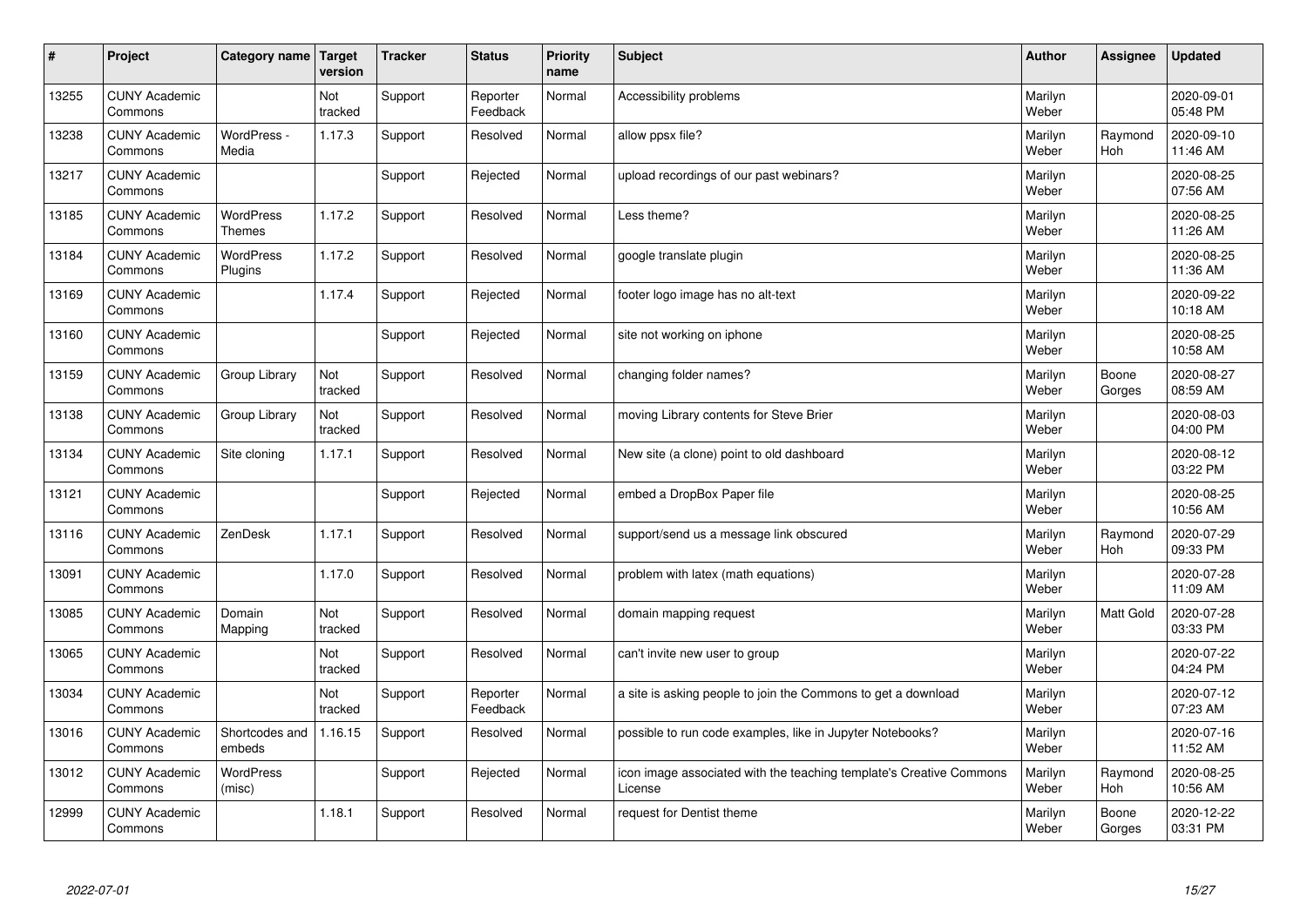| #     | Project                         | Category name   Target            | version        | <b>Tracker</b> | <b>Status</b>        | <b>Priority</b><br>name | <b>Subject</b>                                                       | <b>Author</b>    | Assignee         | <b>Updated</b>         |
|-------|---------------------------------|-----------------------------------|----------------|----------------|----------------------|-------------------------|----------------------------------------------------------------------|------------------|------------------|------------------------|
| 12986 | <b>CUNY Academic</b><br>Commons |                                   |                | Support        | Rejected             | Normal                  | Someone is trying to create accounts using random CUNY entity emails | Marilyn<br>Weber |                  | 2020-07-02<br>09:47 PM |
| 12960 | <b>CUNY Academic</b><br>Commons |                                   | 1.16.14        | Support        | Resolved             | Normal                  | mutiple plugin in requests                                           | Marilyn<br>Weber | Boone<br>Gorges  | 2020-06-23<br>10:53 AM |
| 12905 | <b>CUNY Academic</b><br>Commons |                                   | 1.16.14        | Support        | Resolved             | Normal                  | trouble embedding a flipbook from Flipsnack                          | Marilyn<br>Weber | Boone<br>Gorges  | 2020-06-23<br>10:53 AM |
| 12861 | <b>CUNY Academic</b><br>Commons |                                   |                | Support        | Resolved             | Normal                  | trouble with YouTube                                                 | Marilyn<br>Weber | Raymond<br>Hoh   | 2020-06-09<br>11:16 AM |
| 12777 | <b>CUNY Academic</b><br>Commons |                                   | 1.16.14        | Support        | Resolved             | Normal                  | request to include custom javascript into a Commons-hosted site      | Marilyn<br>Weber |                  | 2020-06-16<br>04:03 PM |
| 12741 | <b>CUNY Academic</b><br>Commons | <b>WordPress</b><br>Plugins       | Not<br>tracked | Support        | Reporter<br>Feedback | Normal                  | Tableau Public Viz Block                                             | Marilyn<br>Weber | Raymond<br>Hoh   | 2020-05-12<br>11:00 AM |
| 12676 | <b>CUNY Academic</b><br>Commons | <b>WordPress</b><br>Plugins       | 1.16.10        | Support        | Resolved             | Normal                  | request for Require Post Category plug-in                            | Marilyn<br>Weber |                  | 2020-04-28<br>11:03 AM |
| 12543 | <b>CUNY Academic</b><br>Commons | Public Portfolio                  | Not<br>tracked | Support        | Resolved             | Normal                  | User cannot find profile edit button                                 | Marilyn<br>Weber | scott voth       | 2020-03-22<br>02:49 PM |
| 12515 | <b>CUNY Academic</b><br>Commons | cuny.is                           | 1.16.7         | Support        | Resolved             | Normal                  | AJAX actions on cuny is admin page are failing                       | Marilyn<br>Weber |                  | 2020-03-10<br>11:57 AM |
| 12427 | <b>CUNY Academic</b><br>Commons |                                   | Not<br>tracked | Support        | Resolved             | Normal                  | organizing PDF on a site?                                            | Marilyn<br>Weber | scott voth       | 2020-03-10<br>11:11 AM |
| 12395 | <b>CUNY Academic</b><br>Commons | Spam/Spam<br>Prevention           | Not<br>tracked | Support        | Resolved             | Normal                  | comments again being blocked                                         | Marilyn<br>Weber | Raymond<br>Hoh   | 2020-03-10<br>11:13 AM |
| 12382 | <b>CUNY Academic</b><br>Commons | Membership                        | Not<br>tracked | Support        | <b>New</b>           | Normal                  | Email request change                                                 | Marilyn<br>Weber | Marilyn<br>Weber | 2020-02-06<br>12:56 PM |
| 12352 | <b>CUNY Academic</b><br>Commons |                                   | Not<br>tracked | Support        | <b>New</b>           | Normal                  | 'posts list" page builder block option                               | Marilyn<br>Weber |                  | 2020-02-03<br>01:29 PM |
| 12350 | <b>CUNY Academic</b><br>Commons | <b>Blogs</b><br>(BuddyPress)      | Not<br>tracked | Support        | Reporter<br>Feedback | Normal                  | URL creation problem                                                 | Marilyn<br>Weber |                  | 2020-02-03<br>11:27 AM |
| 12346 | <b>CUNY Academic</b><br>Commons | Redmine                           |                | Support        | Resolved             | Normal                  | another Redmine request                                              | Marilyn<br>Weber | Matt Gold        | 2020-01-30<br>08:20 PM |
| 12334 | <b>CUNY Academic</b><br>Commons |                                   |                | Support        | Resolved             | Normal                  | request for a Redmine account                                        | Marilyn<br>Weber | Matt Gold        | 2020-01-30<br>12:01 PM |
| 12302 | <b>CUNY Academic</b><br>Commons | <b>WordPress</b><br><b>Themes</b> | 1.16.4         | Support        | Resolved             | Normal                  | Pictorio theme request                                               | Marilyn<br>Weber | Raymond<br>Hoh   | 2020-01-28<br>11:44 AM |
| 12205 | <b>CUNY Academic</b><br>Commons |                                   |                | Support        | Rejected             | Normal                  | possible update to the 2019 theme?                                   | Marilyn<br>Weber |                  | 2020-01-14<br>12:08 PM |
| 12190 | <b>CUNY Academic</b><br>Commons | <b>Blogs</b><br>(BuddyPress)      | Not<br>tracked | Support        | Resolved             | Normal                  | Site avatar in directory is not what user expects                    | Marilyn<br>Weber |                  | 2019-12-12<br>08:51 PM |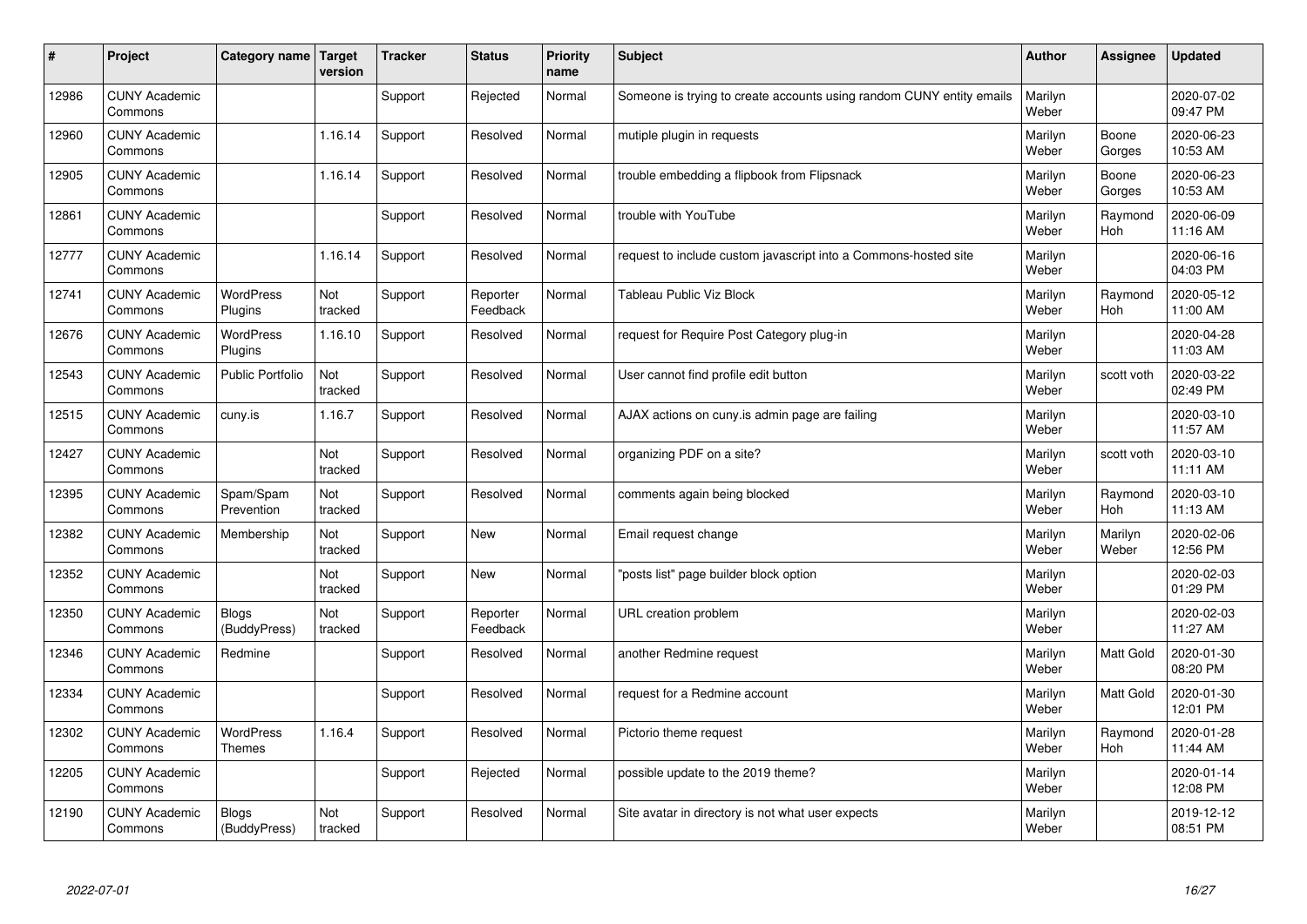| $\vert$ # | Project                         | Category name                     | Target<br>version | <b>Tracker</b> | <b>Status</b>        | <b>Priority</b><br>name | <b>Subject</b>                                                                       | <b>Author</b>    | Assignee        | <b>Updated</b>         |
|-----------|---------------------------------|-----------------------------------|-------------------|----------------|----------------------|-------------------------|--------------------------------------------------------------------------------------|------------------|-----------------|------------------------|
| 12176     | <b>CUNY Academic</b><br>Commons |                                   | Not<br>tracked    | Support        | Resolved             | Normal                  | Mp4s?                                                                                | Marilyn<br>Weber |                 | 2019-12-05<br>11:04 AM |
| 12165     | <b>CUNY Academic</b><br>Commons | <b>BuddyPress</b><br>(misc)       | Not<br>tracked    | Support        | Resolved             | Normal                  | two reports of Profile problems                                                      | Marilyn<br>Weber | Boone<br>Gorges | 2019-12-04<br>05:06 PM |
| 12156     | <b>CUNY Academic</b><br>Commons | <b>Blogs</b><br>(BuddyPress)      | Not<br>tracked    | Support        | Resolved             | Normal                  | My Sites list (Commons Profile or Sites directory) doesn't match toolbar<br>dropdown | Marilyn<br>Weber |                 | 2019-12-11<br>10:20 AM |
| 12137     | <b>CUNY Academic</b><br>Commons | WordPress<br><b>Themes</b>        | Not<br>tracked    | Support        | Resolved             | Normal                  | media player problem                                                                 | Marilyn<br>Weber |                 | 2019-12-12<br>08:52 PM |
| 11977     | <b>CUNY Academic</b><br>Commons |                                   | Not<br>tracked    | Support        | Resolved             | Normal                  | please remove me from many sites                                                     | Marilyn<br>Weber |                 | 2019-11-21<br>01:05 PM |
| 11976     | <b>CUNY Academic</b><br>Commons | <b>WordPress</b><br><b>Themes</b> | Not<br>tracked    | Support        | Resolved             | Normal                  | ColorMag request                                                                     | Marilyn<br>Weber |                 | 2021-02-01<br>10:25 AM |
| 11961     | <b>CUNY Academic</b><br>Commons | Membership                        | Not<br>tracked    | Support        | Resolved             | Normal                  | switch email for student user                                                        | Marilyn<br>Weber |                 | 2019-10-09<br>01:56 PM |
| 11922     | <b>CUNY Academic</b><br>Commons | Membership                        | Not<br>tracked    | Support        | Resolved             | Normal                  | https://commons.gc.cuny.edu/members/cunyhealthequity/                                | Marilyn<br>Weber |                 | 2019-10-02<br>04:05 PM |
| 11915     | <b>CUNY Academic</b><br>Commons |                                   | Not<br>tracked    | Support        | Resolved             | Normal                  | User not in list                                                                     | Marilyn<br>Weber |                 | 2019-10-28<br>10:13 AM |
| 11912     | <b>CUNY Academic</b><br>Commons |                                   |                   | Support        | Resolved             | Normal                  | influence search results?                                                            | Marilyn<br>Weber |                 | 2020-02-11<br>10:51 AM |
| 11908     | <b>CUNY Academic</b><br>Commons | Spam/Spam<br>Prevention           | 1.17.7            | Support        | Resolved             | Normal                  | overeager spam filter                                                                | Marilyn<br>Weber | Raymond<br>Hoh  | 2020-11-05<br>04:36 PM |
| 11907     | <b>CUNY Academic</b><br>Commons | <b>Public Portfolio</b>           | 1.15.13           | Support        | Resolved             | Normal                  | more publications problems (in profile)                                              | Marilyn<br>Weber |                 | 2019-11-04<br>11:16 AM |
| 11896     | <b>CUNY Academic</b><br>Commons |                                   | Not<br>tracked    | Support        | Resolved             | Normal                  | https://thenurseswritingproject.commons.gc.cuny.edu                                  | Marilyn<br>Weber |                 | 2019-09-24<br>08:09 AM |
| 11866     | <b>CUNY Academic</b><br>Commons | <b>WordPress</b><br><b>Themes</b> | 1.15.10           | Support        | Resolved             | Normal                  | problem with project widget and the 'skills' to generate tags                        | Marilyn<br>Weber | Raymond<br>Hoh  | 2019-09-19<br>03:20 PM |
| 11848     | <b>CUNY Academic</b><br>Commons |                                   | Not<br>tracked    | Support        | Hold                 | Normal                  | a Dean of Faculty wants to share a large file                                        | Marilyn<br>Weber |                 | 2019-09-24<br>08:44 AM |
| 11832     | <b>CUNY Academic</b><br>Commons | WordPress<br>Plugins              | 1.15.11           | Support        | Resolved             | Normal                  | Yoast SEO premium for sexgenlab.org                                                  | Marilyn<br>Weber |                 | 2019-10-08<br>11:22 AM |
| 11813     | <b>CUNY Academic</b><br>Commons | WordPress<br>Plugins              | 1.15.9            | Support        | Resolved             | Normal                  | 'Change Password Protected Message" plugin requests                                  | Marilyn<br>Weber |                 | 2019-09-10<br>05:57 PM |
| 11811     | <b>CUNY Academic</b><br>Commons |                                   | Not<br>tracked    | Support        | Duplicate            | Normal                  | Content of Publications widget on profile page being erased on save                  | Marilyn<br>Weber |                 | 2019-10-08<br>11:16 AM |
| 11787     | <b>CUNY Academic</b><br>Commons |                                   | Not<br>tracked    | Support        | Reporter<br>Feedback | Normal                  | automated comments notifications on ZenDesk                                          | Marilyn<br>Weber |                 | 2019-08-26<br>06:18 PM |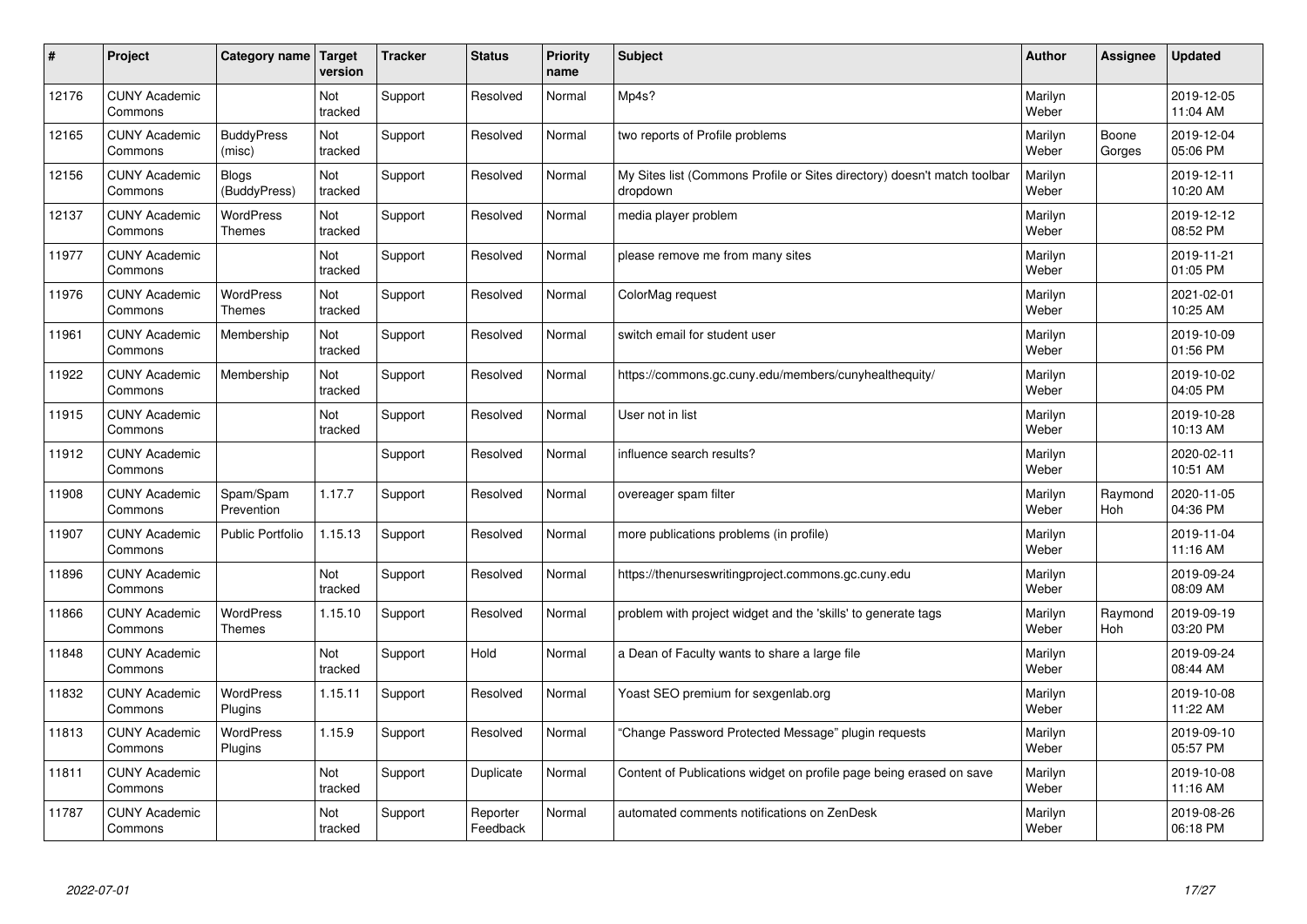| $\sharp$ | Project                         | Category name   Target      | version        | <b>Tracker</b> | <b>Status</b>        | <b>Priority</b><br>name | <b>Subject</b>                                                                                        | <b>Author</b>    | Assignee              | <b>Updated</b>         |
|----------|---------------------------------|-----------------------------|----------------|----------------|----------------------|-------------------------|-------------------------------------------------------------------------------------------------------|------------------|-----------------------|------------------------|
| 11771    | <b>CUNY Academic</b><br>Commons |                             | Not<br>tracked | Support        | Reporter<br>Feedback | Normal                  | post displays in sections                                                                             | Marilyn<br>Weber |                       | 2019-08-20<br>10:34 AM |
| 11650    | <b>CUNY Academic</b><br>Commons |                             | Not<br>tracked | Support        | Resolved             | Normal                  | https://commons.gc.cuny.edu/groups/introduction-to-literary-studies-eng<br>ish-252-at-hunter-college/ | Marilyn<br>Weber |                       | 2019-07-18<br>02:28 PM |
| 11647    | <b>CUNY Academic</b><br>Commons |                             | 1.15.6         | Support        | Resolved             | Normal                  | <b>Tribulant Newsletters update</b>                                                                   | Marilyn<br>Weber |                       | 2019-07-18<br>02:27 PM |
| 11609    | <b>CUNY Academic</b><br>Commons |                             | 1.15.5         | Support        | Resolved             | Normal                  | <b>Mixed Content flag</b>                                                                             | Marilyn<br>Weber |                       | 2019-06-27<br>06:54 PM |
| 11519    | <b>CUNY Academic</b><br>Commons |                             | Not<br>tracked | Support        | Assigned             | Normal                  | comment option not appearing                                                                          | Marilyn<br>Weber |                       | 2019-09-24<br>10:28 AM |
| 11516    | <b>CUNY Academic</b><br>Commons | Membership                  | Not<br>tracked | Support        | Resolved             | Normal                  | request for email change                                                                              | Marilyn<br>Weber |                       | 2019-06-04<br>01:48 PM |
| 11509    | <b>CUNY Academic</b><br>Commons |                             | Not<br>tracked | Support        | Reporter<br>Feedback | Normal                  | deleted Page causing a Menu problem?                                                                  | Marilyn<br>Weber |                       | 2019-06-04<br>09:54 AM |
| 11448    | <b>CUNY Academic</b><br>Commons | <b>BuddyPress</b><br>(misc) | 1.15.1         | Support        | Resolved             | Normal                  | sole administrator listed on sites is not an admin at all?                                            | Marilyn<br>Weber | Raymond<br><b>Hoh</b> | 2019-05-14<br>11:15 AM |
| 11294    | <b>CUNY Academic</b><br>Commons | Account<br>settings         | Not<br>tracked | Support        | Resolved             | Normal                  | student emqail change                                                                                 | Marilyn<br>Weber | <b>Matt Gold</b>      | 2019-04-07<br>09:11 PM |
| 11267    | <b>CUNY Academic</b><br>Commons |                             |                | Support        | Rejected             | Normal                  | signing up with a nonCUNY signup code from the Register page                                          | Marilyn<br>Weber |                       | 2019-03-26<br>03:00 PM |
| 11233    | <b>CUNY Academic</b><br>Commons |                             | 1.14.9         | Support        | Resolved             | Normal                  | Hotjar?                                                                                               | Marilyn<br>Weber |                       | 2019-03-26<br>12:10 PM |
| 11225    | <b>CUNY Academic</b><br>Commons |                             | Not<br>tracked | Support        | Resolved             | Normal                  | bulk upload?                                                                                          | Marilyn<br>Weber |                       | 2019-09-18<br>10:31 AM |
| 11217    | <b>CUNY Academic</b><br>Commons | Membership                  | Not<br>tracked | Support        | Resolved             | Normal                  | Another email update                                                                                  | Marilyn<br>Weber |                       | 2019-03-12<br>03:37 PM |
| 11211    | <b>CUNY Academic</b><br>Commons | WordPress<br><b>Themes</b>  | 1.14.8         | Support        | Resolved             | Normal                  | user needs to edit the HTML coding                                                                    | Marilyn<br>Weber |                       | 2019-03-12<br>11:20 AM |
| 11210    | <b>CUNY Academic</b><br>Commons | Membership                  | Not<br>tracked | Support        | Resolved             | Normal                  | Please change the email                                                                               | Marilyn<br>Weber |                       | 2019-03-11<br>04:16 PM |
| 11205    | <b>CUNY Academic</b><br>Commons | <b>WordPress</b><br>Plugins | Not<br>tracked | Support        | Resolved             | Normal                  | problems with Google calendar                                                                         | Marilyn<br>Weber | Raymond<br>Hoh        | 2019-03-11<br>02:17 PM |
| 11198    | <b>CUNY Academic</b><br>Commons |                             | Not<br>tracked | Support        | Resolved             | Normal                  | former CUNY employee                                                                                  | Marilyn<br>Weber |                       | 2019-03-07<br>02:21 PM |
| 11149    | <b>CUNY Academic</b><br>Commons |                             | Not<br>tracked | Support        | Reporter<br>Feedback | Normal                  | comments getting blocked                                                                              | Marilyn<br>Weber | Raymond<br>Hoh        | 2019-03-26<br>11:40 AM |
| 11147    | <b>CUNY Academic</b><br>Commons | Membership                  | Not<br>tracked | Support        | Resolved             | Normal                  | employee email change                                                                                 | Marilyn<br>Weber |                       | 2019-03-12<br>03:58 PM |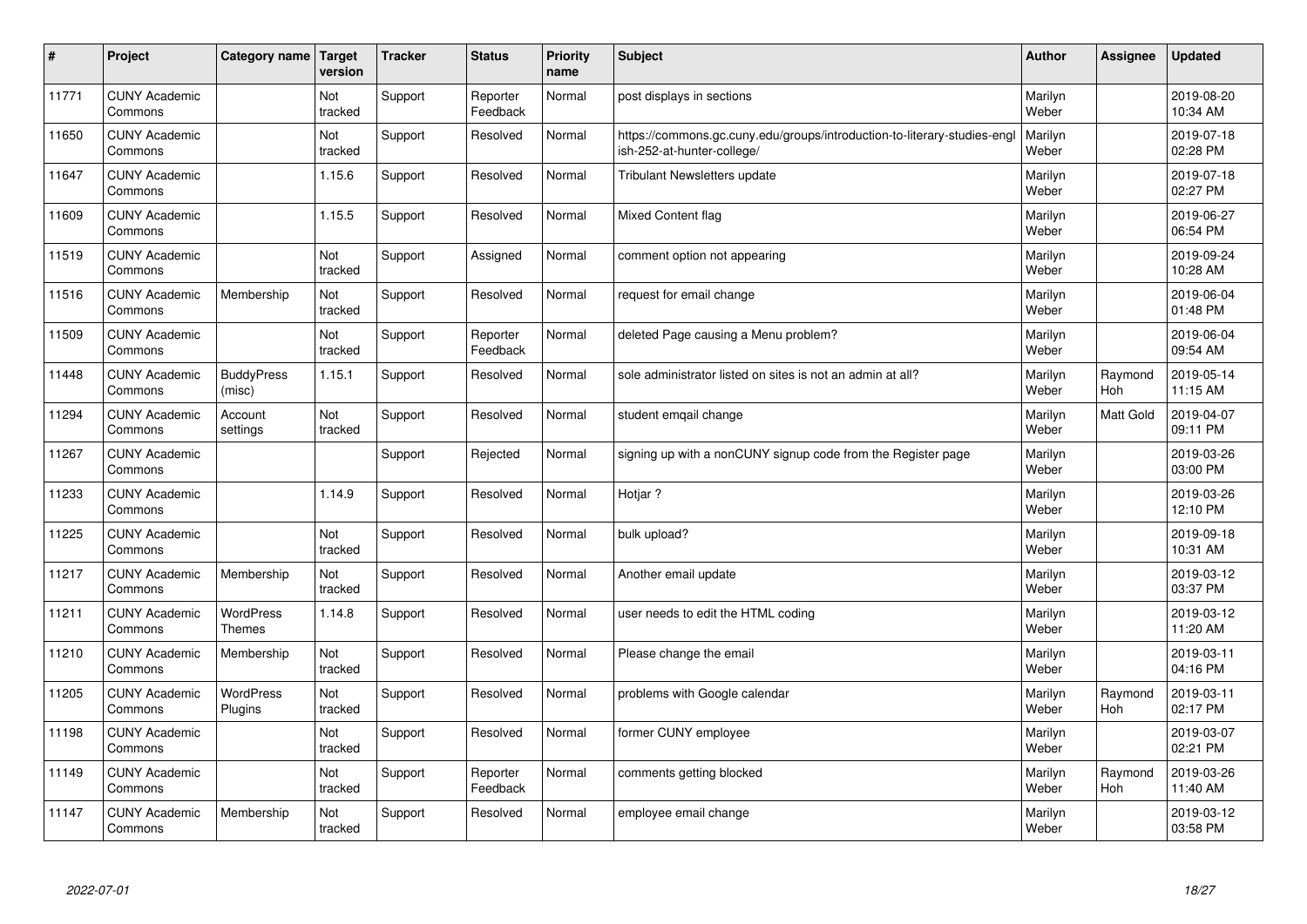| $\pmb{\#}$ | Project                         | Category name             | Target<br>version | <b>Tracker</b> | <b>Status</b>        | <b>Priority</b><br>name | <b>Subject</b>                                  | <b>Author</b>    | Assignee       | <b>Updated</b>         |
|------------|---------------------------------|---------------------------|-------------------|----------------|----------------------|-------------------------|-------------------------------------------------|------------------|----------------|------------------------|
| 11127      | <b>CUNY Academic</b><br>Commons | Membership                | Not<br>tracked    | Support        | Resolved             | Normal                  | user with new campus affiliation                | Marilyn<br>Weber |                | 2019-02-19<br>02:09 PM |
| 11091      | <b>CUNY Academic</b><br>Commons | <b>BuddyPress</b><br>Docs | 1.14.7            | Support        | Resolved             | Normal                  | word limit for comments on a group doc?         | Marilyn<br>Weber |                | 2019-02-26<br>02:04 PM |
| 11031      | <b>CUNY Academic</b><br>Commons |                           | Not<br>tracked    | Support        | Resolved             | Normal                  | new group with seemingly old topics             | Marilyn<br>Weber |                | 2019-02-11<br>12:17 PM |
| 11029      | <b>CUNY Academic</b><br>Commons | Authentication            | 1.14.9            | Support        | Resolved             | Normal                  | Sujatha Fernandes cannot edit her site          | Marilyn<br>Weber | Raymond<br>Hoh | 2019-03-26<br>12:10 PM |
| 11017      | <b>CUNY Academic</b><br>Commons |                           | Not<br>tracked    | Support        | Resolved             | Normal                  | site didn't save?                               | Marilyn<br>Weber |                | 2019-01-25<br>03:47 PM |
| 11006      | <b>CUNY Academic</b><br>Commons | Groups (misc)             | 1.14.6            | Support        | Resolved             | Normal                  | removing members from a group isn't working     | Marilyn<br>Weber |                | 2019-01-24<br>03:18 PM |
| 11003      | <b>CUNY Academic</b><br>Commons |                           | Not<br>tracked    | Support        | Resolved             | Normal                  | user email change                               | Marilyn<br>Weber |                | 2019-01-24<br>02:50 PM |
| 11002      | <b>CUNY Academic</b><br>Commons |                           | Not<br>tracked    | Support        | Resolved             | Normal                  | open link in a new tab not working              | Marilyn<br>Weber |                | 2019-06-03<br>07:57 PM |
| 10986      | <b>CUNY Academic</b><br>Commons |                           | Not<br>tracked    | Support        | Resolved             | Normal                  | PDF embedder provoking error                    | Marilyn<br>Weber |                | 2019-03-29<br>04:28 PM |
| 10941      | <b>CUNY Academic</b><br>Commons | Membership                | Not<br>tracked    | Support        | Resolved             | Normal                  | update user email                               | Marilyn<br>Weber |                | 2019-02-13<br>02:24 PM |
| 10932      | <b>CUNY Academic</b><br>Commons |                           |                   | Support        | Resolved             | Normal                  | add me as admin to meenaalexander.com           | Marilyn<br>Weber | Matt Gold      | 2019-01-09<br>02:12 PM |
| 10910      | <b>CUNY Academic</b><br>Commons | Membership                | Not<br>tracked    | Support        | Resolved             | Normal                  | request to be an admin to a prof's site         | Marilyn<br>Weber |                | 2019-01-04<br>10:45 AM |
| 10850      | <b>CUNY Academic</b><br>Commons |                           |                   | Support        | Rejected             | Normal                  | Gravity form being resent                       | Marilyn<br>Weber |                | 2018-12-20<br>10:18 PM |
| 10838      | <b>CUNY Academic</b><br>Commons |                           | 1.15.3            | Support        | Rejected             | Normal                  | two plugin/theme requests from a digital fellow | Marilyn<br>Weber |                | 2019-06-11<br>10:31 AM |
| 10820      | <b>CUNY Academic</b><br>Commons |                           | Not<br>tracked    | Support        | Resolved             | Normal                  | retrieve deleted pages/posts                    | Marilyn<br>Weber |                | 2018-12-13<br>06:33 PM |
| 10657      | <b>CUNY Academic</b><br>Commons |                           | Not<br>tracked    | Support        | Reporter<br>Feedback | Normal                  | child theme problems                            | Marilyn<br>Weber |                | 2018-11-08<br>01:19 PM |
| 10606      | <b>CUNY Academic</b><br>Commons | cdev.gc.cuny.ed<br>u      | Not<br>tracked    | Support        | Resolved             | Normal                  | problems with testing environment               | Marilyn<br>Weber |                | 2018-11-02<br>10:27 AM |
| 10571      | <b>CUNY Academic</b><br>Commons |                           | Not<br>tracked    | Support        | Abandoned            | Normal                  | newsletter queue problem                        | Marilyn<br>Weber |                | 2018-12-10<br>03:58 PM |
| 10440      | <b>CUNY Academic</b><br>Commons |                           | Not<br>tracked    | Support        | Resolved             | Normal                  | Acert post problem                              | Marilyn<br>Weber |                | 2018-12-10<br>03:57 PM |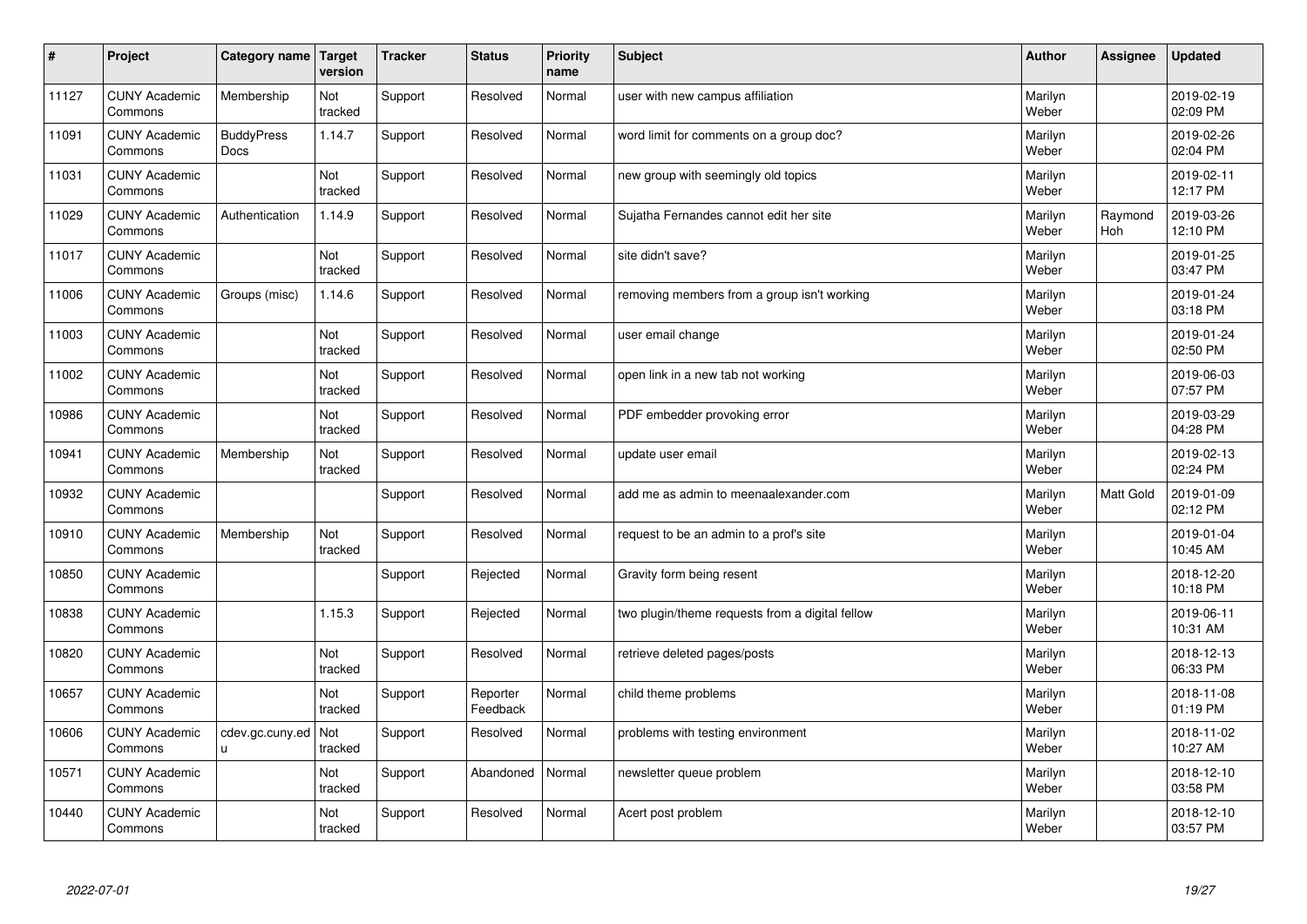| $\vert$ # | Project                         | Category name               | <b>Target</b><br>version | <b>Tracker</b> | <b>Status</b>        | <b>Priority</b><br>name | <b>Subject</b>                                          | <b>Author</b>    | Assignee        | <b>Updated</b>         |
|-----------|---------------------------------|-----------------------------|--------------------------|----------------|----------------------|-------------------------|---------------------------------------------------------|------------------|-----------------|------------------------|
| 10407     | <b>CUNY Academic</b><br>Commons |                             | Not<br>tracked           | Support        | Resolved             | Normal                  | toolbar problem                                         | Marilyn<br>Weber | Boone<br>Gorges | 2018-10-23<br>10:52 AM |
| 10387     | <b>CUNY Academic</b><br>Commons | Membership                  | Not<br>tracked           | Support        | Resolved             | Normal                  | remove user page                                        | Marilyn<br>Weber |                 | 2018-09-28<br>02:26 PM |
| 10298     | <b>CUNY Academic</b><br>Commons |                             | Not<br>tracked           | Support        | Resolved             | Normal                  | RSS feed to itunes problem                              | Marilyn<br>Weber |                 | 2018-12-10<br>03:57 PM |
| 10273     | <b>CUNY Academic</b><br>Commons | Registration                | Not<br>tracked           | Support        | Reporter<br>Feedback | Normal                  | users combining CF and campus address                   | Marilyn<br>Weber |                 | 2019-09-18<br>10:58 AM |
| 10266     | <b>CUNY Academic</b><br>Commons |                             |                          | Support        | Resolved             | Normal                  | GC email change requested                               | Marilyn<br>Weber | Matt Gold       | 2018-08-30<br>03:07 PM |
| 10257     | <b>CUNY Academic</b><br>Commons | Membership                  | Not<br>tracked           | Support        | Resolved             | Normal                  | change the email from @login.cuny.edu to campu email    | Marilyn<br>Weber |                 | 2018-12-10<br>03:55 PM |
| 10256     | <b>CUNY Academic</b><br>Commons |                             |                          | Support        | Resolved             | Normal                  | email change requested                                  | Marilyn<br>Weber | Matt Gold       | 2018-08-29<br>02:52 PM |
| 10240     | <b>CUNY Academic</b><br>Commons | <b>WordPress</b><br>Plugins | 1.13.8                   | Support        | Resolved             | Normal                  | require-featured-image plug-in request                  | Marilyn<br>Weber |                 | 2018-08-29<br>05:15 PM |
| 10239     | <b>CUNY Academic</b><br>Commons |                             | Not<br>tracked           | Support        | Resolved             | Normal                  | musicroombooking.commons.gc.cuny.edu                    | Marilyn<br>Weber |                 | 2018-08-29<br>03:06 PM |
| 10227     | <b>CUNY Academic</b><br>Commons |                             |                          | Support        | Resolved             | Normal                  | user incorrectly entered her email address              | Marilyn<br>Weber | Matt Gold       | 2018-08-26<br>08:55 PM |
| 10133     | <b>CUNY Academic</b><br>Commons | WordPress<br>(misc)         | Not<br>tracked           | Support        | Resolved             | Normal                  | two Commons sites to be migrated elsewhere              | Marilyn<br>Weber |                 | 2018-12-10<br>03:54 PM |
| 10066     | <b>CUNY Academic</b><br>Commons | Membership                  | Not<br>tracked           | Support        | Resolved             | Normal                  | add me as an admin to https://pkms.commons.gc.cuny.edu/ | Marilyn<br>Weber |                 | 2018-07-26<br>11:54 AM |
| 10059     | <b>CUNY Academic</b><br>Commons | WordPress<br><b>Themes</b>  | Not<br>tracked           | Support        | Resolved             | Normal                  | Magazine Premium theme for new site                     | Marilyn<br>Weber |                 | 2020-02-17<br>03:39 PM |
| 10006     | <b>CUNY Academic</b><br>Commons | Membership                  | Not<br>tracked           | Support        | Resolved             | Normal                  | another email change request                            | Marilyn<br>Weber |                 | 2018-07-13<br>12:36 PM |
| 9996      | <b>CUNY Academic</b><br>Commons | Membership                  | Not<br>tracked           | Support        | Rejected             | Normal                  | user email change request                               | Marilyn<br>Weber |                 | 2018-07-16<br>10:49 AM |
| 9965      | <b>CUNY Academic</b><br>Commons | WordPress<br>Plugins        | 1.13.4                   | Support        | Resolved             | Normal                  | plug-in request for OneTone Companion                   | Marilyn<br>Weber | Raymond<br>Hoh  | 2018-06-26<br>12:00 PM |
| 9955      | <b>CUNY Academic</b><br>Commons | WordPress<br>Plugins        | 1.13.4                   | Support        | Rejected             | Normal                  | docx converter plugin?                                  | Marilyn<br>Weber |                 | 2018-06-26<br>11:39 AM |
| 9949      | <b>CUNY Academic</b><br>Commons |                             | 1.13.4                   | Support        | Resolved             | Normal                  | raise storage space limit?                              | Marilyn<br>Weber | Boone<br>Gorges | 2018-06-26<br>12:00 PM |
| 9928      | <b>CUNY Academic</b><br>Commons | Account<br>settings         |                          | Support        | Resolved             | Normal                  | email change request from former student                | Marilyn<br>Weber | Matt Gold       | 2018-06-14<br>10:20 AM |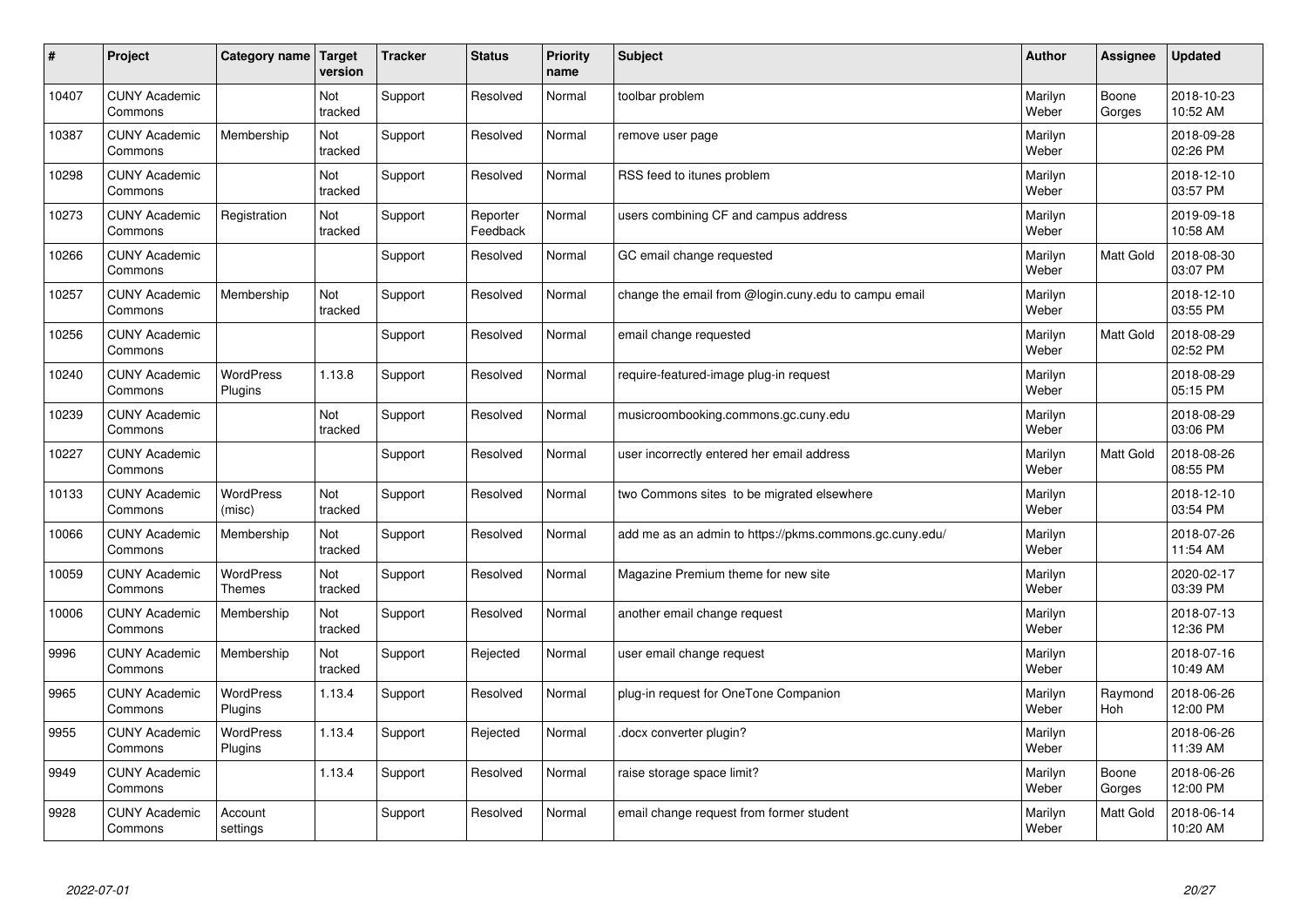| $\vert$ # | Project                         | Category name   Target      | version        | <b>Tracker</b> | <b>Status</b> | <b>Priority</b><br>name | <b>Subject</b>                                    | <b>Author</b>    | Assignee       | <b>Updated</b>         |
|-----------|---------------------------------|-----------------------------|----------------|----------------|---------------|-------------------------|---------------------------------------------------|------------------|----------------|------------------------|
| 9927      | <b>CUNY Academic</b><br>Commons | Membership                  | Not<br>tracked | Support        | Resolved      | Normal                  | wrong email used                                  | Marilyn<br>Weber | Matt Gold      | 2018-06-14<br>10:21 AM |
| 9889      | <b>CUNY Academic</b><br>Commons |                             | Not<br>tracked | Support        | Resolved      | Normal                  | remove comments from activity feed?               | Marilyn<br>Weber |                | 2018-12-10<br>03:53 PM |
| 9888      | <b>CUNY Academic</b><br>Commons | <b>WordPress</b><br>Plugins | 1.13.3         | Support        | Resolved      | Normal                  | Business directory Plug-in request                | Marilyn<br>Weber |                | 2018-06-12<br>11:52 AM |
| 9886      | <b>CUNY Academic</b><br>Commons | cuny.is                     | Not<br>tracked | Support        | Resolved      | Normal                  | cuny.is SSL                                       | Marilyn<br>Weber |                | 2018-10-26<br>02:07 PM |
| 9885      | <b>CUNY Academic</b><br>Commons |                             |                | Support        | Rejected      | Normal                  | Publications field problem                        | Marilyn<br>Weber |                | 2018-06-06<br>01:18 PM |
| 9834      | <b>CUNY Academic</b><br>Commons |                             |                | Support        | Duplicate     | Normal                  | add a "like" function                             | Marilyn<br>Weber |                | 2018-05-25<br>10:38 AM |
| 9823      | <b>CUNY Academic</b><br>Commons | Account<br>settings         | Not<br>tracked | Support        | Resolved      | Normal                  | email change                                      | Marilyn<br>Weber | Matt Gold      | 2018-05-23<br>01:58 PM |
| 9787      | <b>CUNY Academic</b><br>Commons | Registration                |                | Support        | Resolved      | Normal                  | email change request                              | Marilyn<br>Weber | Matt Gold      | 2018-05-16<br>09:55 PM |
| 9780      | <b>CUNY Academic</b><br>Commons |                             | Not<br>tracked | Support        | Resolved      | Normal                  | remove the phone number on this profile?          | Marilyn<br>Weber |                | 2018-05-15<br>10:35 AM |
| 9779      | <b>CUNY Academic</b><br>Commons | Membership                  | Not<br>tracked | Support        | Resolved      | Normal                  | user not sure if she is registered.               | Marilyn<br>Weber |                | 2018-12-10<br>03:53 PM |
| 9767      | <b>CUNY Academic</b><br>Commons | Registration                | Not<br>tracked | Support        | Resolved      | Normal                  | user deleted account but now needs one            | Marilyn<br>Weber |                | 2018-05-11<br>02:39 PM |
| 9726      | <b>CUNY Academic</b><br>Commons | WordPress<br>Plugins        | Not<br>tracked | Support        | Abandoned     | Normal                  | technical error on Contact page                   | Marilyn<br>Weber |                | 2018-12-10<br>03:53 PM |
| 9725      | <b>CUNY Academic</b><br>Commons |                             | Not<br>tracked | Support        | Resolved      | Normal                  | problems with deleting a site                     | Marilyn<br>Weber |                | 2018-05-07<br>10:24 PM |
| 9684      | <b>CUNY Academic</b><br>Commons |                             |                | Support        | Rejected      | Normal                  | SEO cleanup for newlaborforum.cuny.edu            | Marilyn<br>Weber |                | 2018-04-30<br>10:29 AM |
| 9659      | <b>CUNY Academic</b><br>Commons | Account<br>settings         |                | Support        | Resolved      | Normal                  | user email change                                 | Marilyn<br>Weber | Matt Gold      | 2018-04-24<br>12:08 PM |
| 9604      | <b>CUNY Academic</b><br>Commons |                             | Not<br>tracked | Support        | Resolved      | Normal                  | I (Marilyn) can only log into cdev as teststudent | Marilyn<br>Weber |                | 2018-04-21<br>10:20 AM |
| 9587      | <b>CUNY Academic</b><br>Commons |                             |                | Support        | Rejected      | Normal                  | possible request for the "PDF Poster" plugin      | Marilyn<br>Weber |                | 2018-04-24<br>10:52 AM |
| 9541      | <b>CUNY Academic</b><br>Commons | <b>WordPress</b><br>(misc)  | Not<br>tracked | Support        | Resolved      | Normal                  | repeating header banner                           | Marilyn<br>Weber | Raymond<br>Hoh | 2018-04-06<br>12:33 PM |
| 9535      | <b>CUNY Academic</b><br>Commons |                             | Not<br>tracked | Support        | Resolved      | Normal                  | admin for https://video.commons.gc.cuny.edu/?     | Marilyn<br>Weber | Matt Gold      | 2018-04-13<br>05:06 PM |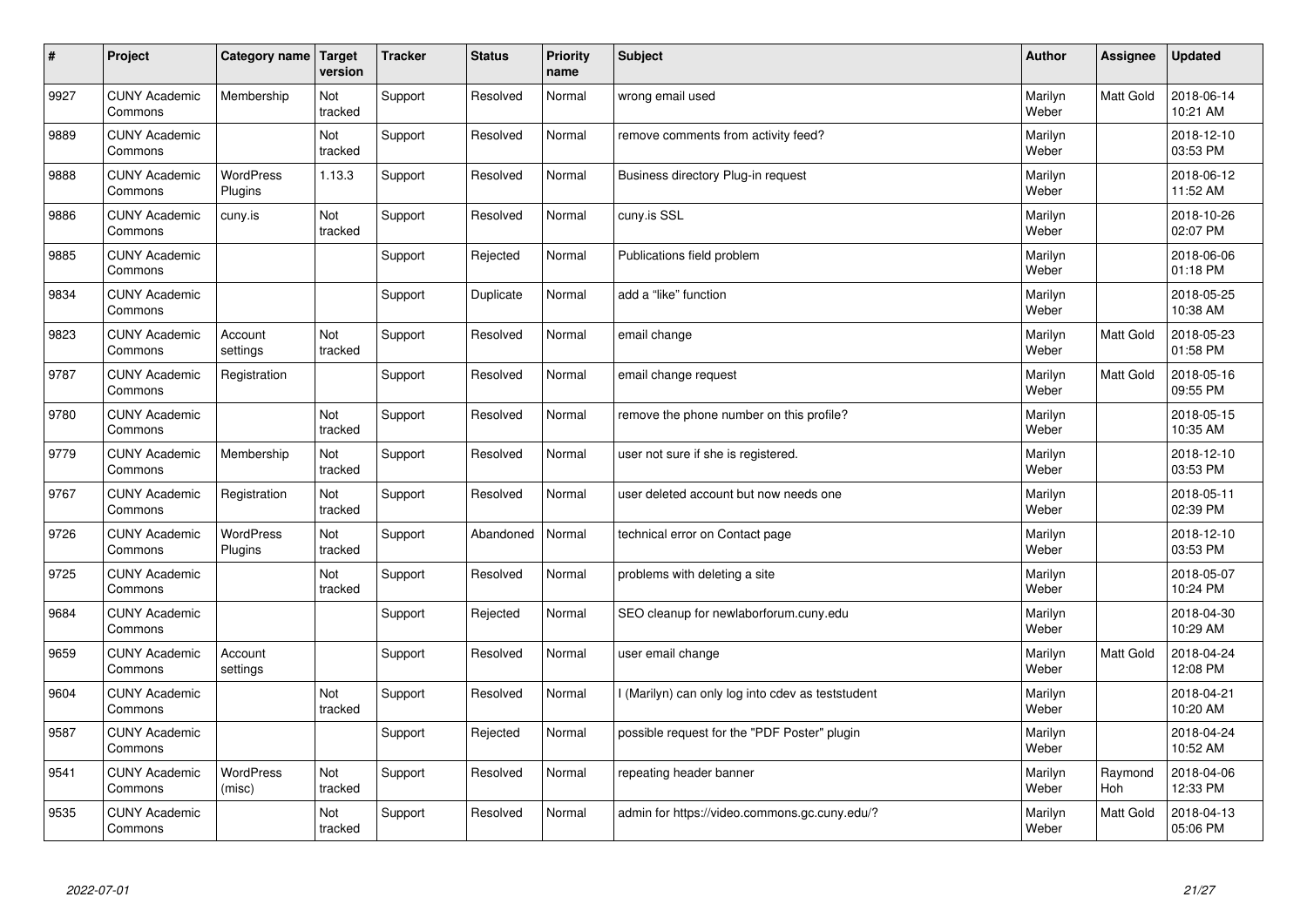| $\vert$ # | Project                         | Category name               | <b>Target</b><br>version | <b>Tracker</b> | <b>Status</b>        | <b>Priority</b><br>name | <b>Subject</b>                             | <b>Author</b>    | <b>Assignee</b> | <b>Updated</b>         |
|-----------|---------------------------------|-----------------------------|--------------------------|----------------|----------------------|-------------------------|--------------------------------------------|------------------|-----------------|------------------------|
| 9518      | <b>CUNY Academic</b><br>Commons |                             | Not<br>tracked           | Support        | Rejected             | Normal                  | problems with site on Internet Explorer    | Marilyn<br>Weber | Raymond<br>Hoh  | 2019-03-11<br>11:18 PM |
| 9500      | <b>CUNY Academic</b><br>Commons | <b>WordPress</b><br>Plugins | 1.12.12                  | Support        | Resolved             | Normal                  | PowerPoint in the media library?           | Marilyn<br>Weber | Raymond<br>Hoh  | 2018-04-12<br>02:28 PM |
| 9499      | <b>CUNY Academic</b><br>Commons | WordPress<br>(misc)         | Not<br>tracked           | Support        | Resolved             | Normal                  | tiny question - preventing dates on posts? | Marilyn<br>Weber | Raymond<br>Hoh  | 2018-04-04<br>03:55 PM |
| 9477      | <b>CUNY Academic</b><br>Commons | Account<br>settings         |                          | Support        | Resolved             | Normal                  | email change request                       | Marilyn<br>Weber | Matt Gold       | 2018-03-24<br>08:53 AM |
| 9355      | <b>CUNY Academic</b><br>Commons |                             | Not<br>tracked           | Support        | Resolved             | Normal                  | 14gb of video?                             | Marilyn<br>Weber |                 | 2018-03-13<br>11:56 AM |
| 9275      | <b>CUNY Academic</b><br>Commons |                             |                          | Support        | Rejected             | Normal                  | soft chalk page?                           | Marilyn<br>Weber | Boone<br>Gorges | 2018-04-09<br>10:37 AM |
| 9223      | <b>CUNY Academic</b><br>Commons |                             | Not<br>tracked           | Support        | Resolved             | Normal                  | moving wordpress sites                     | Marilyn<br>Weber |                 | 2018-02-18<br>08:44 PM |
| 9207      | <b>CUNY Academic</b><br>Commons |                             | Future<br>release        | Support        | Reporter<br>Feedback | Normal                  | display dashboards made in Tableau?        | Marilyn<br>Weber | Boone<br>Gorges | 2018-04-10<br>10:42 AM |
| 9163      | <b>CUNY Academic</b><br>Commons | Layout                      | 1.12.8                   | Support        | Resolved             | Normal                  | Mobile responsiveness issues               | Marilyn<br>Weber | Raymond<br>Hoh  | 2018-02-13<br>10:49 AM |
| 9162      | <b>CUNY Academic</b><br>Commons | Registration                | Not<br>tracked           | Support        | Resolved             | Normal                  | email change due to user error             | Marilyn<br>Weber | Matt Gold       | 2018-02-13<br>11:11 AM |
| 9134      | <b>CUNY Academic</b><br>Commons | Membership                  | Not<br>tracked           | Support        | Abandoned            | Normal                  | former user                                | Marilyn<br>Weber | Matt Gold       | 2019-09-18<br>10:26 AM |
| 9133      | <b>CUNY Academic</b><br>Commons |                             |                          | Support        | Duplicate            | Normal                  | webrecorder.io                             | Marilyn<br>Weber |                 | 2018-01-29<br>10:34 AM |
| 9131      | <b>CUNY Academic</b><br>Commons |                             |                          | Support        | Resolved             | Normal                  | webrecorder.io via Firefox                 | Marilyn<br>Weber |                 | 2018-01-29<br>11:11 AM |
| 9087      | <b>CUNY Academic</b><br>Commons | WordPress<br>Plugins        | 1.12.7                   | Support        | Resolved             | Normal                  | request for WP Social Sharing              | Marilyn<br>Weber |                 | 2018-01-23<br>11:17 AM |
| 9078      | <b>CUNY Academic</b><br>Commons | <b>WordPress</b><br>Plugins | 1.12.7                   | Support        | Resolved             | Normal                  | arcgis web maps?                           | Marilyn<br>Weber | Raymond<br>Hoh  | 2018-01-23<br>11:11 AM |
| 9033      | <b>CUNY Academic</b><br>Commons |                             |                          | Support        | Rejected             | Normal                  | Site search terms                          | Marilyn<br>Weber |                 | 2017-12-22<br>01:10 PM |
| 9026      | <b>CUNY Academic</b><br>Commons | WordPress<br>Plugins        | 1.12.6                   | Support        | Resolved             | Normal                  | plugin request from Carlos Guevara         | Marilyn<br>Weber |                 | 2018-01-03<br>09:33 AM |
| 9004      | <b>CUNY Academic</b><br>Commons | Membership                  | Not<br>tracked           | Support        | Resolved             | Normal                  | email change request                       | Marilyn<br>Weber |                 | 2017-12-14<br>12:27 PM |
| 8978      | <b>CUNY Academic</b><br>Commons | Groups (misc)               | Not<br>tracked           | Support        | Resolved             | Normal                  | removing old groups                        | Marilyn<br>Weber |                 | 2018-12-10<br>03:52 PM |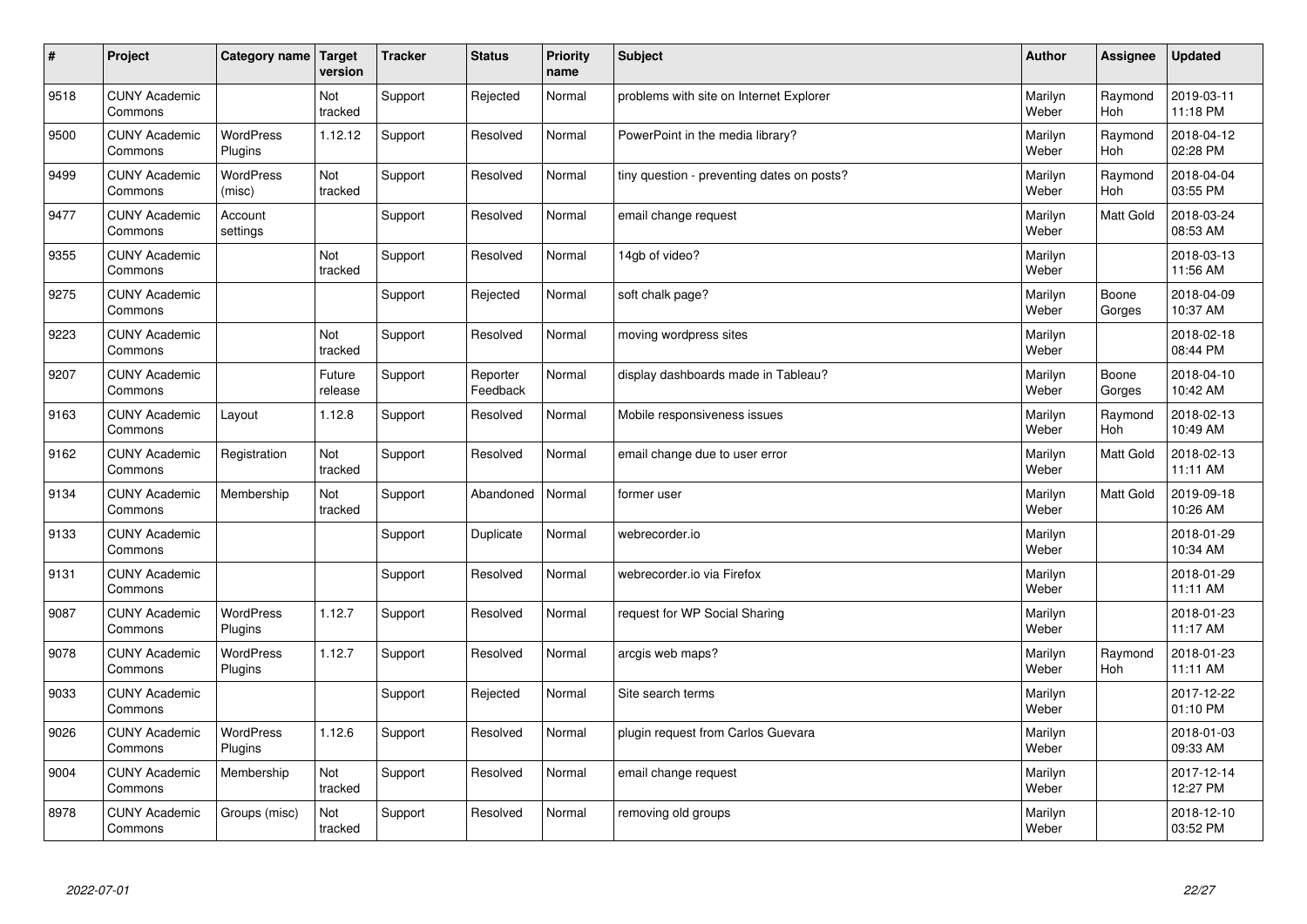| $\sharp$ | Project                         | Category name   Target            | version        | <b>Tracker</b> | <b>Status</b> | <b>Priority</b><br>name | <b>Subject</b>                                           | <b>Author</b>    | Assignee         | <b>Updated</b>         |
|----------|---------------------------------|-----------------------------------|----------------|----------------|---------------|-------------------------|----------------------------------------------------------|------------------|------------------|------------------------|
| 8941     | <b>CUNY Academic</b><br>Commons | <b>WordPress</b><br><b>Themes</b> | 1.13.1         | Support        | Resolved      | Normal                  | Theme request: ColorNews                                 | Marilyn<br>Weber |                  | 2018-05-08<br>10:42 AM |
| 8908     | <b>CUNY Academic</b><br>Commons | <b>WordPress</b><br>Plugins       | 1.12.2         | Support        | Resolved      | Normal                  | Plugin request from Steve Brier                          | Marilyn<br>Weber |                  | 2017-11-27<br>11:39 AM |
| 8906     | <b>CUNY Academic</b><br>Commons | Redmine                           | Not<br>tracked | Support        | Resolved      | Normal                  | Redmine access?                                          | Marilyn<br>Weber | Matt Gold        | 2017-11-13<br>06:02 PM |
| 8893     | <b>CUNY Academic</b><br>Commons | Social Paper                      | 1.12.1         | Support        | Resolved      | Normal                  | Social paper won't connect to group?                     | Marilyn<br>Weber |                  | 2017-12-11<br>01:16 PM |
| 8882     | <b>CUNY Academic</b><br>Commons |                                   | Not<br>tracked | Support        | Resolved      | Normal                  | question about search engines                            | Marilyn<br>Weber |                  | 2017-11-01<br>03:26 PM |
| 8873     | <b>CUNY Academic</b><br>Commons |                                   | Not<br>tracked | Support        | Resolved      | Normal                  | maximum file upload size?                                | Marilyn<br>Weber |                  | 2017-10-30<br>11:23 AM |
| 8855     | <b>CUNY Academic</b><br>Commons |                                   | Not<br>tracked | Support        | Resolved      | Normal                  | another email change request                             | Marilyn<br>Weber |                  | 2017-10-25<br>10:55 AM |
| 8848     | <b>CUNY Academic</b><br>Commons |                                   | Not<br>tracked | Support        | Resolved      | Normal                  | email change request                                     | Marilyn<br>Weber |                  | 2017-10-24<br>11:19 AM |
| 8768     | <b>CUNY Academic</b><br>Commons |                                   | Not<br>tracked | Support        | Resolved      | Normal                  | unsafe redirect?                                         | Marilyn<br>Weber |                  | 2017-10-06<br>12:14 PM |
| 8729     | <b>CUNY Academic</b><br>Commons |                                   | Not<br>tracked | Support        | Resolved      | Normal                  | email change                                             | Marilyn<br>Weber |                  | 2017-09-25<br>02:14 PM |
| 8726     | <b>CUNY Academic</b><br>Commons |                                   |                | Support        | Resolved      | Normal                  | Redirect problem                                         | Marilyn<br>Weber |                  | 2017-09-21<br>12:14 PM |
| 8693     | <b>CUNY Academic</b><br>Commons | <b>WordPress</b><br>Plugins       |                | Support        | Resolved      | Normal                  | Existing blog wants to replace Mailpoet with Newsletters | Marilyn<br>Weber |                  | 2017-09-12<br>02:24 PM |
| 8630     | <b>CUNY Academic</b><br>Commons | Membership                        | Not<br>tracked | Support        | Resolved      | Normal                  | Change in email/campus                                   | Marilyn<br>Weber |                  | 2017-08-30<br>03:48 PM |
| 8607     | <b>CUNY Academic</b><br>Commons |                                   | Not<br>tracked | Support        | New           | Normal                  | Paypal?                                                  | Marilyn<br>Weber | <b>Matt Gold</b> | 2018-05-15<br>01:37 PM |
| 8577     | <b>CUNY Academic</b><br>Commons | Membership                        | Not<br>tracked | Support        | Resolved      | Normal                  | another user email change                                | Marilyn<br>Weber |                  | 2017-08-25<br>10:23 AM |
| 8576     | <b>CUNY Academic</b><br>Commons | WordPress<br>Plugins              | 1.11.11        | Support        | Resolved      | Normal                  | Digital Measures plugin request                          | Marilyn<br>Weber |                  | 2017-09-01<br>03:44 PM |
| 8566     | <b>CUNY Academic</b><br>Commons | Membership                        | Not<br>tracked | Support        | Resolved      | Normal                  | user email change                                        | Marilyn<br>Weber |                  | 2017-11-15<br>01:27 PM |
| 8553     | <b>CUNY Academic</b><br>Commons |                                   | Not<br>tracked | Support        | Resolved      | Normal                  | storage limits?                                          | Marilyn<br>Weber |                  | 2017-08-18<br>04:36 PM |
| 8531     | <b>CUNY Academic</b><br>Commons | Membership                        | Not<br>tracked | Support        | Resolved      | Normal                  | admin of https://admissions.commons.gc.cuny.edu          | Marilyn<br>Weber |                  | 2017-08-15<br>04:20 PM |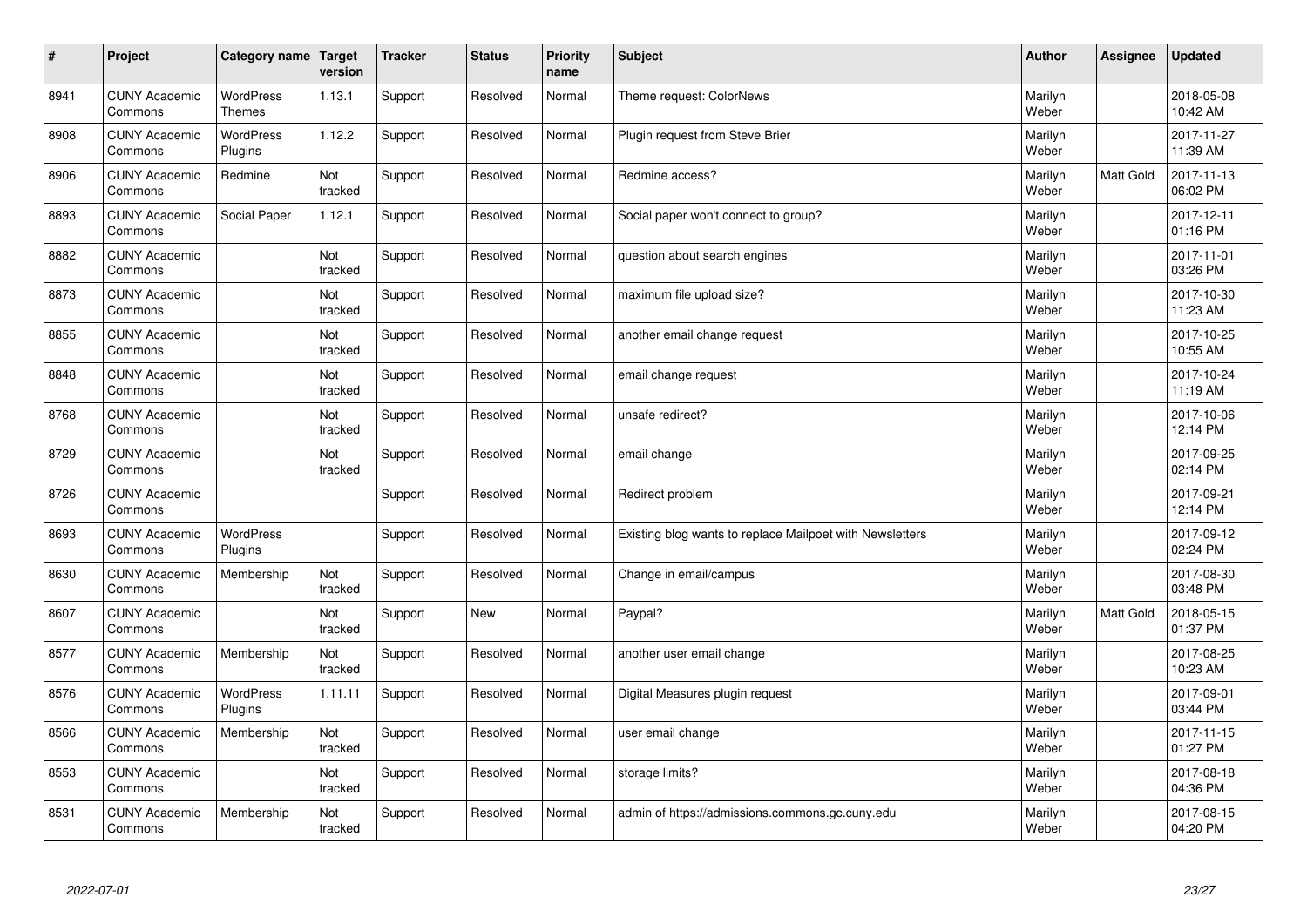| $\vert$ # | Project                         | Category name               | Target<br>version | <b>Tracker</b> | <b>Status</b> | <b>Priority</b><br>name | <b>Subject</b>                                              | <b>Author</b>    | Assignee        | <b>Updated</b>         |
|-----------|---------------------------------|-----------------------------|-------------------|----------------|---------------|-------------------------|-------------------------------------------------------------|------------------|-----------------|------------------------|
| 8529      | <b>CUNY Academic</b><br>Commons |                             | Not<br>tracked    | Support        | Resolved      | Normal                  | Iframe regiest?                                             | Marilyn<br>Weber |                 | 2017-08-16<br>04:40 PM |
| 8481      | <b>CUNY Academic</b><br>Commons | Membership                  | Not<br>tracked    | Support        | Resolved      | Normal                  | admin of http://swipanalytic.org/organizers/                | Marilyn<br>Weber |                 | 2019-02-19<br>01:58 PM |
| 8471      | <b>CUNY Academic</b><br>Commons |                             | Not<br>tracked    | Support        | Resolved      | Normal                  | admin at https://commons.gc.cuny.edu/                       | Marilyn<br>Weber |                 | 2017-09-06<br>01:50 PM |
| 8464      | <b>CUNY Academic</b><br>Commons |                             | Not<br>tracked    | Support        | Resolved      | Normal                  | WP UI                                                       | Marilyn<br>Weber |                 | 2017-10-11<br>11:23 AM |
| 8446      | <b>CUNY Academic</b><br>Commons | <b>WordPress</b><br>Plugins | 1.11.14           | Support        | Resolved      | Normal                  | request for multiple accordion menu plugins                 | Marilyn<br>Weber |                 | 2018-05-07<br>09:57 PM |
| 8429      | <b>CUNY Academic</b><br>Commons | Membership                  | Not<br>tracked    | Support        | Resolved      | Normal                  | Please make me an admin of https://arc.commons.gc.cuny.edu  | Marilyn<br>Weber | Boone<br>Gorges | 2017-07-24<br>03:33 PM |
| 8401      | <b>CUNY Academic</b><br>Commons | Membership                  | Not<br>tracked    | Support        | Resolved      | Normal                  | add me as an admin                                          | Marilyn<br>Weber | Boone<br>Gorges | 2017-07-11<br>11:40 AM |
| 8379      | <b>CUNY Academic</b><br>Commons |                             | Not<br>tracked    | Support        | Resolved      | Normal                  | request for site build help                                 | Marilyn<br>Weber |                 | 2017-07-01<br>10:48 AM |
| 8308      | <b>CUNY Academic</b><br>Commons | <b>WordPress</b><br>Plugins | Not<br>tracked    | Support        | Resolved      | Normal                  | WP Migration plugin                                         | Marilyn<br>Weber |                 | 2017-11-15<br>01:27 PM |
| 8289      | <b>CUNY Academic</b><br>Commons |                             | Not<br>tracked    | Support        | Resolved      | Normal                  | removing my access to sites                                 | Marilyn<br>Weber | Luke<br>Waltzer | 2017-06-19<br>12:40 PM |
| 8222      | <b>CUNY Academic</b><br>Commons | Membership                  | Not<br>tracked    | Support        | Resolved      | Normal                  | Admin for iletc.commons.gc.cuny.edu                         | Marilyn<br>Weber | Boone<br>Gorges | 2017-06-08<br>10:06 AM |
| 8195      | <b>CUNY Academic</b><br>Commons |                             |                   | Support        | Rejected      | Normal                  | possible to make the Profile pic semi-hidden?               | Marilyn<br>Weber |                 | 2017-05-24<br>11:00 PM |
| 8120      | <b>CUNY Academic</b><br>Commons | Membership                  | Not<br>tracked    | Support        | Resolved      | Normal                  | add me as an admin to https://nyslavery.commons.gc.cuny.edu | Marilyn<br>Weber |                 | 2017-05-10<br>02:19 PM |
| 8071      | <b>CUNY Academic</b><br>Commons | WordPress<br>Plugins        | Not<br>tracked    | Support        | Rejected      | Normal                  | Anthologize                                                 | Marilyn<br>Weber |                 | 2017-05-10<br>10:15 AM |
| 7972      | <b>CUNY Academic</b><br>Commons |                             | Not<br>tracked    | Support        | Resolved      | Normal                  | expand the memory limit for videos?                         | Marilyn<br>Weber |                 | 2017-04-20<br>10:07 AM |
| 7922      | <b>CUNY Academic</b><br>Commons | Membership                  | Not<br>tracked    | Support        | Resolved      | Normal                  | add me as an admin to the MALs alumni site?                 | Marilyn<br>Weber |                 | 2017-04-06<br>05:19 PM |
| 7836      | <b>CUNY Academic</b><br>Commons | Social Paper                | Not<br>tracked    | Support        | Resolved      | Normal                  | missing Social Paper                                        | Marilyn<br>Weber |                 | 2017-11-15<br>01:31 PM |
| 7785      | <b>CUNY Academic</b><br>Commons |                             | Not<br>tracked    | Support        | Resolved      | Normal                  | ftp access or files?                                        | Marilyn<br>Weber | Boone<br>Gorges | 2017-03-13<br>02:34 PM |
| 7775      | <b>CUNY Academic</b><br>Commons | Membership                  | Not<br>tracked    | Support        | Resolved      | Normal                  | Email change                                                | Marilyn<br>Weber |                 | 2017-03-08<br>10:09 PM |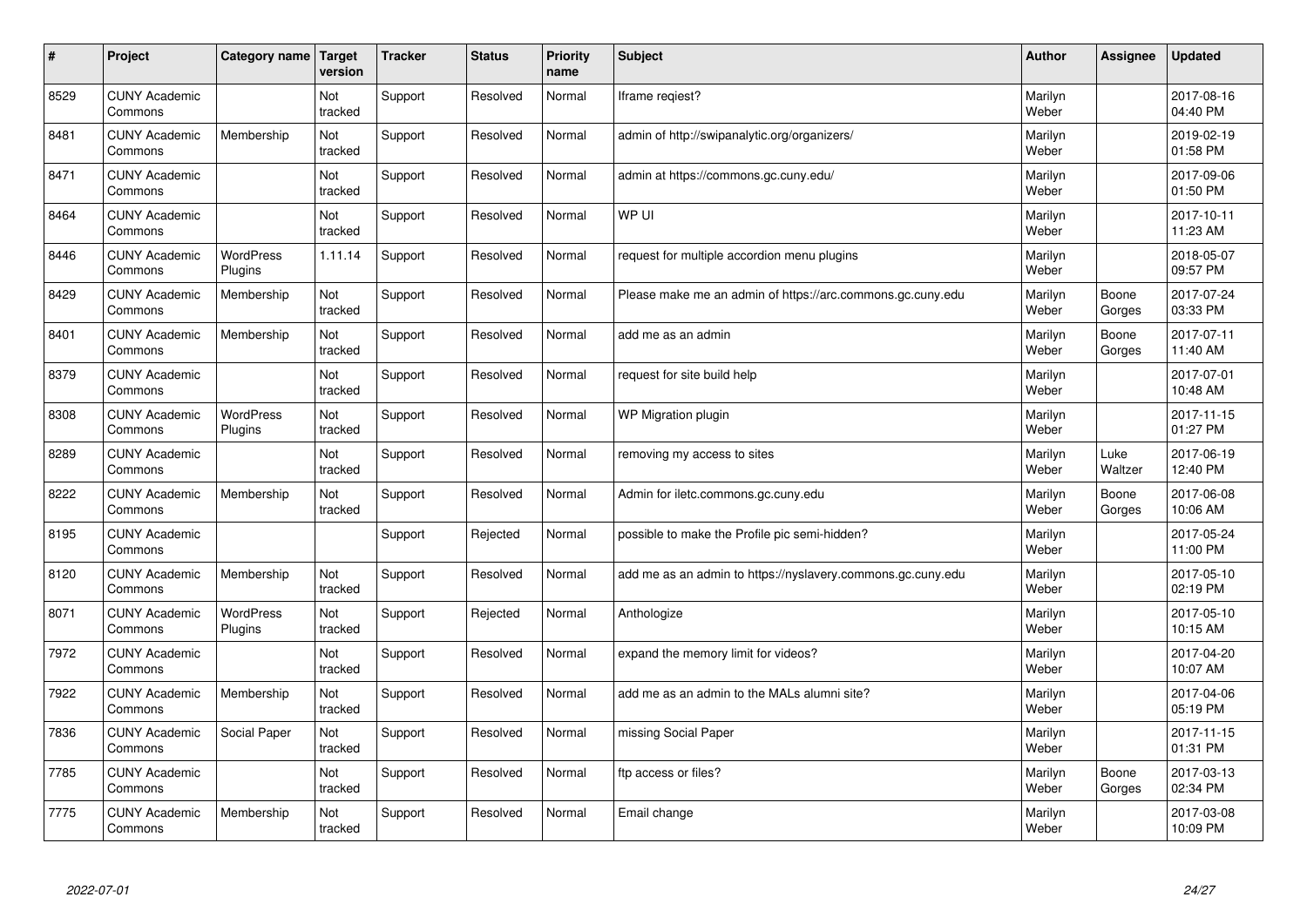| $\vert$ # | Project                         | Category name                     | Target<br>version | <b>Tracker</b> | <b>Status</b> | <b>Priority</b><br>name | <b>Subject</b>                               | <b>Author</b>    | Assignee        | <b>Updated</b>         |
|-----------|---------------------------------|-----------------------------------|-------------------|----------------|---------------|-------------------------|----------------------------------------------|------------------|-----------------|------------------------|
| 7771      | <b>CUNY Academic</b><br>Commons | Membership                        | Not<br>tracked    | Support        | Resolved      | Normal                  | User would like to be uncoupled from sites   | Marilyn<br>Weber | Boone<br>Gorges | 2017-03-09<br>12:38 PM |
| 7745      | <b>CUNY Academic</b><br>Commons | <b>WordPress</b><br>Plugins       | 1.10.13           | Support        | Resolved      | Normal                  | Featured Video Plus plugin requested         | Marilyn<br>Weber |                 | 2017-03-03<br>01:51 PM |
| 7724      | <b>CUNY Academic</b><br>Commons |                                   | Not<br>tracked    | Support        | Abandoned     | Normal                  | User name confusion                          | Marilyn<br>Weber | Boone<br>Gorges | 2017-11-15<br>11:12 AM |
| 7700      | <b>CUNY Academic</b><br>Commons |                                   | Not<br>tracked    | Support        | Abandoned     | Normal                  | slow loading Page on site                    | Marilyn<br>Weber | Boone<br>Gorges | 2017-11-15<br>11:02 AM |
| 7685      | <b>CUNY Academic</b><br>Commons | Password<br>Reset                 | Not<br>tracked    | Support        | Resolved      | Normal                  | temporary password                           | Marilyn<br>Weber | Boone<br>Gorges | 2017-02-15<br>07:36 PM |
| 7678      | <b>CUNY Academic</b><br>Commons | Groups (misc)                     | Not<br>tracked    | Support        | Resolved      | Normal                  | add admin to student group                   | Marilyn<br>Weber | Boone<br>Gorges | 2017-02-15<br>11:58 AM |
| 7668      | <b>CUNY Academic</b><br>Commons | WordPress<br>Plugins              |                   | Support        | Rejected      | Normal                  | lframes question                             | Marilyn<br>Weber |                 | 2017-04-11<br>09:29 PM |
| 7619      | <b>CUNY Academic</b><br>Commons | Membership                        | Not<br>tracked    | Support        | Resolved      | Normal                  | outside users for a site that isn't a class? | Marilyn<br>Weber | Matt Gold       | 2017-11-15<br>06:18 PM |
| 7613      | <b>CUNY Academic</b><br>Commons | Registration                      | Not<br>tracked    | Support        | Resolved      | Normal                  | non-matriculated students                    | Marilyn<br>Weber | Boone<br>Gorges | 2017-11-15<br>11:03 AM |
| 7486      | <b>CUNY Academic</b><br>Commons | Membership                        | Not<br>tracked    | Support        | Resolved      | Normal                  | changed email address                        | Marilyn<br>Weber |                 | 2017-01-24<br>10:00 PM |
| 7460      | <b>CUNY Academic</b><br>Commons | <b>WordPress</b><br><b>Themes</b> | 1.10.8            | Support        | Resolved      | Normal                  | install Independent Publisher theme?         | Marilyn<br>Weber | Boone<br>Gorges | 2017-01-21<br>09:34 PM |
| 6899      | <b>CUNY Academic</b><br>Commons | Account<br>settings               | Not<br>tracked    | Support        | Resolved      | Normal                  | New user has misspelled her own name         | Marilyn<br>Weber | Boone<br>Gorges | 2016-12-01<br>05:10 PM |
| 6866      | <b>CUNY Academic</b><br>Commons |                                   | Not<br>tracked    | Support        | Resolved      | Normal                  | User would like to have her account deleted  | Marilyn<br>Weber | Matt Gold       | 2017-11-15<br>05:49 PM |
| 6857      | <b>CUNY Academic</b><br>Commons | <b>Blogs</b><br>(BuddyPress)      | Not<br>tracked    | Support        | Resolved      | Normal                  | Committee on Religion website                | Marilyn<br>Weber | Boone<br>Gorges | 2017-08-17<br>10:24 AM |
| 6851      | <b>CUNY Academic</b><br>Commons | Redmine                           | Not<br>tracked    | Support        | Resolved      | Normal                  | How do I help users join Redmine?            | Marilyn<br>Weber | Matt Gold       | 2016-11-28<br>10:16 AM |
| 6818      | <b>CUNY Academic</b><br>Commons | Email<br><b>Notifications</b>     | 1.10.3            | Support        | Resolved      | Normal                  | No more email notifications?                 | Marilyn<br>Weber |                 | 2016-11-22<br>02:51 PM |
| 6815      | <b>CUNY Academic</b><br>Commons | Password<br>Reset                 | Not<br>tracked    | Support        | Resolved      | Normal                  | password reset requested                     | Marilyn<br>Weber | Matt Gold       | 2016-11-22<br>10:30 AM |
| 6812      | <b>CUNY Academic</b><br>Commons |                                   | Not<br>tracked    | Support        | Resolved      | Normal                  | User cannot change email                     | Marilyn<br>Weber | Matt Gold       | 2016-12-01<br>06:24 PM |
| 6656      | <b>CUNY Academic</b><br>Commons | Support                           | Not<br>tracked    | Support        | Resolved      | Normal                  | Remove user profile                          | Marilyn<br>Weber | Matt Gold       | 2016-11-10<br>02:18 PM |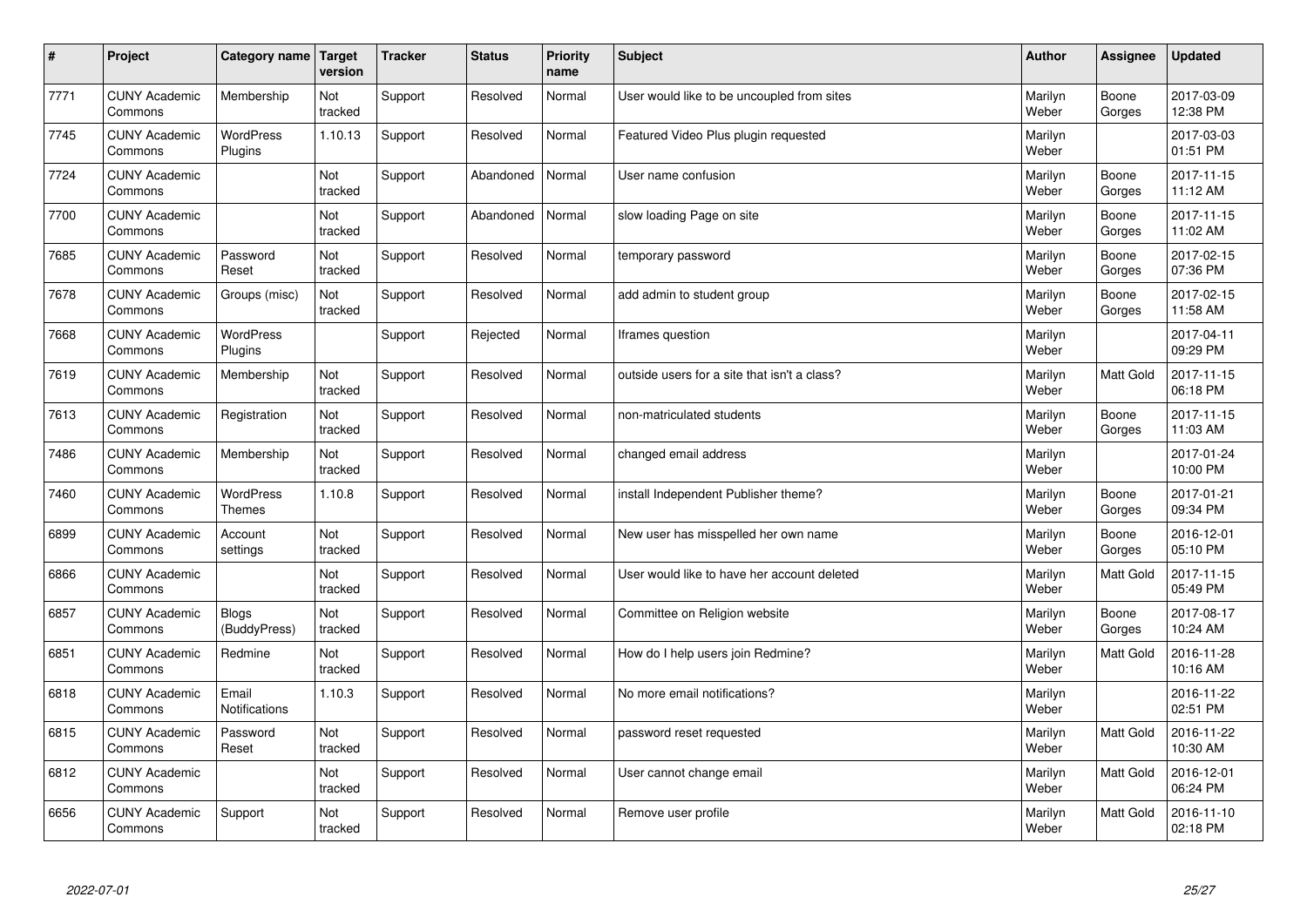| $\pmb{\#}$ | Project                         | Category name                 | Target<br>version | <b>Tracker</b>     | <b>Status</b> | <b>Priority</b><br>name | <b>Subject</b>                                              | <b>Author</b>    | Assignee           | Updated                |
|------------|---------------------------------|-------------------------------|-------------------|--------------------|---------------|-------------------------|-------------------------------------------------------------|------------------|--------------------|------------------------|
| 6175       | <b>CUNY Academic</b><br>Commons | Account<br>settings           |                   | Support            | Resolved      | Normal                  | Email address (user cannot access old)                      | Marilyn<br>Weber | Matt Gold          | 2016-11-29<br>06:31 PM |
| 5991       | <b>CUNY Academic</b><br>Commons | Email<br><b>Notifications</b> | Future<br>release | Support            | Resolved      | Normal                  | change format of autogenerated blog emails                  | Marilyn<br>Weber | Paige<br>Dupont    | 2018-01-12<br>02:55 PM |
| 5988       | <b>CUNY Academic</b><br>Commons | Support                       |                   | Support            | Rejected      | Normal                  | Forbidden error when trying to join                         | Marilyn<br>Weber | Boone<br>Gorges    | 2016-09-08<br>01:42 PM |
| 5985       | <b>CUNY Academic</b><br>Commons | Support                       | Not<br>tracked    | Support            | Resolved      | Normal                  | change user's email address (she cannot access old)         | Marilyn<br>Weber | Boone<br>Gorges    | 2016-09-07<br>01:43 PM |
| 5844       | <b>CUNY Academic</b><br>Commons |                               | Not<br>tracked    | Support            | Resolved      | Normal                  | edit Host Files on Windows 10 problems                      | Marilyn<br>Weber |                    | 2016-07-27<br>09:08 AM |
| 5772       | <b>CUNY Academic</b><br>Commons | Membership                    | Not<br>tracked    | Support            | Resolved      | Normal                  | User email change and forgotten password                    | Marilyn<br>Weber | Matt Gold          | 2017-11-15<br>06:18 PM |
| 5753       | <b>CUNY Academic</b><br>Commons | <b>WordPress</b><br>(misc)    | Not<br>tracked    | Support            | Resolved      | Normal                  | merging blogs and groups                                    | Marilyn<br>Weber | Boone<br>Gorges    | 2016-08-29<br>03:09 PM |
| 5629       | <b>CUNY Academic</b><br>Commons | <b>Public Portfolio</b>       | 1.10.4            | Support            | Resolved      | Normal                  | Title field in profile can't be edited                      | Marilyn<br>Weber |                    | 2016-12-13<br>11:19 AM |
| 5083       | <b>CUNY Academic</b><br>Commons | <b>WordPress</b><br>Plugins   | 1.9.5             | Support            | Rejected      | Normal                  | creating a shortcode for the iframe code of the google form | Marilyn<br>Weber | Marilyn<br>Weber   | 2016-01-12<br>04:25 PM |
| 5037       | <b>CUNY Academic</b><br>Commons | Registration                  | Not<br>tracked    | Support            | Resolved      | Normal                  | Another Forgotten password for user with new email address  | Marilyn<br>Weber | Boone<br>Gorges    | 2015-12-22<br>05:24 PM |
| 5019       | <b>CUNY Academic</b><br>Commons | Registration                  | Not<br>tracked    | Support            | Resolved      | Normal                  | Forgotten password for user with new email address          | Marilyn<br>Weber | Marilyn<br>Weber   | 2015-12-11<br>04:18 PM |
| 3029       | <b>CUNY Academic</b><br>Commons | cuny.is                       | Not<br>tracked    | Support            | Resolved      | Normal                  | shortlink request                                           | Marilyn<br>Weber | Boone<br>Gorges    | 2014-02-12<br>10:03 AM |
| 3001       | <b>CUNY Academic</b><br>Commons | <b>WordPress</b><br>(misc)    | Not<br>tracked    | Support            | Resolved      | Normal                  | shortlink requested                                         | Marilyn<br>Weber | Boone<br>Gorges    | 2014-01-30<br>01:26 PM |
| 8459       | <b>CUNY Academic</b><br>Commons |                               | Not<br>tracked    | Documentatio<br>n. | Resolved      | Normal                  | comprehensive list of plugins?                              | Marilyn<br>Weber |                    | 2017-10-11<br>11:24 AM |
| 3592       | <b>CUNY Academic</b><br>Commons | WordPress<br>(Permissions)    | Not<br>tracked    | Publicity          | Resolved      | Normal                  | Oops - Announcing 1.6!                                      | Marilyn<br>Weber | Boone<br>Gorges    | 2014-10-22<br>03:03 PM |
| 3041       | <b>CUNY Academic</b><br>Commons | <b>Ground Control</b>         | Not<br>tracked    | Publicity          | Resolved      | Normal                  | <b>Ground Control</b>                                       | Marilyn<br>Weber | <b>Chris Stein</b> | 2016-01-26<br>04:52 PM |
| 3040       | <b>CUNY Academic</b><br>Commons | <b>Ground Control</b>         | Not<br>tracked    | Publicity          | Resolved      | Normal                  | <b>Ground Control</b>                                       | Marilyn<br>Weber | Micki<br>Kaufman   | 2016-01-26<br>05:16 PM |
| 3039       | <b>CUNY Academic</b><br>Commons | <b>Ground Control</b>         | Not<br>tracked    | Publicity          | Resolved      | Normal                  | <b>Ground Control</b>                                       | Marilyn<br>Weber | Sarah<br>Morgano   | 2016-01-26<br>05:19 PM |
| 3038       | <b>CUNY Academic</b><br>Commons | <b>Ground Control</b>         | Not<br>tracked    | Publicity          | Resolved      | Normal                  | <b>Ground Control</b>                                       | Marilyn<br>Weber | Matt Gold          | 2016-01-26<br>05:10 PM |